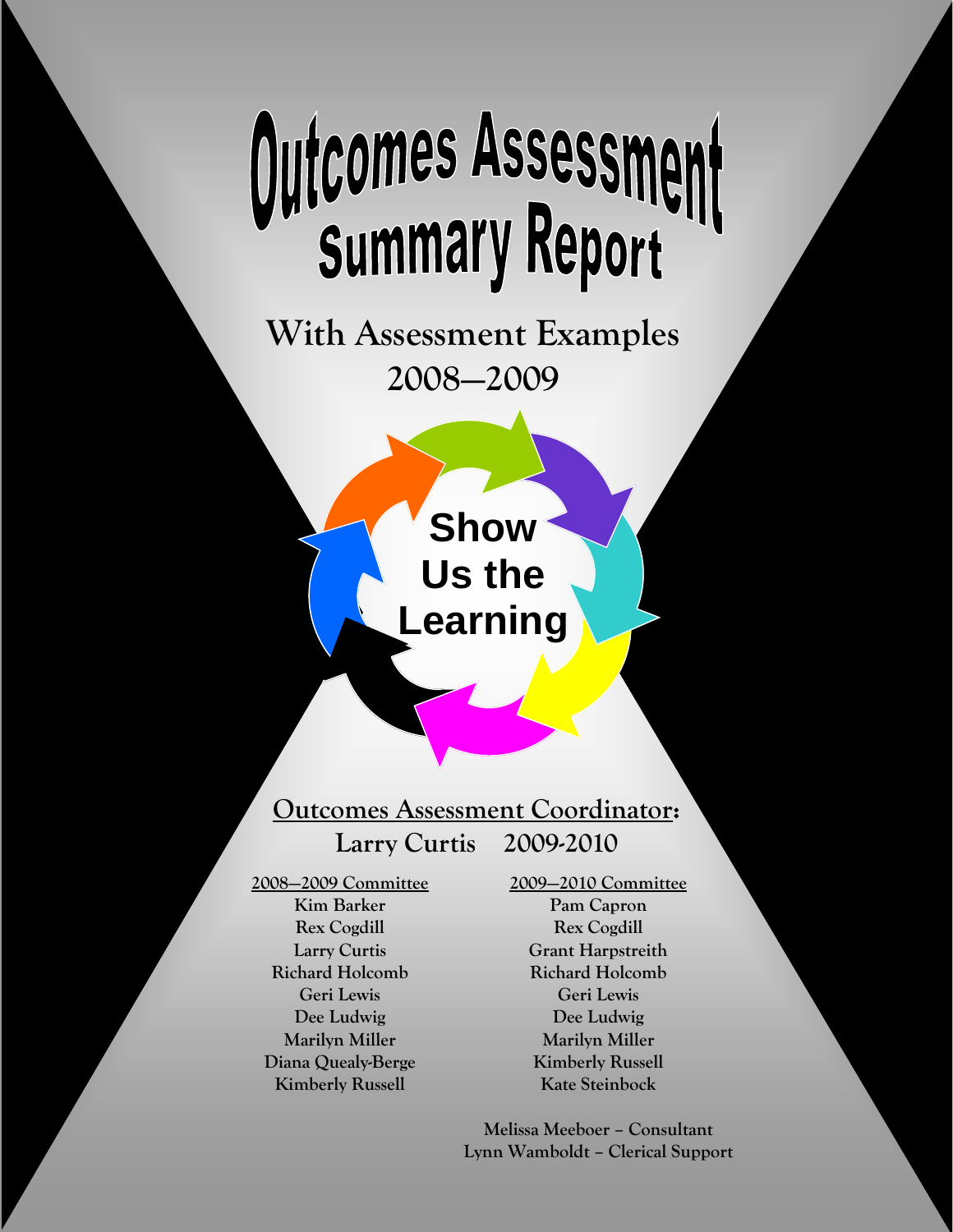# **TABLE OF CONTENTS**

| Academic Achievement of New Transfer Students by Hours Transferred - |  |
|----------------------------------------------------------------------|--|
|                                                                      |  |
|                                                                      |  |
|                                                                      |  |
|                                                                      |  |
|                                                                      |  |
|                                                                      |  |
|                                                                      |  |
|                                                                      |  |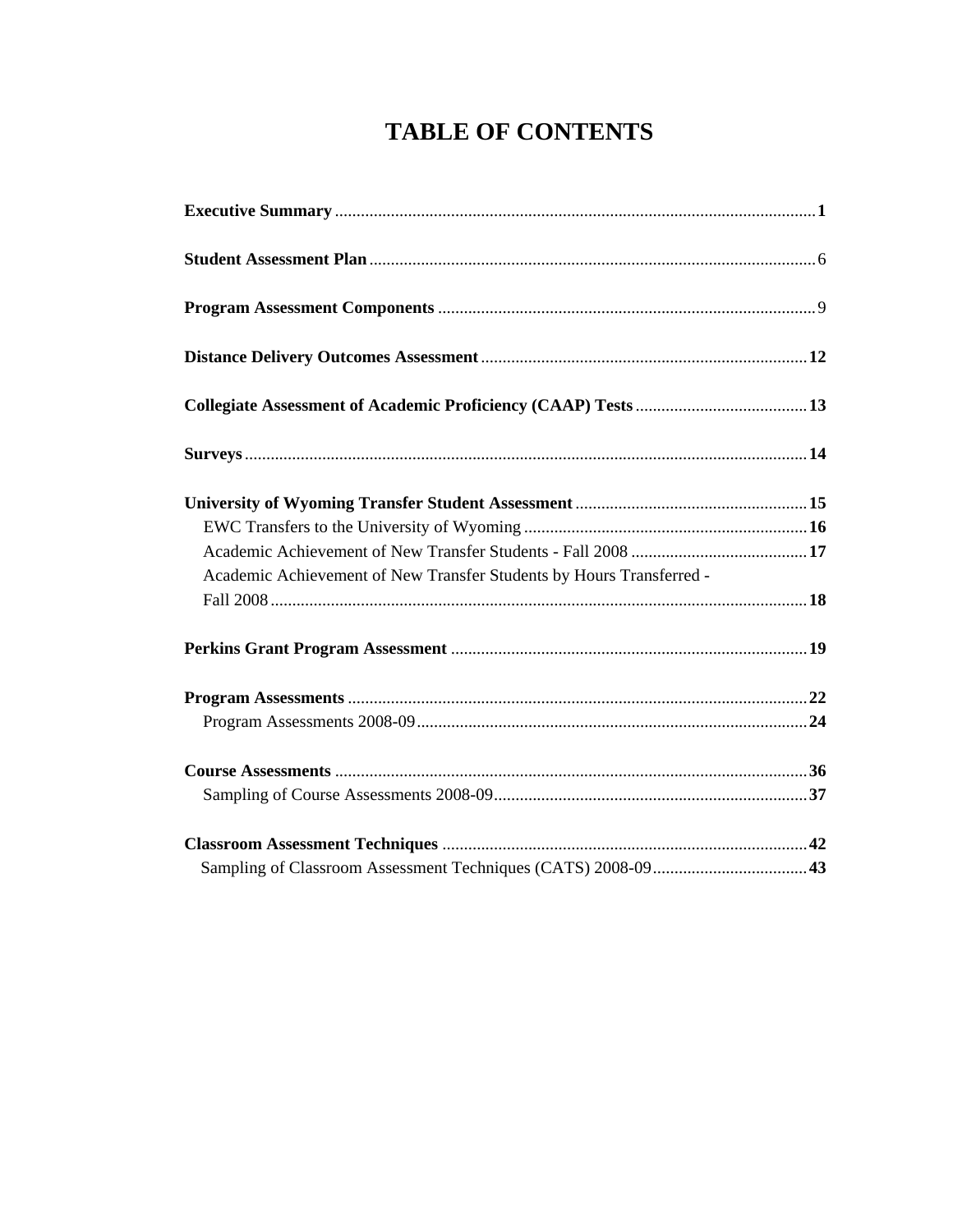# **Executive Summary**

The purpose of assessment is to improve student learning, instructor effectiveness and to reaffirm institutional integrity. Assessment at Eastern Wyoming College refers to the efforts to obtain information about how and what students are learning, the quality of course instruction, and instructional programs. Eastern Wyoming College is committed to implementing a comprehensive plan of assessment activities that measures how well we meet these goals.

The Outcomes Assessment plan is comprehensive and includes students, teachers, staff and the processes and resources of the college. The plan produces clear evidence of student learning, instructor effectiveness and institutional integrity but does not guarantee favorable results. The plan is ongoing and integrated across the institution and is useful on a practical level because it is channeled back through the institution. The following report summarizes the outcomes of assessment activities for 2008-2009.

## **Foundations of Excellence**

In the summer of 2008, Eastern Wyoming College began a process of self-study focusing on the first year of college. Guided by the Policy Center's Foundations of Excellence, an inquiry was organized which focused on the first year student experience. The areas of study were as follows: Philosophy, Organization, Learning, Campus Culture, Transition, All Students, Diversity, Roles and Purposes, and Improvement. The sources of evidence for the study came from surveys, professional knowledge, interviews, institutional records and other primary references. The Foundations of Excellence program final report has been completed and is available to the college community. The FoE program is not a static finding but has evolved into a continuous process of assessment and evaluations, recommendations and implementation. Seven strategic action plans were developed which focused on: First Year Communication Improvements, Advising Improvements, College Studies Improvements, Retention Initiatives, Diversity Improvements, and Assessment Tools and Institutional Data Usage. These action plans will be developed into projects and timelines over the next several years.

## **American Veterinary Medical Association Activity**

In the summer of 2009, the Eastern Wyoming College Veterinary Technology Program completed a biennial report to the American Veterinary Medical Association and was granted continued accreditation. A report addressing centralized task reporting is due in September 2010.

### **Multiple Assessments**

Assessment outcomes at Eastern Wyoming College were also measured at the classroom, course, program, distance delivery and institutional levels. For reliability and validity the measures included testing, surveys and interviews. These results are public and meant to highlight strengths, weaknesses, progress and shortcomings, if any.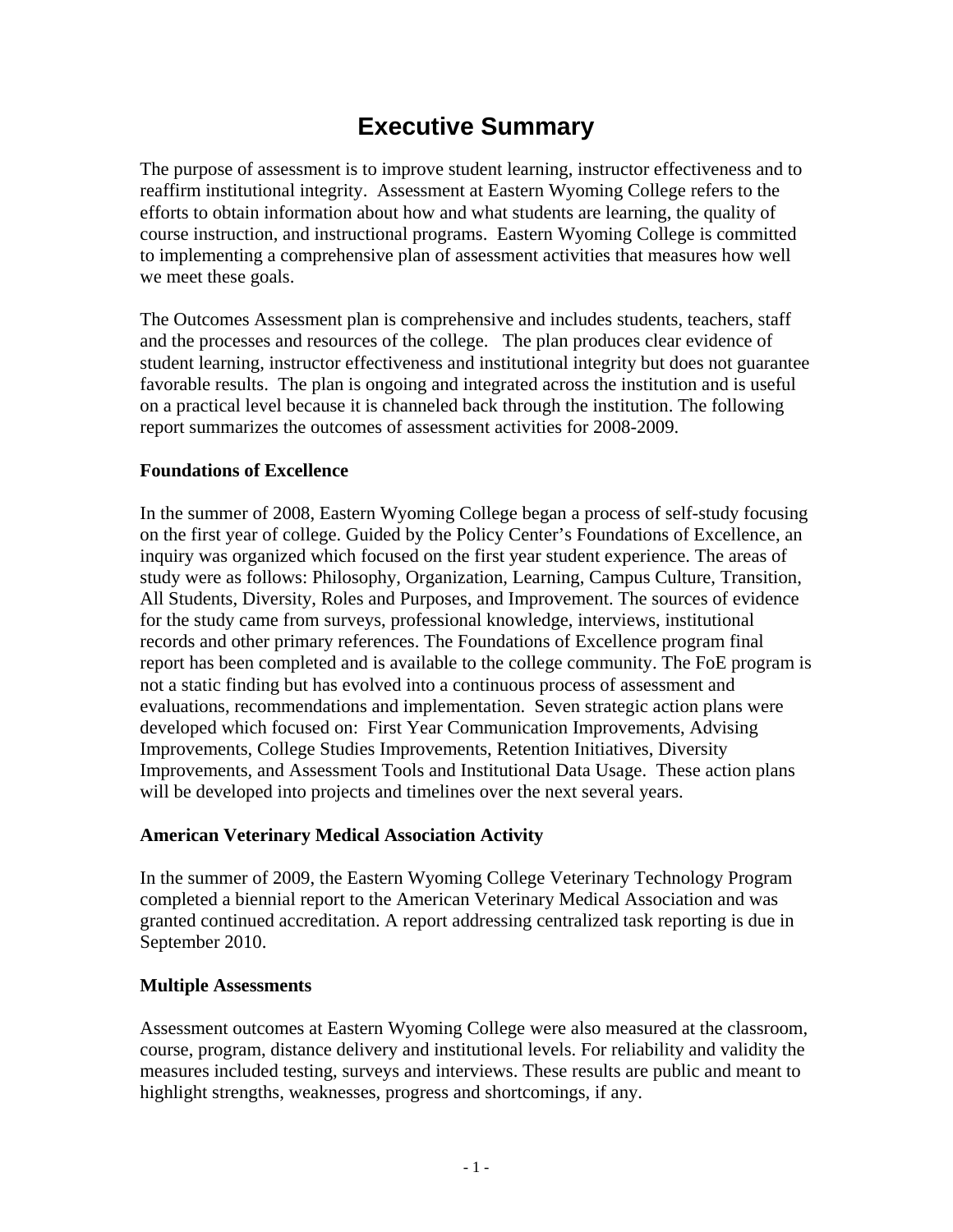## **Student Learning Outcomes Measures include:**

## **General Education Requirements Assessments**

The general education required assessment for graduating AA and AS degree students is the CAAP test. Seventy-six students participated in the Spring 2009 CAAP. Students were tested in the following areas including writing skills, math, reading, critical thinking, and science. Results showed that students scored above the national average. It is recommended that we continue to work on improvement in all areas and that the results be used as an ongoing longitudinal assessment for the institution's transfer programs.

## **Perkins Grant Evaluation and Assessment**

The goal of the Perkins Grant was to provide increased opportunities for technical faculty to obtain professional development and provide students with experiences and equipment from all aspects of an industry or profession. Through individual program advisory groups, recommendations guide program updates, changes and enhancements based on community and industry requirements. Allocations to the following programs and goals are described within the report: Welding, Veterinary Technology, Agriculture, Construction Technology, and Early Childhood Development.

## **Community College Survey of Student Engagement (CCSSE)**

The Community College Survey of Student Engagement was administered in the Spring of 2009 for the second time in the school's history. The results were received in early Fall 2009 and are being studied by the Outcomes Assessment Committee. A contingency of EWC staff attended a statewide meeting held in Casper to discuss statewide results and to learn how best to use CCSSE data at an institutional level. An accreditation crosswalk was provided that is being used by the self-study accreditation subcommittees as they explore how the HLC criteria is being met at the college.

## **University of Wyoming Transfer Students**

The University of Wyoming provides a report on transferring students from Wyoming community colleges at the annual deans' meeting each fall. Results show that Eastern Wyoming College transfer students continue to do as well or better than UW native students. The Outcomes Assessment Committee is recommending that transfer data from other institutions, namely Black Hills State and Chadron State College, be requested.

### **Program Assessments**

Program Assessments evaluate how students perform on the various required activities embedded in the overall Outcomes Assessment Plan. Goals and objectives are established for each college program. Then student achievement in skills, values and knowledge directed towards accomplishing those goals and objectives are measured through various required program activities as directed by the faculty members.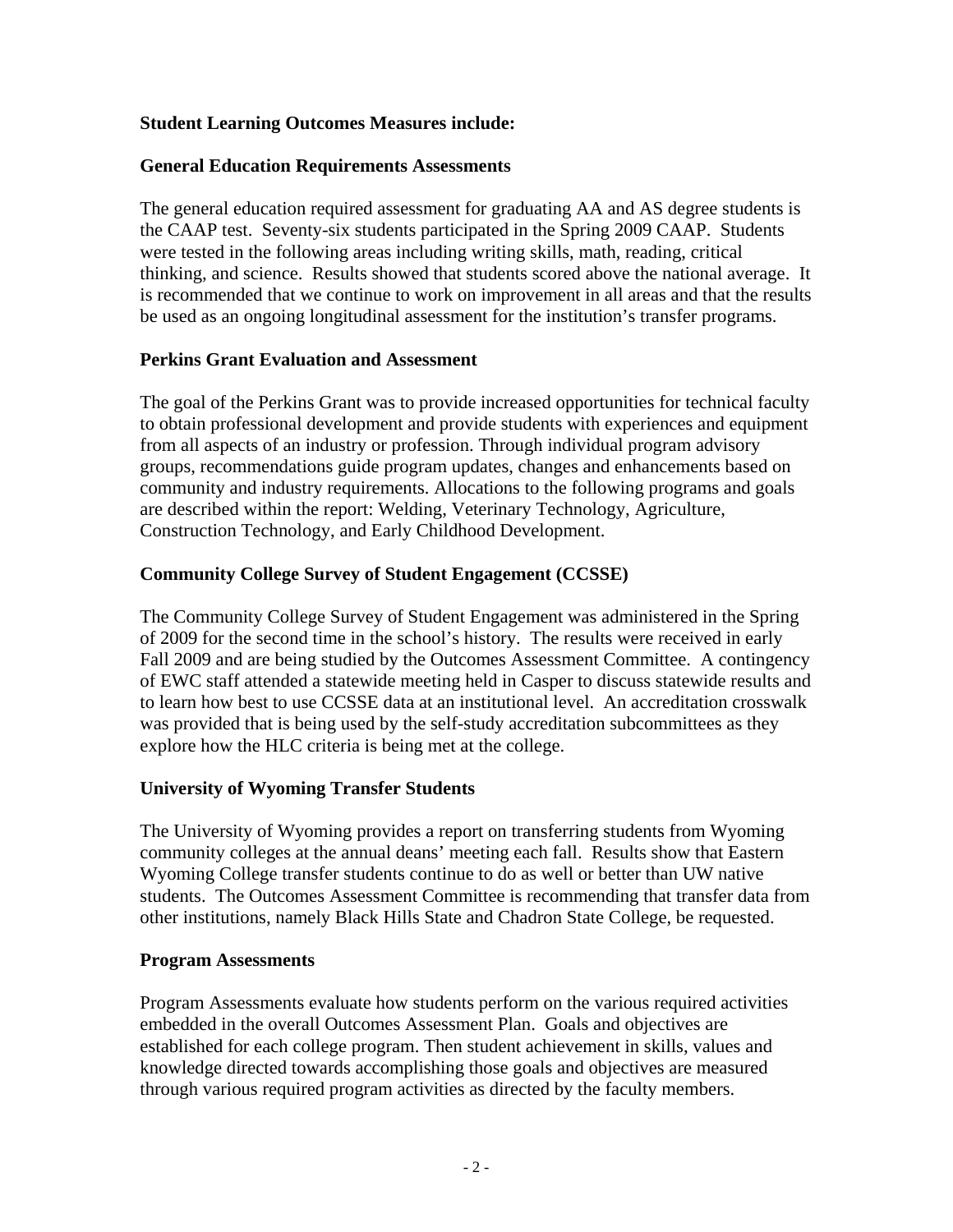## **Recommendations and Findings**:

- Veterinary Technology: No significant changes.
- Criminal Justice: Plan for ongoing assessment to remain current and relevant.
- Elementary and Secondary Education: Consider "grading weight" placed on assessment to benefit student skill. Successful "common core' classes identified and will remain. Concern expressed about qualified adjuncts and instructors tied into the strategic plan. Concern about inconsistent and inadequate technology in the classrooms as well as outdated visual aids. Concern expressed over student advising due to inconsistent and outdated requirements that impede the smooth transfer of students to other institutions.
- Cosmetology: Recognition of the value of closer collaboration with other college departments.
- Interdisciplinary Studies--Sophomore Research Project: Recognition of learning disparity between on-campus and distance learning students. Recommends class be offered only on-line so as to narrow the gap.
- Accounting: Closer collaboration between mathematics and accounting programs beginning with an experiment with a Statistics course. Investing in mathematics software.
- Welding and Joining Technology: Due to lower than expected test scores, implement a comprehensive review.
- Early Childhood: Reported no findings or recommendations.
- English: No results—student did not complete the assessment.
- Agriculture: More emphasis placed on student learning in Finances and Marketing.
- Beef Production: Pay closer attention to the five core competencies.
- Business Administration and Accounting: Program review planned for rubric assessment of core competencies, the program exam and the value of CAAP scores. Program revisions include changes in course placement. Specific student learning concerns addressed in mathematics, statistical and business law concepts. Interventions and reinforcement in these areas for identified students.
- Pre-Professional: No changes considered at this time.
- Physical Education, Health and Recreation: No recommendations.
- Farm and Ranch Management: Student survey suggested certain degree seeking students be allowed to complete a research paper instead of a business plan and this was instituted. A second student recommendation requesting a live faculty lecture in place of an on-line course or adjunct instruction, is being considered.
- History: Considering requiring a technology component such as use of PowerPoint.

## **Course Assessments**

Course level assessments are analyzed for their role in meeting those goals and objectives within a program. Embodied in the courses are the five core competencies as defined by the faculty and staff of Eastern Wyoming College—communications skills, analytical and quantitative reasoning, technology skills, social awareness and information literacy.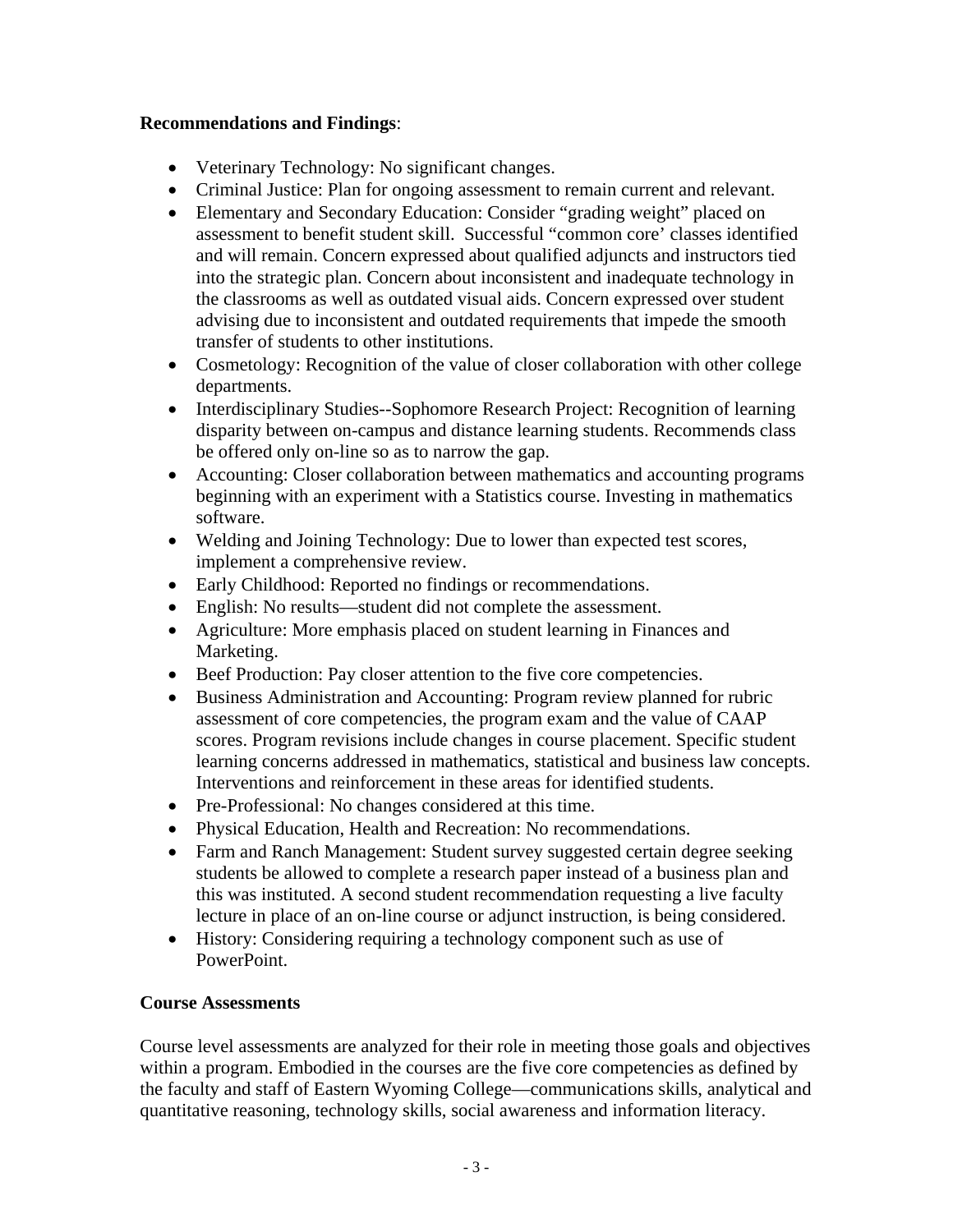## **Recommendations and Findings:**

• Faculty, on a yearly basis, identify how the core competencies are being met for a selected course of their choice. Courses are reviewed on a rotating basis so all courses are reviewed on a three-year cycle. All new, re-designed and newly developed courses are approved or not approved by the Curriculum & Learning Council, whose members consist of faculty, staff, and administration, based in part on the course tie-in to the core competencies. A sampling of course assessments are included in this report.

## **Classroom Assessments**

Classroom level assessments include results from instructors using instruments to assess student learning in the classroom, learner attitudes, values, and self-awareness, or learner reactions to instruction. The purpose of these various and defined techniques is to improve student learning opportunities.

## **Recommendations and Findings:**

• According to the reports submitted, faculty are finding student learning occurs. The use of multiple classroom assessment techniques ties this learning to course objectives or core competencies. The report shows the variety of CATs being used by faculty members.

## **Conclusions and Accomplishments and Goals**

The report demonstrates that assessment activities at EWC are an important part of the educational process. Assessment is tied to the institution's mission, vision and goals. Assessment consists of multiple measures including both direct and indirect activities. The assessment plan is updated annually by the Outcomes Assessment Committee and can be found online at http://www.ewc.wy.edu/faculty/outcomes.

Eastern Wyoming College's assessment program is a learning paradigm (measuring student learning). Success under this approach documents achievement of identified goals for learning and student success outcomes. Assessment activities are designed to measure such achievement. As such, assessment activities are conducted, results are reviewed and disseminated, and changes made in the classrooms, programs, the strategic planning and budgeting process, and in the overall college based on these assessment results.

The Assessment Cycle is a continuous process of analysis of mission, development of goals and objectives, identification of measures of learning outcomes, assessing, collecting and interpreting data, disseminating useful information, proposing changes, and instituting, monitoring, and evaluating those changes.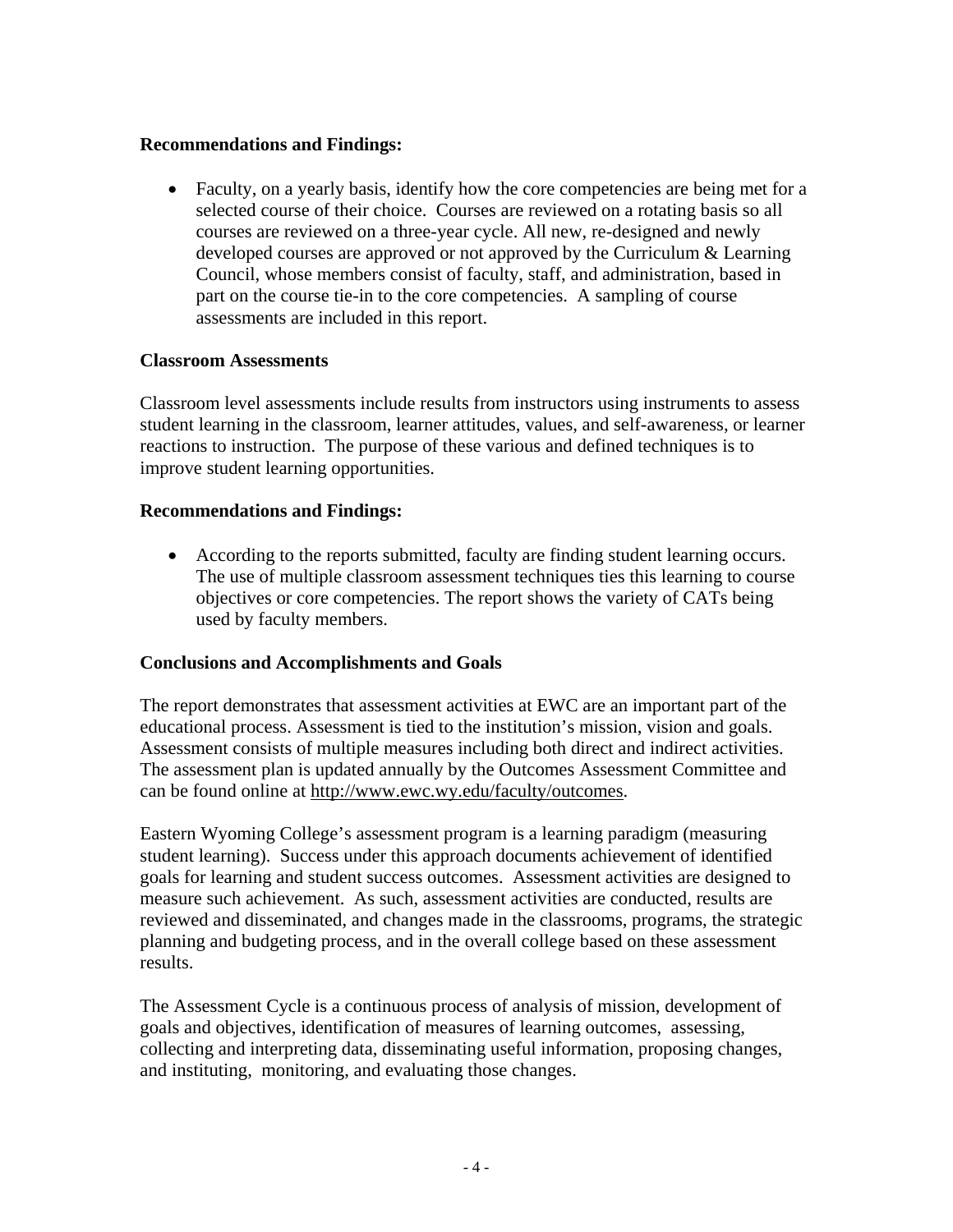## **Accomplishments:**

- 1. Completed a transition in committee membership and chairperson.
- 2. Tied Outcomes Assessment closer to Institutional Effectiveness for better institutional planning.
- 3. Held fall in-service meeting which included request for program goals and objectives review and updates by faculty program leaders.
- 4. Updated EWC Plan of Assessment with addition and removal of assessment components.
- 5. Linked the FoE self-study model of dimension interim committees to the NCA criterion related to assessment. These dimension committees are now an integral part of the institution's self-study.
- 6. Reviewed CCSSE results and attended state-wide meeting to review statewide results that incorporated the EWC CCSSE results.

## **Goals:**

- 1. Incorporate EWC CCSSE results into Outcomes Assessment report and disseminate to college community at in-service and faculty meetings.
- 2. Post job aids and update the EWC Outcomes Assessment website.
- 3. Provide more information and training to distance educators and adjuncts about the CATs.
- 4. Explore creation of an Outcomes Assessment handbook.
- 5. Continue to find ways to close the assessment loop and communicate to constituents.
- 6. Request transfer data from other receiving institutions.
- 7. Research and explore adoption of CAAP/COMPASS/ACT linkage reports.
- 8. Continue to work on improvement in all CAAP areas and maintain levels above the national average.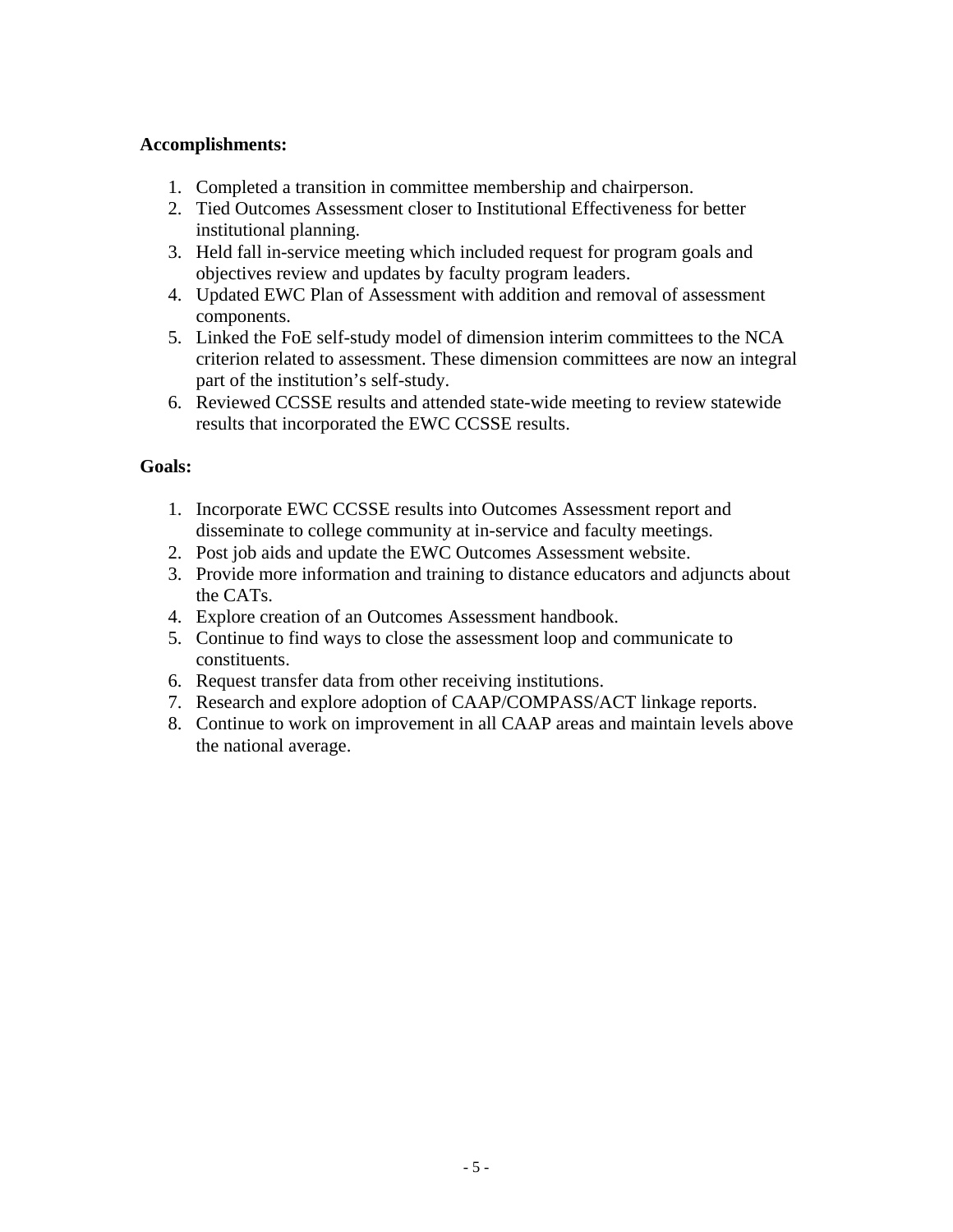## **Student Assessments**

Results from each of the components listed below are distributed to:

- Outcomes Assessment Committee
- Leadership Team
- Faculty Council (Curriculum & Learning Council in coming years)
- Division Chairs—Division Members
- Board of Trustees
- EWC Website

| Component                                                                                  | <b>Responsibility</b>                                                                                   | <b>Time Schedule</b>                 | <b>Population/Program</b>                                                                                                                                                                                                | <b>Use of Results</b>                                                                                                 |
|--------------------------------------------------------------------------------------------|---------------------------------------------------------------------------------------------------------|--------------------------------------|--------------------------------------------------------------------------------------------------------------------------------------------------------------------------------------------------------------------------|-----------------------------------------------------------------------------------------------------------------------|
| <b>COMPASS Placement Tests</b><br>(Math, English, and Reading)                             | <b>Academic Testing Center</b><br>Coordinator, Janet Martindale and enrollment<br>outreach coordinators |                                      | Prior to students' All associate degree<br>seeking students<br>Certificate and non-<br>degree seeking students<br>enrolling in math and<br>English<br>Prior college credit or<br><b>ACT</b> scores may exempt<br>testing | To appropriately place students in<br>math, reading, and English<br>courses, and to correlate with<br><b>CAAP</b>     |
| <b>Withdrawing Student Survey</b>                                                          | Dean of Student Services, Rex<br>Cogdill, tabulation of withdrawal<br>cards                             | Yearly                               | Students who elect to<br>withdraw from EWC                                                                                                                                                                               | To determine number of students<br>withdrawing and reasons for<br>withdrawal from EWC                                 |
| University of Wyoming Report<br>on Transferring Students from<br><b>Community Colleges</b> | Vice President for Institutional<br>Effectiveness, Dee Ludwig                                           | Fall Deans'<br>Meeting,<br>September | All past EWC students<br>transferring to Univ. of<br>Wyoming and still in<br>attendance                                                                                                                                  | Cumulatively to be used as a part-<br>measure of institutional<br>effectiveness at preparing students<br>for transfer |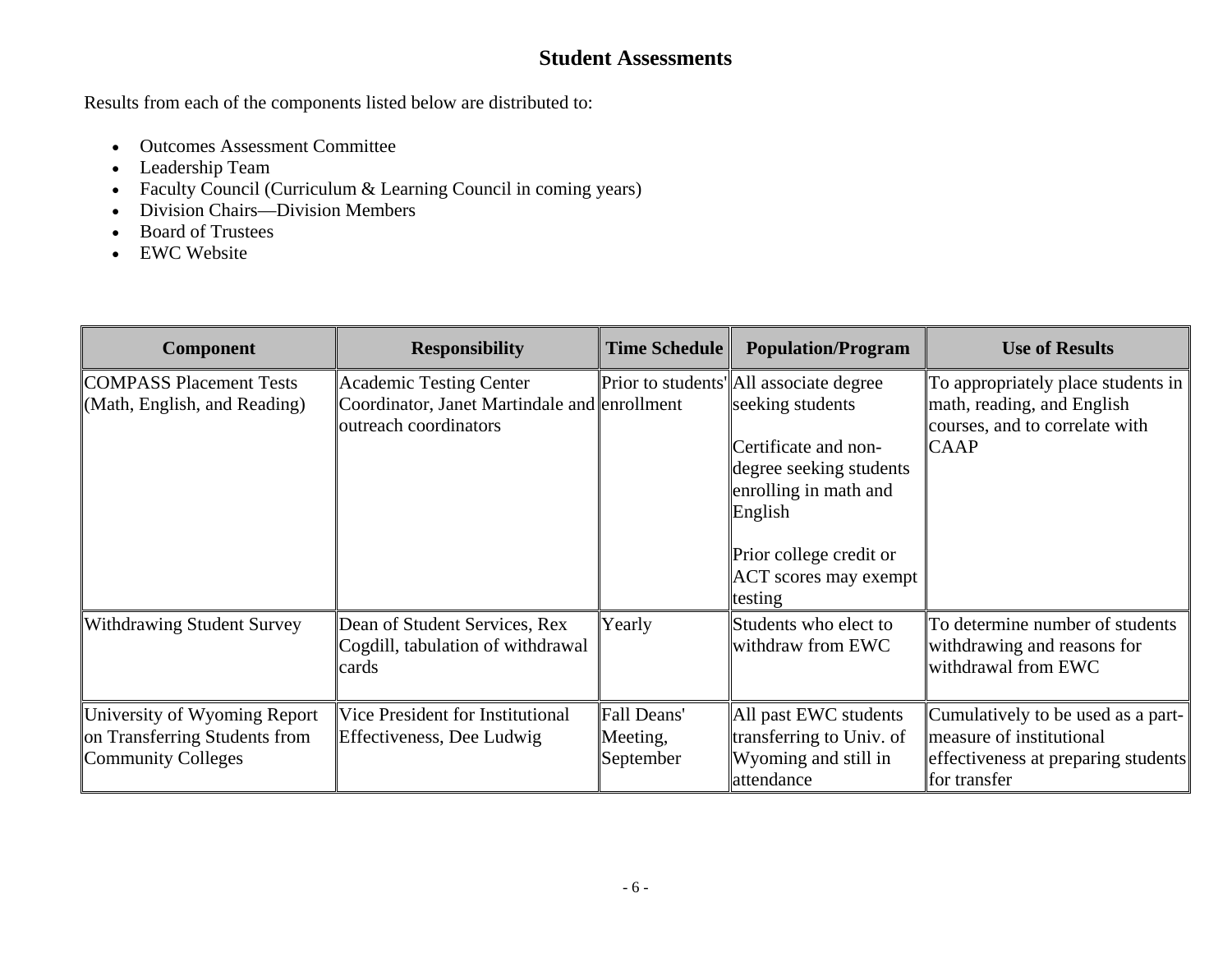| <b>Component</b>                                                              | <b>Responsibility</b>                                                                                                                                                                                                                                                                                                                                                                                                                 | <b>Time Schedule</b>             | <b>Population/Program</b>                               | <b>Use of Results</b>                                                                                                                                               |
|-------------------------------------------------------------------------------|---------------------------------------------------------------------------------------------------------------------------------------------------------------------------------------------------------------------------------------------------------------------------------------------------------------------------------------------------------------------------------------------------------------------------------------|----------------------------------|---------------------------------------------------------|---------------------------------------------------------------------------------------------------------------------------------------------------------------------|
| <b>CAAP</b> Exit Test for<br>all AA and AS<br>students                        | Dean of Student Services, Rex Cogdill:<br>identifying and notifying students to be tested $\parallel$ 3-4 weeks prior<br>Academic Testing Center: Janet Martindale,<br>Coordinator and outreach coordinators<br>Vice President for Learning, Richard<br>Holcomb; Division Chairs, Patti Sue Peterson,<br>Rick Vonburg, Richard Patterson; faculty as<br>assigned: assessment of data                                                  | Spring semester<br>to graduation | $AA & AS \text{ majors}$<br>(graduates)                 | To assess effectiveness of student<br>learning in the general education<br>and core competency areas.                                                               |
| <b>Graduate Survey</b>                                                        | Director of Institutional Research, Kimberly<br>Russell                                                                                                                                                                                                                                                                                                                                                                               | Odd years in<br>December         | All EWC graduates from $\parallel$<br>the previous year | Assess student satisfaction with<br><b>EWC</b>                                                                                                                      |
| Perkin's Grant<br><b>Evaluation and</b><br>Assessment                         | Workforce Development, Dru Rafferty,<br>Director: disseminate results & prepare final<br>report for WDE and WCC<br><b>Vocational/Technical Program Faculty</b><br>Members, Special Populations Coordinator:<br>Dru Rafferty: coordinate assessment process.<br>Vice President for Learning, Richard<br>Holcomb; Division Chairs, Patti Sue Peterson,<br>Richard Patterson, Rick Vonburg, and faculty:<br>assessment of composite data | Spring semester                  | Students enrolled in all<br>vocational programs         | To assess vocational-technical<br>program effectiveness for<br>vocational programs-also fulfills<br>U.S. and Wyoming Department of<br><b>Education requirements</b> |
| <b>Community College</b><br><b>Survey of Student</b><br>Engagement<br>(CCSSE) | Director of Institutional Research, Kimberly<br>Russell                                                                                                                                                                                                                                                                                                                                                                               | Odd Spring<br>semesters          | Random Sample of<br>students and faculty                | Measure student assessment<br>against CCSSE benchmarks for<br>successful engagement strategies                                                                      |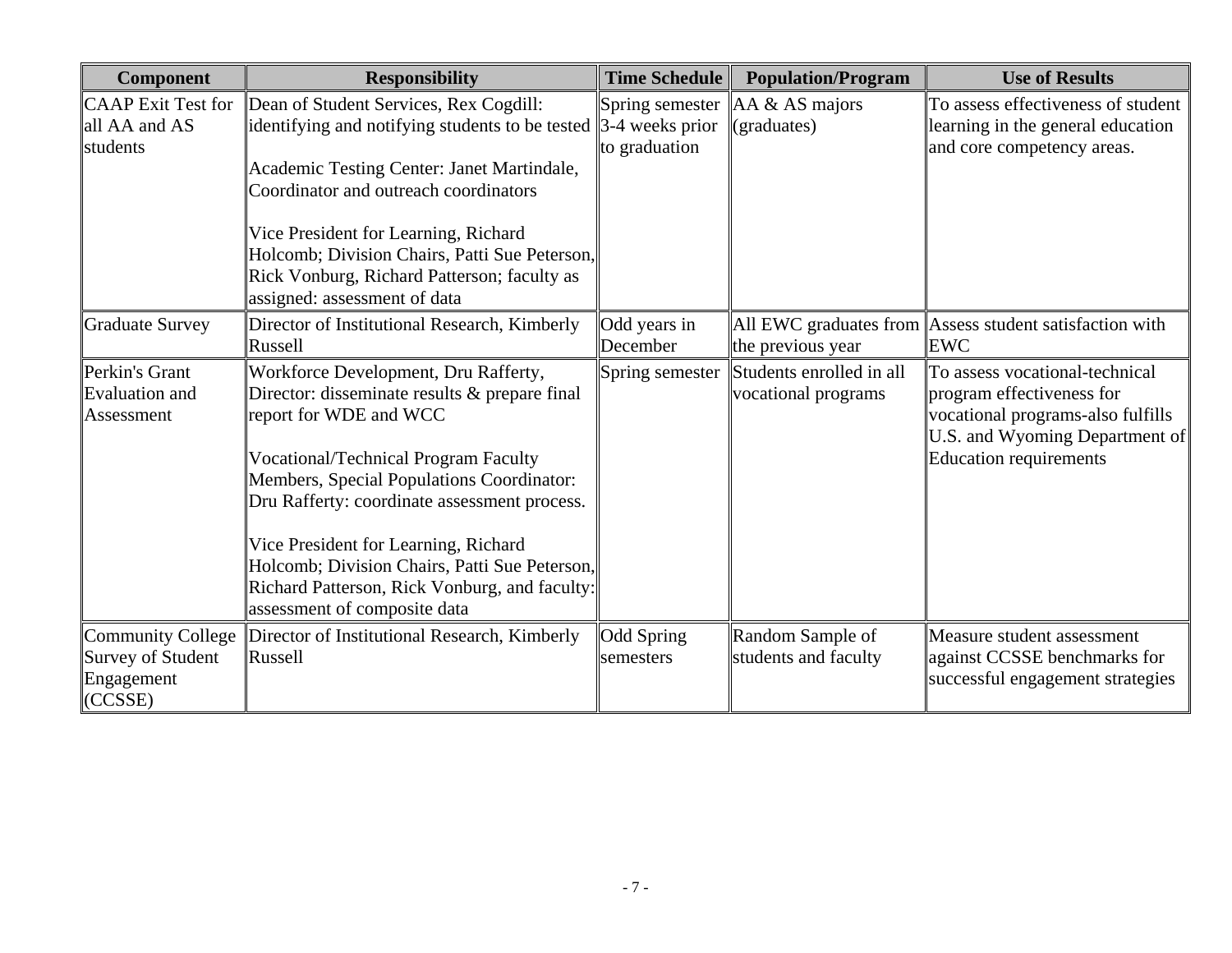| <b>Component</b>                                 | <b>Responsibility</b>                        | <b>Time Schedule</b>                 | <b>Population/Program</b> | <b>Use of Results</b>                                                   |                                                                                                                                                    |  |  |
|--------------------------------------------------|----------------------------------------------|--------------------------------------|---------------------------|-------------------------------------------------------------------------|----------------------------------------------------------------------------------------------------------------------------------------------------|--|--|
| <b>Classroom Assessment</b><br>Techniques (CATs) | concurrent enrollment<br><i>linstructors</i> | <b>EWC</b> instructors, adjunct, and | Each semester             | Students taking classes<br>from EWC or through<br>concurrent enrollment | Examine how learning is taking<br>place in the classroom and<br>confirming current activities or<br>encouraging a change in teaching<br>strategies |  |  |
| <b>Course Assessment</b>                         | <b>EWC</b> instructors                       |                                      | Each year                 | One course chosen by                                                    | Examine how courses are<br>linstructor either semester fulfilling program goals and<br>college goals                                               |  |  |
| <b>Program Assessment</b>                        | <b>EWC</b> instructors                       |                                      | Each year                 | Graduates participation<br>in designated program<br>activity            | Examine needed program changes<br>based on results of activity                                                                                     |  |  |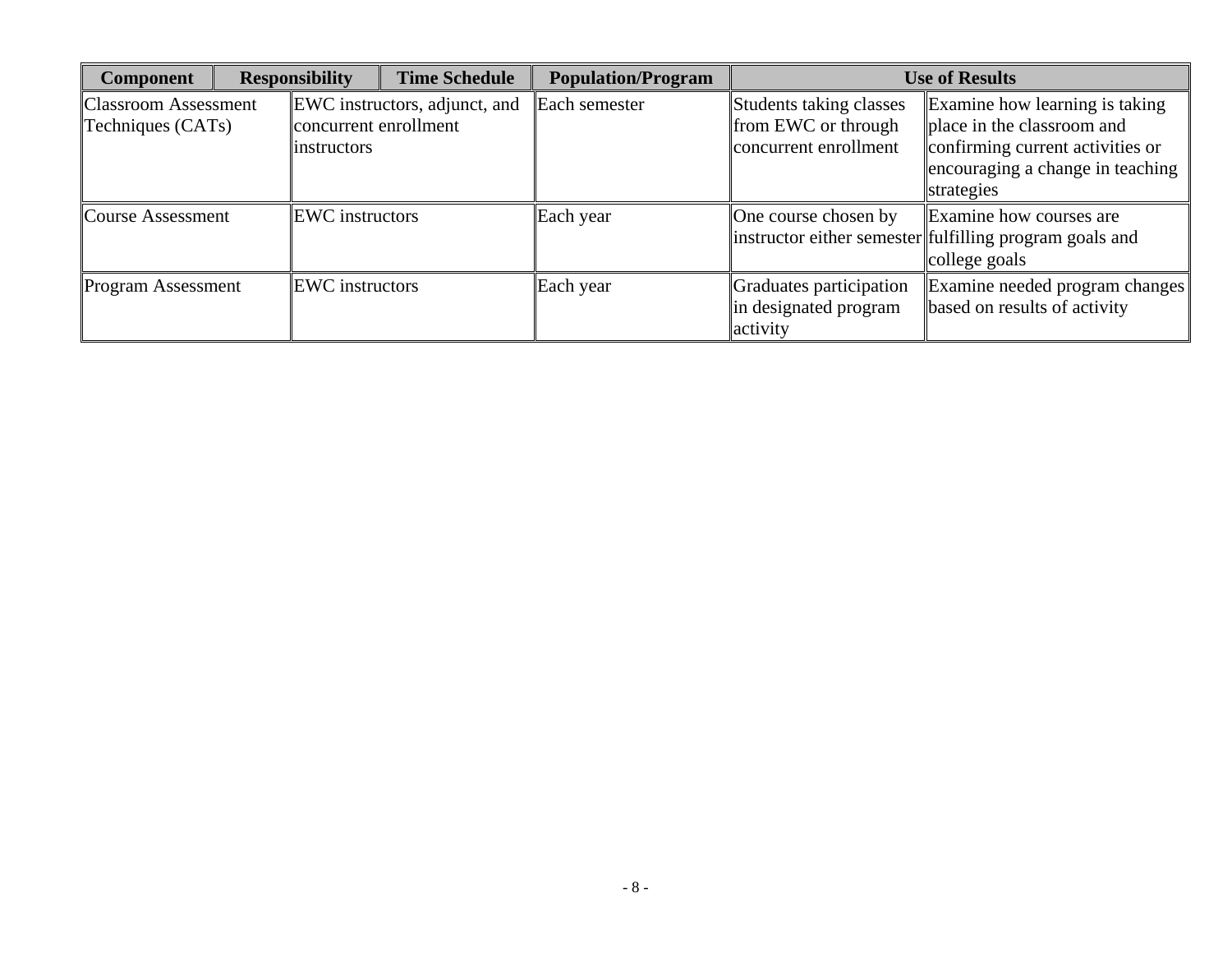## **Program Assessment Components**

The following assessment components are taken by all graduating majors during the semester of graduation. Results from each of the components listed below are distributed to:

- Outcomes Assessment Committee
- Faculty Council (Curriculum & Learning Council in coming years)
- Program advisory committees

Results are used for:

- Documentation of Student Learning
- Curriculum Improvement
- Program Review
- Strategic Planning

| Program                                                           | <b>Degree</b>                         | <b>Component</b>                | <b>Responsibility</b>                  |  |
|-------------------------------------------------------------------|---------------------------------------|---------------------------------|----------------------------------------|--|
| Accounting (ACCT)                                                 | <b>AS</b>                             | Departmental Exam               | Melissa Meeboer                        |  |
| <b>Agriculture: Beef Production</b><br>(AGBP)                     | CD                                    | Exit Interview/Oral Exam        | <b>Monte Stokes</b>                    |  |
| Agriculture: Business (AGBUS)                                     | <b>AS</b>                             |                                 |                                        |  |
| Agriculture: Farm/Ranch Mgt.<br>(FRCH)                            | AAS                                   | Capstone Course: AGEC 2395      | <b>Tim Walter</b>                      |  |
| Agriculture: General (GAGR)                                       | AS                                    |                                 | <b>Tim Walter</b>                      |  |
| Agriculture: Economics (AGEC)                                     | <b>AS</b>                             |                                 | <b>Rick Vonburg</b>                    |  |
| <b>Agriculture: Education (AGED)</b>                              | <b>AS</b><br><b>Student Portfolio</b> |                                 | Tim Walter<br><b>Rick Vonburg</b>      |  |
| Agriculture: Rangeland Ecology and<br>Watershed Management (REWM) | <b>AS</b>                             | Capstone: HMDV 2000             | Connie Woehl<br>Chris Wenzel           |  |
| Animal Science (ANSC)                                             | AS                                    | Capstone Course: AGEC 2395      | <b>Tim Walter</b>                      |  |
| Art (ART)                                                         | AA                                    | <b>Exhibition/Demonstration</b> | Daniel Fielder                         |  |
| <b>Biology (BIOL)</b><br><b>Environmental Science (ENVR)</b>      | <b>AS</b>                             | Departmental Exam               | Chris Wenzel<br><b>Tina Christinck</b> |  |
| <b>Business Administration (BADM)</b>                             | <b>AS</b>                             | Departmental Exam               | Melissa Meeboer<br>Dennis Misurell     |  |
| <b>Business Administration (BSAD)</b>                             | <b>AAS</b>                            | Electronic Portfolio            |                                        |  |
| <b>Business Education (BSED)</b>                                  | AA                                    | Portfolio                       |                                        |  |
| <b>Business Office Technology (BOTK)</b>                          | <b>AAS</b>                            |                                 | Melissa Meeboer                        |  |
| <b>Business Office Technology</b><br>(BOFTK)                      | CD                                    | Electronic Portfolio            |                                        |  |
| Communication (COMM)                                              | AA                                    | Capstone Course: CO/M 2395      | <b>Wayne Deahl</b>                     |  |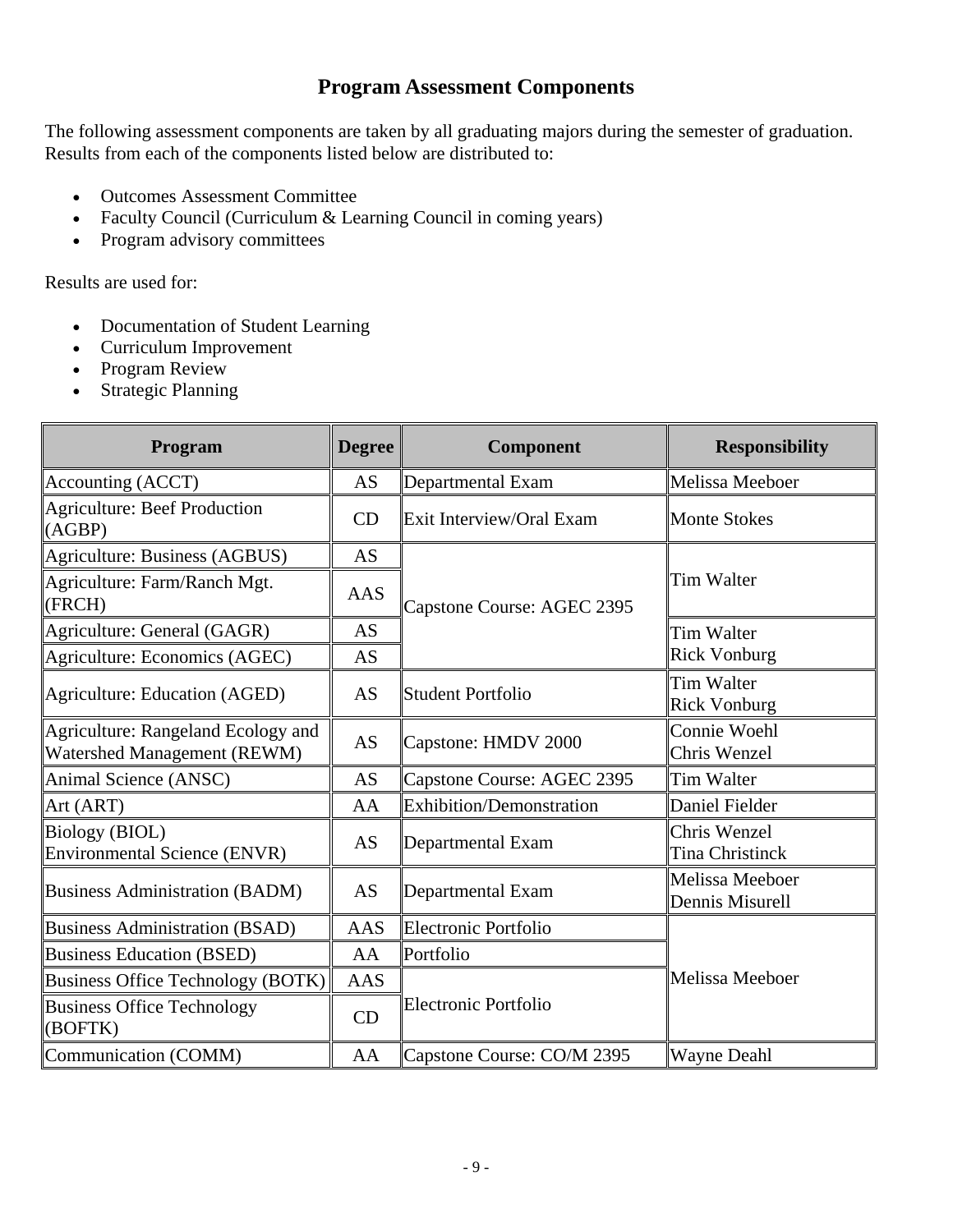| Program                                                    | <b>Degree</b> | Component                                                                               | <b>Responsibility</b>                                     |  |
|------------------------------------------------------------|---------------|-----------------------------------------------------------------------------------------|-----------------------------------------------------------|--|
| Computer Information Systems (CIS)                         | AAS           | Capstone Project                                                                        |                                                           |  |
| <b>Information Support Specialist</b><br>(ITSS)            | CD            | Comp TIA A+ Exam and Cisco<br>Certified Entry Network<br>Technician (CCENT) Exam        | Lee Myers                                                 |  |
| Web Design (BWEB)                                          | CD            | Capstone Web Page                                                                       |                                                           |  |
| Construction Technology (CNTK)                             | <b>AAS</b>    | Construction Journal and CAAP<br>Test                                                   | John Ely                                                  |  |
| <b>Construction Technology (CNTK)</b>                      | CD            | Construction Journal                                                                    |                                                           |  |
| Cosmetology (CSMO)                                         | <b>AAS</b>    | CSMO 1575 and State Board<br>Exams                                                      |                                                           |  |
| Nail Technician (CSNT)                                     | $\mathbf C$   | CSMO 1175 and State Board<br>Exams                                                      | Donna Charron<br><b>Kim Barker</b>                        |  |
| Skin Technician (CSST)                                     | $\mathbf C$   | CSMO 1275 and State Board<br>Exams                                                      | Pam Capron                                                |  |
| Hair Technician (CSHT)                                     | CD            | CSMO 1375 and State Board<br>Exams                                                      |                                                           |  |
| <b>Criminal Justice Law Enforcement</b><br>Emphasis (CJLE) | AA            | Capstone Course: CRMJ 2895                                                              | <b>Richard Patterson</b><br><b>Larry Curtis</b>           |  |
| <b>Criminal Justice Corrections</b><br>Emphasis (CJCR)     | AA            | Capstone Course: CRMJ 2895                                                              |                                                           |  |
| Criminal Justice Corrections (CJCC)                        | CD            | Departmental Paper                                                                      |                                                           |  |
| Criminal Justice (CMJT)                                    | AAS           | Capstone Course: CRMJ 2895                                                              |                                                           |  |
| Economics (ECON)                                           | AS            | Departmental Paper                                                                      | <b>Rick Vonburg</b><br>Dennis Misurell                    |  |
| <b>Education: Elementary Education</b><br>(ELED)           | AA            | Student Portfolio                                                                       | Janan McCreery                                            |  |
| <b>Education: Secondary Education</b><br>(SCED)            | AA            | Student Portfolio                                                                       | Janan McCreery                                            |  |
| Early Childhood Education (EDEC)                           | AA            | Student Portfolio                                                                       | <b>Catherine Steinbock</b>                                |  |
| Early Childhood Education (EDCC)                           | CD            | <b>Student Portfolio</b>                                                                | <b>Catherine Steinbock</b>                                |  |
| English (ENGL)                                             | AA            | Choice of Research Project,<br>Journal, or Essay                                        | <b>Wayne Deahl</b><br>Chris Hilton<br>John Nesbitt        |  |
| History (HIST)                                             | AA            | Choice of Research Project,<br>Journal, or Essay                                        | Anne Hilton                                               |  |
| <b>Interdisciplinary Studies</b><br>(INST/INSTU)           | AA/AS         | Capstone Course: HMDV 2000 or Connie Woehl<br>Assessment Activity in<br>Designated Area | <b>Instructor in Designated</b><br><b>Assessment Area</b> |  |
| Language (Foreign) (LANG)                                  | AA            | Choice of Research Project,<br>Journal or Essay                                         | John Nesbitt                                              |  |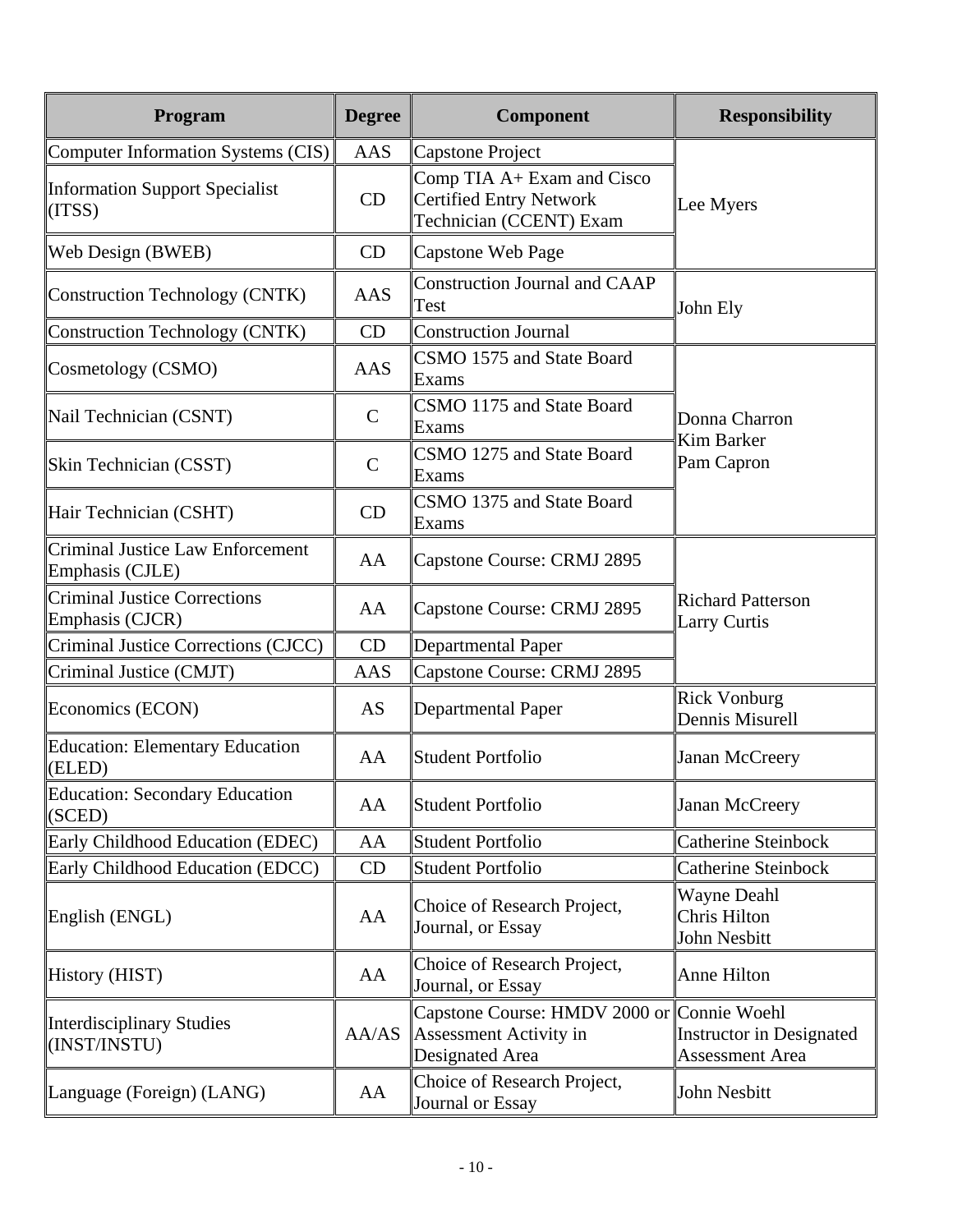| Program                                                                                    | <b>Degree</b> | Component                                                       | <b>Responsibility</b>                                                                                   |  |
|--------------------------------------------------------------------------------------------|---------------|-----------------------------------------------------------------|---------------------------------------------------------------------------------------------------------|--|
| Mathematics: Arts & Science<br>(MATH)<br><b>Mathematics: Secondary Education</b><br>(MTED) | <b>AS</b>     | Departmental Oral Exam                                          | Ray DeWitt<br>Cheryl Raboin<br><b>Bob Creagar</b>                                                       |  |
| Music: Applied Music (MUSC)                                                                | AA            | Performance Recital with Outside<br>Critique                    |                                                                                                         |  |
| Music: Music Education (MUSED)                                                             |               | Performance Recital with Outside<br>Critique and Portfolio      | Wayne Deahl                                                                                             |  |
| Physical Education, Health &<br>Recreation (PEAC)                                          | AA            | Capstone Course: PEPR 2395                                      | Verl Petsch<br>Jan Lilletvedt                                                                           |  |
| Political Science (POLS)                                                                   | AA            | Choice of Research Project,<br>Journal or Essay                 | <b>Wayne Deahl</b>                                                                                      |  |
| Preprofessional: Pre-Veterinary<br>Medicine (PVET)                                         | <b>AS</b>     | <b>Rubrics Analysis Based</b><br>Assessment                     | Ed Bittner, Susan Walker,<br><b>Monte Stokes</b>                                                        |  |
| Preprofessional: Pre-Dentistry<br>(PDEN)                                                   |               |                                                                 |                                                                                                         |  |
| Preprofessional: Pre-Medicine<br>(PMED)                                                    |               |                                                                 | Peggy Knittel, Bob<br>Creagar, Lorna Stickel,<br>Chris Wenzel                                           |  |
| Preprofessional: Pre-Medical<br>Technology (MEDTK)                                         | AS            | Portfolio/Rubrics Analysis Based<br>Assessment                  |                                                                                                         |  |
| Preprofessional: Pre-Nursing (PNSG)                                                        |               |                                                                 |                                                                                                         |  |
| Preprofessional: Pre-Pharmacy<br>(PHAR)                                                    |               |                                                                 |                                                                                                         |  |
| Psychology (PSYC)                                                                          | AA            | <b>Departmental Essays</b>                                      | Heidi Smith                                                                                             |  |
| Sociology (SOC)                                                                            | AA            | <b>Departmental Essays</b>                                      | Diana Quealy-Berge                                                                                      |  |
| <b>Statistics (STAT)</b>                                                                   | AS            | Departmental Exam                                               | <b>Rick Vonburg</b>                                                                                     |  |
| Veterinary Technology (VTTK)                                                               | AAS           | Capstone Course: VTTK 2750 &<br>Written and Oral Comprehensives | Susan Walker, Ed Bittner,<br>Patti Sue Peterson, Viqi<br>Jansing, Peggy Knittel,<br><b>Monte Stokes</b> |  |
| Welding & Joining Technology<br>(WJTK)                                                     | CD<br>AAS     | National Competency Test                                        | <b>Leland Vetter</b><br>Lynn Bedient<br><b>Grant Harpstreith</b>                                        |  |
| Machine Tool Technology (MTT)                                                              | CD            | Project                                                         | <b>Leland Vetter</b><br>Lynn Bedient<br><b>Grant Harpstreith</b>                                        |  |
| Wildlife $&$ Fisheries Biology $&$<br>Management (WILD)                                    | AS            | Departmental Exam                                               | Chris Wenzel                                                                                            |  |

## **Degree Codes**

 $C =$  Certificate, less than 1-year

 $CD =$  Certificate, 1-year - 11 -

 $AA =$  Associate of Arts  $AS =$  Associate of Science  $AAS =$  Associate of Applied Science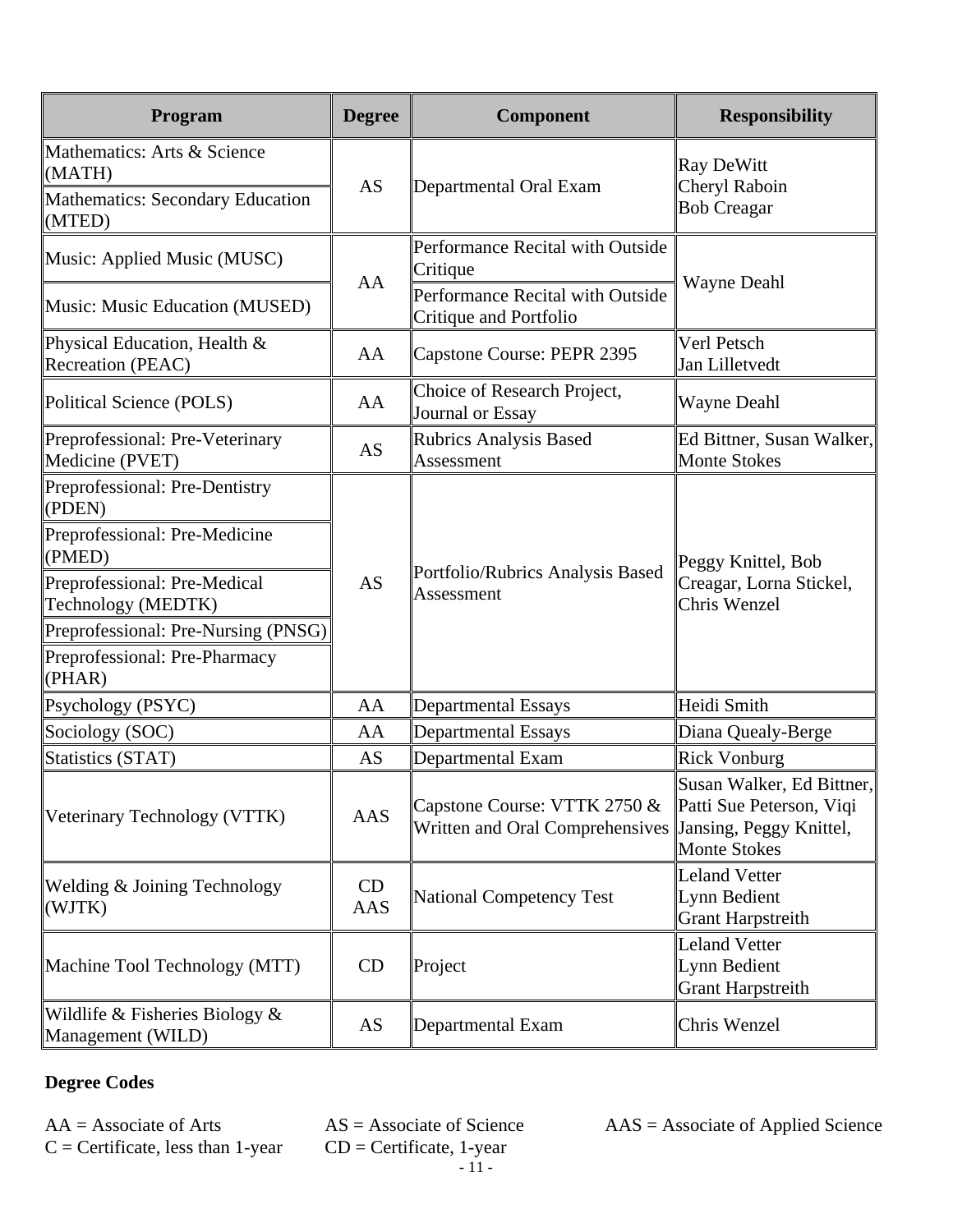## **Distance Delivery Outcomes Assessment**

**Student Assessments** that are completed on campus will also be completed for the Programs offered by Distance Delivery. These assessments include the following:

- COMPASS Placement Tests (Math, English, and Reading)
- Withdrawing Student Survey
- University of Wyoming Report on Transferring Students from Community Colleges
- CAAP Exit Test for all AA and AS students
- Graduate Survey
- Transfer Student Survey
- Classroom Assessment Techniques (CATs)
- Course Assessment
- Program Assessment

Summary of results from each of the components listed above are distributed to the following users:

- Outcomes Assessment Committee
- Faculty Council (Curriculum & Learning Council in coming years)
- Distance Learning Committee
- Program Advisory Committees
- Faculty

Results are used for:

- Documentation of Student Learning
- Curriculum Improvement
- Program Review
- Strategic Planning

### **Program Assessment Activities for Distance Delivery**

Individual program assessment components are taken by all graduating majors during the semester of graduation.

- Business Administration AAS—Portfolio Development in Capstone Course
- Criminal Justice AA—Capstone Course
- Interdisciplinary Studies, AA—Capstone Course
- Interdisciplinary Studies, AS—Capstone Course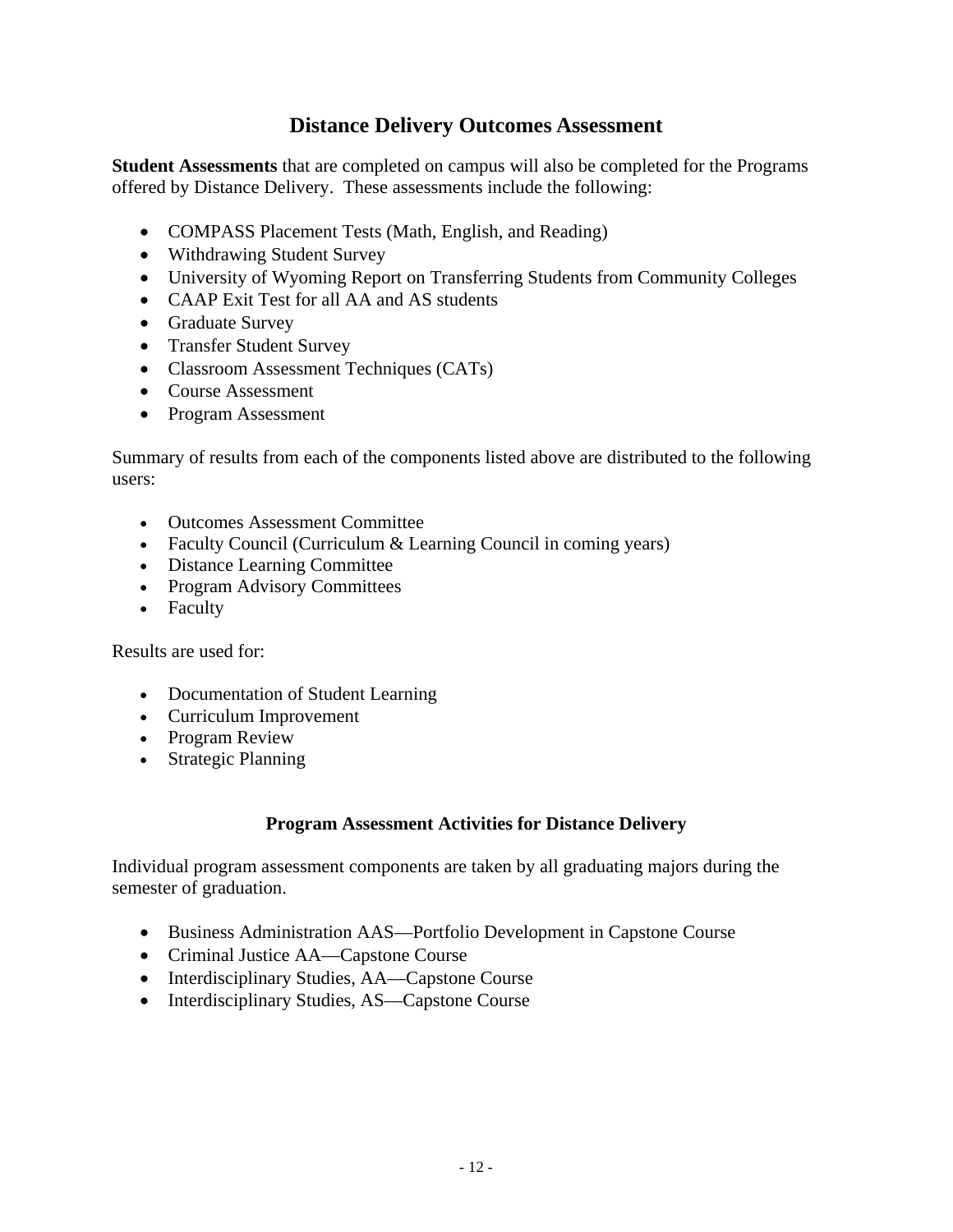## **Collegiate Assessment of Academic Proficiency (CAAP) Tests**

The average of Eastern Wyoming College's 76 AA and AS Spring 2009 graduates was higher than the national average on the CAAP Test in all subject areas which includes: writing skills, mathematics, reading, science and critical thinking. There were 68 out of the 76 students (90% of those tested) from the Spring 2009 graduates who scored higher than the national mean in one or more of the above-named subject areas. In Spring of 2008, that percent was 88%, Spring of 2007 it was 91%, Spring 2006 it was 86%, and in the Spring of 2005 it was 89% of those tested who scored higher than the national mean in one or more of the subject areas.











### **Recommendations**

It is recommended that we continue to work on improvement in all areas and maintain levels above the national average.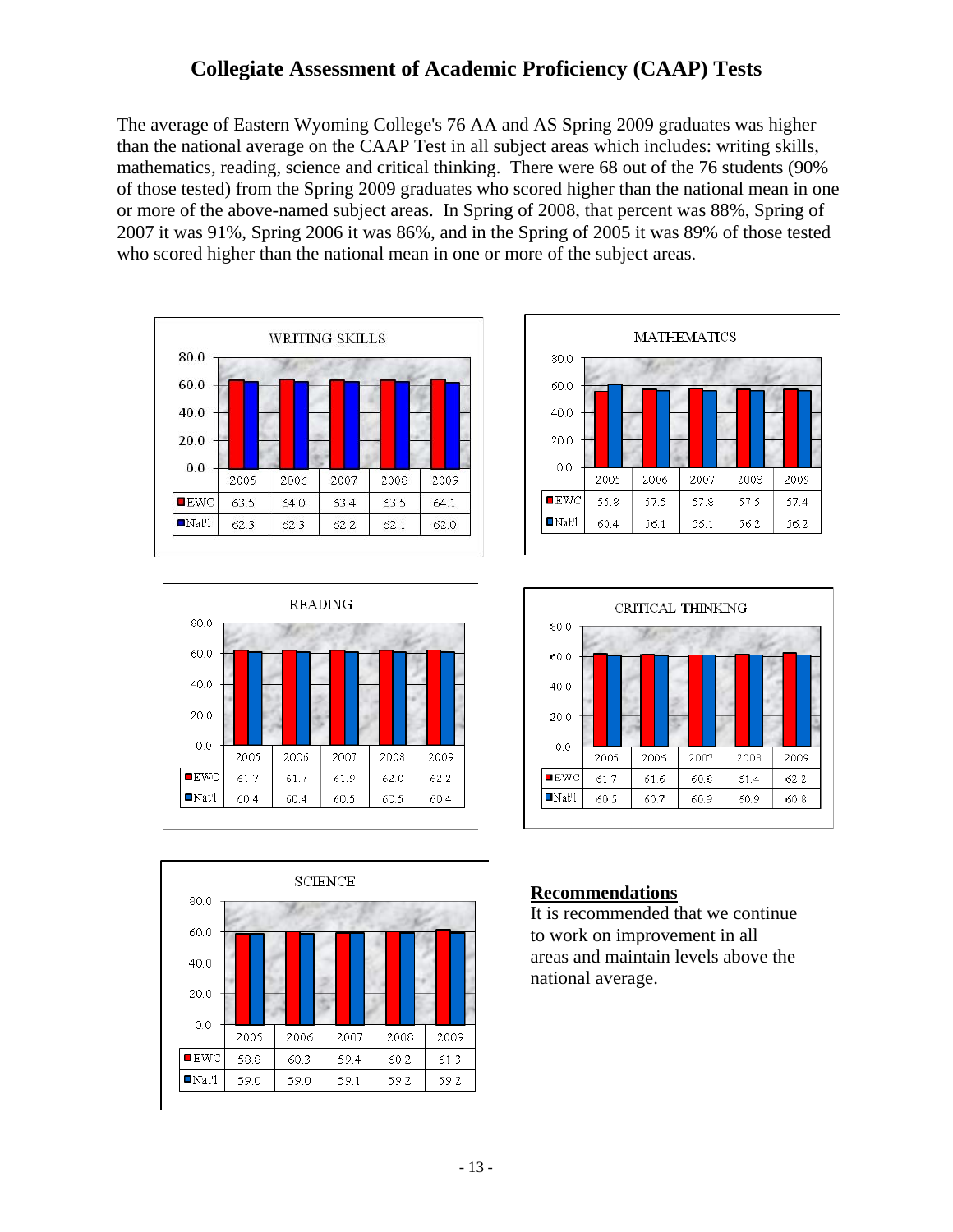## **Surveys**

The seven Wyoming community colleges distribute two common surveys to students including the Community College Survey of Student Engagement (CCSSE) and the graduate student survey. The transfer and graduate surveys are administered in the fall of odd years. The CCSSE is administered in the spring of odd years. The CCSSE survey was conducted in Spring 2009. Results of the survey included comparisons of EWC students with other consortium colleges within the following five benchmarks.

- *Active and Collaborative Learning* EWC students were below the mean for "Worked with other students on projects during class."
- *Student Effort* EWC students were within the mean for all areas of this benchmark.
- *All Students* EWC students were above the mean for "Worked harder than you thought you could to meet the instructor's standards or expectations;" "Mark the box that best represents the extent to which your examinations during the current school year have challenged you to do your best work at this college;" and "Encouraging you to spend significant amounts of time studying."
- *Student-Faculty Interaction* EWC students were above the mean for "Talked about career plans with an instructor or advisor" and "Received prompt feedback (written or oral) from instructors on your performance."
- *Support for Learners* EWC students were above the mean for "Frequency: Academic advising/planning."

It should also be noted that the CCSSE benchmark scores were broken into results for part-time students and full-time students. Part-time students did not score overall as well as full-time students possibly indicating that part-time students are not as engaged as full-time students.

The college is applying for a TRiO Student Services Support (SSS) grant and conducted an SSS survey in Fall 2008. Although this survey was not specifically geared toward learning assessments, it did include a question that asked students what problems they anticipated that would prevent them from achieving their academic goals. Lack of finances was the top response; however, it was interesting to note that two of the other top responses included "Failure to schedule enough study time" and "Weak study skills."

Another survey conducted in Fall 2008 was the FoE New Student Survey which was done as part of Foundations of Excellence in the First Year of College, a special emphasis self-study. Results of the survey questions which targeted quality of courses and instruction including writing skills, reading skills, library research skills, mathematical skills, and computing skills were average meaning the students felt they had the right academic preparation for the courses they were taking. The next set of questions surveyed the students as to how well did the instructor help you learn the course material, provide individual attention, provide prompt feedback, encourage students to ask questions in class, organize the course material, communicate concepts clearly, use effective teaching methods, communicate academic expectations to you, encourage students to participate in course-related, out-of-class events, and make themselves available outside of class. The results for these questions showed students on average answered that their instructors performed these teaching components often or always.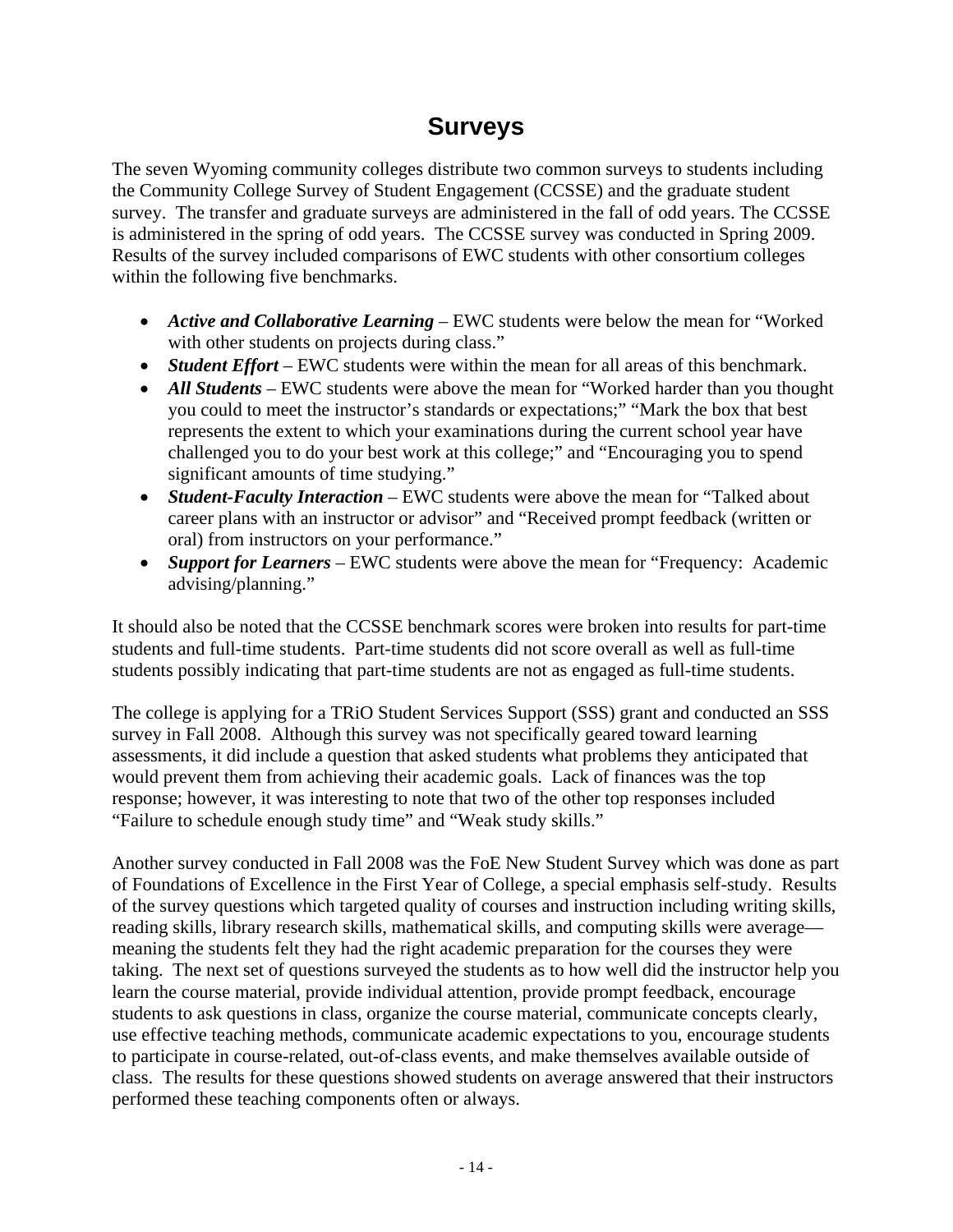## **University of Wyoming Transfer Student Assessment**

Our students transferring to the University of Wyoming continue to perform as well or better than other UW students. The data from the University of Wyoming shows that 28 students from EWC attended UW as transfer students in 2008-2009. This is up 11 students from the year before and aligned with the five-year average of transfer students. Most of EWC's transfer students matriculated into the College of Education (10), followed by Arts & Sciences (6). EWC transfer students have an overall UW GPA of 2.95 on a 4-point scale compared to all UW undergraduates of 2.89, and all UW transfer students of 2.66. Therefore, EWC transfer students perform as well or better academically as other UW students.

One observation made by the Outcomes Assessment committee is that students who transfer to UW with more than 30 credit hours are better prepared to meet the rigorous demands of the university. The other recommendation from the Outcomes Assessment committee is to ask other receiving institutions to prepare the same type of information on our transferring students as UW—namely Black Hills State and Chadron State College.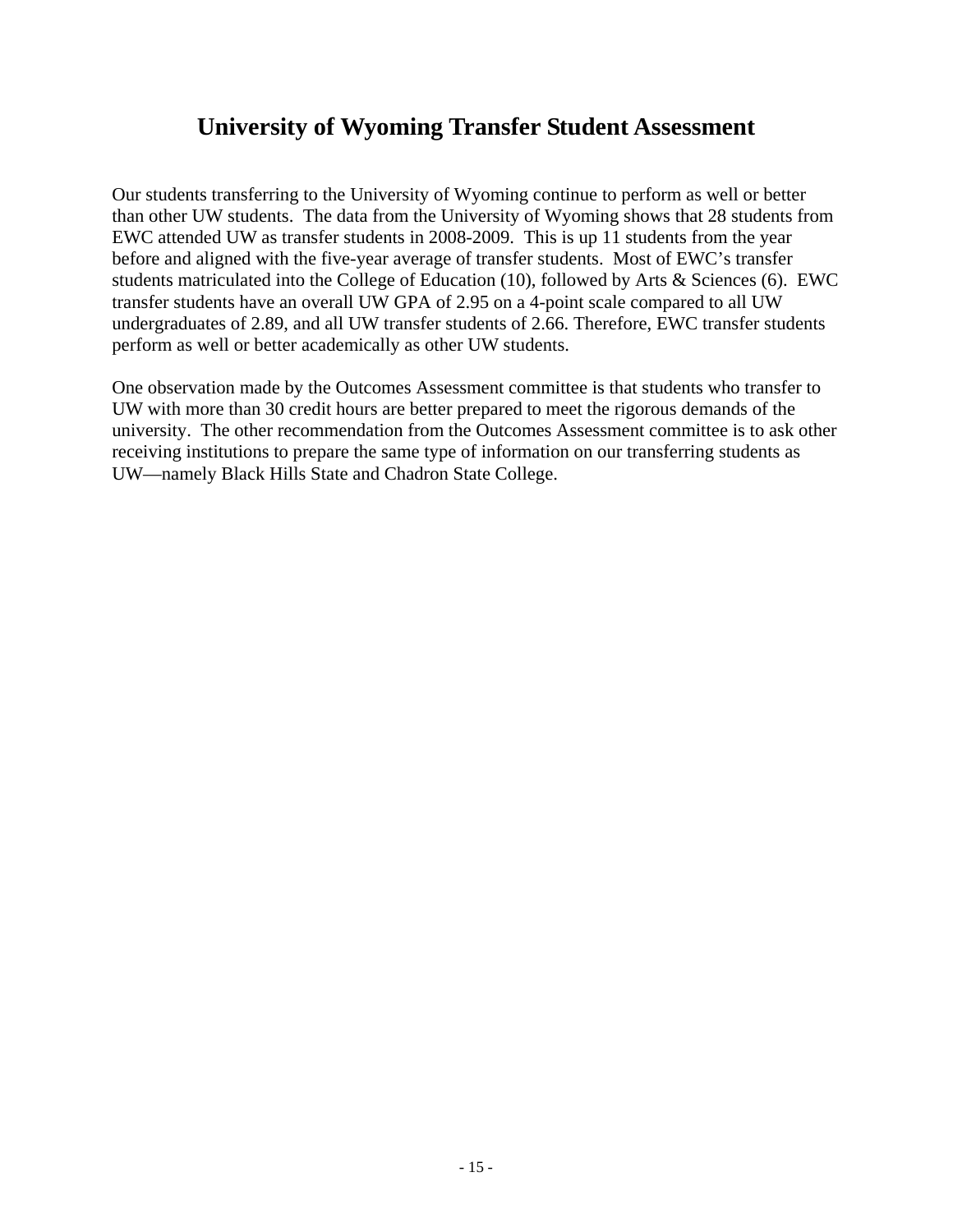

## **Eastern Wyoming College Transfers to UW Colleges Fall Semesters\* 2004 – 2008**

| <b>UW</b>                  | Fall | Fall | Fall | Fall | Fall            | 5 Year     |
|----------------------------|------|------|------|------|-----------------|------------|
| College                    | 2004 | 2005 | 2006 | 2007 | 2008            | % Change   |
| Agriculture                |      |      |      |      |                 | $-85.7%$   |
| <b>Arts &amp; Sciences</b> |      |      |      | 5    |                 | $-14.3%$   |
| <b>Business</b>            |      |      |      |      |                 | $-71.4%$   |
| <b>Education</b>           | 6    |      | 5    |      | 10 <sub>1</sub> | 66.7%      |
| Engineering & App. Sci.    |      |      |      |      |                 | $-100.0\%$ |
| <b>Health Sciences</b>     |      |      |      |      |                 | $-50.0%$   |
| <b>Undeclared</b>          |      |      |      |      |                 | --         |
| <b>Total Transfers</b>     | 33   | 19   | 23   | 13   | 24              | $-27.3%$   |

\*Fall includes students who began in the summer and continued in the fall at all UW Sites.

Twenty-four EWC students transferred to UW for Fall 2008. An additional 4 students transferred in the Spring 2009 semester. The majority of students transferred to the College of Arts & Sciences and the College of Education.

Source: Fall 2008 - 2009 New Transfer Students Report, University of Wyoming Office of Institutional Analysis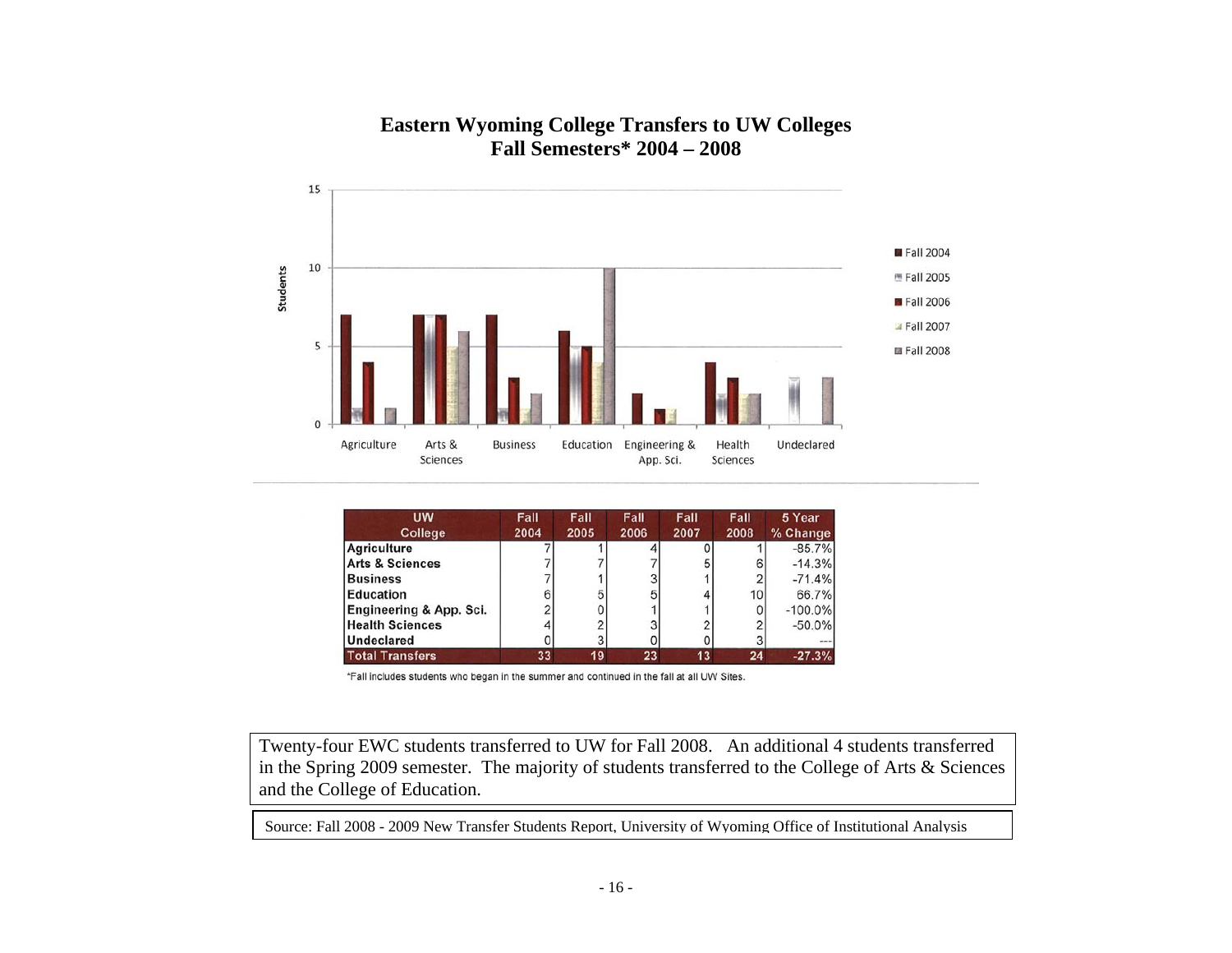## **Academic Achievement of New Transfer Students\* - Fall 2008 Grade Point Averages and Enrollments in University of Wyoming Colleges**

|                                                                  | Freshmen       |               |          |               |    |               |          |               |              |               | <b>Sophomores</b><br><b>Juniors</b> |               | <b>Seniors</b> |               | Second<br><b>Bachelors</b> |  | Non-degree<br><b>Undergrads</b> |  | <b>Total Eastern</b><br>Wyoming<br><b>College Transfer</b><br><b>Students</b> |  |
|------------------------------------------------------------------|----------------|---------------|----------|---------------|----|---------------|----------|---------------|--------------|---------------|-------------------------------------|---------------|----------------|---------------|----------------------------|--|---------------------------------|--|-------------------------------------------------------------------------------|--|
| <b>UW College</b>                                                | #              | <b>UW GPA</b> | #        | <b>UW GPA</b> | #  | <b>UW GPA</b> | #        | <b>UW GPA</b> | #            | <b>UW GPA</b> | #                                   | <b>UW GPA</b> | $\#$           | <b>UW GPA</b> |                            |  |                                 |  |                                                                               |  |
| Agriculture                                                      | $\Omega$       | $\cdots$      | $\Omega$ | ---           |    | 4.00          | $\Omega$ | $---$         | $\Omega$     | $---$         | 0                                   | $-- -$        |                | 4.00          |                            |  |                                 |  |                                                                               |  |
| Arts & Sciences                                                  |                | 0.90          |          | 3.36          | 4  | 2.45          | 0        | $---$         | $\Omega$     | $\cdots$      | 0                                   | $---$         | 6              | 2.41          |                            |  |                                 |  |                                                                               |  |
| Business                                                         |                | ---           | $\Omega$ | ---           |    | 3.50          |          | 3.25          | $\Omega$     | ---           | 0                                   | ---           |                | 3.40          |                            |  |                                 |  |                                                                               |  |
| Education                                                        | $\Omega$       | ---           |          | 3.36          |    | 3.23          |          | 3.75          | $\Omega$     | $---$         | 0                                   | $--$          | 10             | 3.32          |                            |  |                                 |  |                                                                               |  |
| Engineering & App. Sci.                                          | 0              | $\cdots$      | 0        | $\cdots$      | 0  | $\cdots$      | 01       | $\cdots$      | $\mathbf{0}$ | $\cdots$      | 0                                   | $-- -$        |                | $---$         |                            |  |                                 |  |                                                                               |  |
| <b>Health Sciences</b>                                           | 0              | ---           | $\Omega$ | $---$         |    | 1.17          |          | 3.44          | $\Omega$     | $\cdots$      | 0                                   | $---$         |                | 2.46          |                            |  |                                 |  |                                                                               |  |
| Undeclared                                                       |                | 3.00          | $\Omega$ | $--$          | 2  | 1.71          | $\Omega$ | $\cdots$      | $\Omega$     | $\cdots$      | 0                                   | $---$         |                | 2.50          |                            |  |                                 |  |                                                                               |  |
| <b>Total Eastern Wyoming</b><br><b>College Transfer Students</b> | $\overline{2}$ | 2.00          | 3        | 3.36          | 16 | 2.85          | 3        | 3.48          | $\mathbf{0}$ | $\cdots$      | $\bf{0}$                            | $- -$         | 24             | 2.95          |                            |  |                                 |  |                                                                               |  |

## *Eastern Wyoming College*

\*Fall includes students who began in the summer and continued in the fall at all UW Sites.

EWC students who transfer to UW have been well prepared for the ensuing coursework. The first semester grade point average (GPA) of EWC transfer students is 2.95. Further, the later the student transfers in their academic career, the better their first semester GPA.

Source: Fall 2008 – 2009 New Transfer Students Report, University of Wyoming Office of Institutional Analysis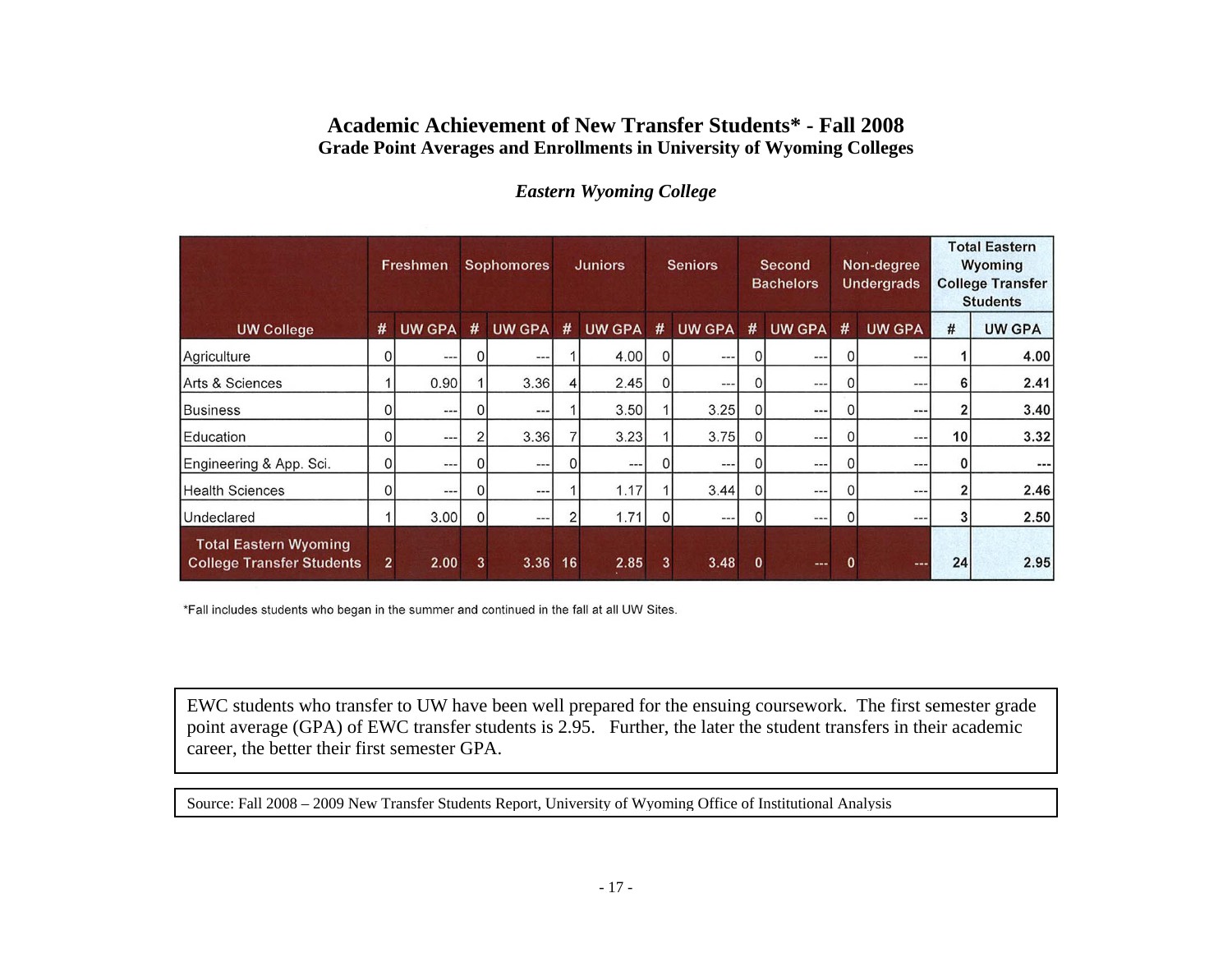## **Academic Achievement of New Transfer Students by Hours Transferred - Fall 2008 Comparison of Community College and UW Grade Point Averages**

#### *Eastern Wyoming College*

|                              | <b>Eastern Wyoming</b><br><b>Transfer Students</b> |                  |                                                          | <b>All Wyoming</b><br><b>Transfer Students</b> |                               |                                                   | <b>Out-of-State</b><br><b>Transfer Students</b> |                               |                                                          | <b>All Transfer Students</b> |                               |                                                          | All UW<br><b>Undergraduates</b> |                                                 |
|------------------------------|----------------------------------------------------|------------------|----------------------------------------------------------|------------------------------------------------|-------------------------------|---------------------------------------------------|-------------------------------------------------|-------------------------------|----------------------------------------------------------|------------------------------|-------------------------------|----------------------------------------------------------|---------------------------------|-------------------------------------------------|
| Transferred<br>Credit Hours* | #                                                  | Transfer<br>GPA* | <b>UW First</b><br>Fall<br><b>Semester</b><br><b>GPA</b> | #                                              | <b>Transfer</b><br><b>GPA</b> | <b>UW First</b><br>Fall<br>Semester<br><b>GPA</b> | #                                               | <b>Transfer</b><br><b>GPA</b> | <b>UW First</b><br>Fall<br><b>Semester</b><br><b>GPA</b> | #                            | <b>Transfer</b><br><b>GPA</b> | <b>UW First</b><br>Fall<br><b>Semester</b><br><b>GPA</b> | #                               | <b>UW Fall</b><br><b>Semester</b><br><b>GPA</b> |
| $0 \leq Hours \leq 30$       |                                                    | 3.13             | 2.00                                                     | 76                                             | 3.07                          | 2.38                                              | 112                                             | 3.00                          | 2.49                                                     | 188                          | 3.03                          | 2.45                                                     | 3.659                           | 2.69                                            |
| $30 \leq Hours \leq 60$      | $\overline{3}$                                     | 3.01             | 3.36                                                     | 118                                            | 3.15                          | 2.28                                              | 124                                             | 3.04                          | 2.46                                                     | 242                          | 3.10                          | 2.38                                                     | 2.452                           | 2.89                                            |
| $ 60 \leq Hours \leq 90$     | 16                                                 | 3.30             | 2.85                                                     | 295                                            | 3.33                          | 2.86                                              | 104                                             | 3.10                          | 2.74                                                     | 399                          | 3.27                          | 2.83                                                     | 1.647                           | 3.00                                            |
| $ 90 \leq Hours$             |                                                    | 3.51             | 3.48                                                     | 94                                             | 3.35                          | 3.13                                              | 61                                              | 3.27                          | 2.98                                                     | 155                          | 3.31                          | 3.08                                                     | 1,845                           | 3.12                                            |
| Totals                       | 24                                                 | 3.32             | 2.95                                                     | 583                                            | 3.30                          | 2.71                                              | 401                                             | 3.13                          | 2.61                                                     | 984                          | 3.24                          | 2.66                                                     | 9,603                           | 2.89                                            |

\*Transferred credit hours and community college GPA are totaled from all transfer work, not only transfer work from individual community college. Only hours for grade are included.

Students who transfer to UW with more than 30 credit hours are better prepared to meet the rigorous demands of the university. The overall GPA for EWC (2.95) is higher than all Wyoming Community College transfer students (2.71), all transfer students (2.66), and UW students (2.89).

Source: Fall 2008 – 2009 New Transfer Students Report, University of Wyoming Office of Institutional Analysis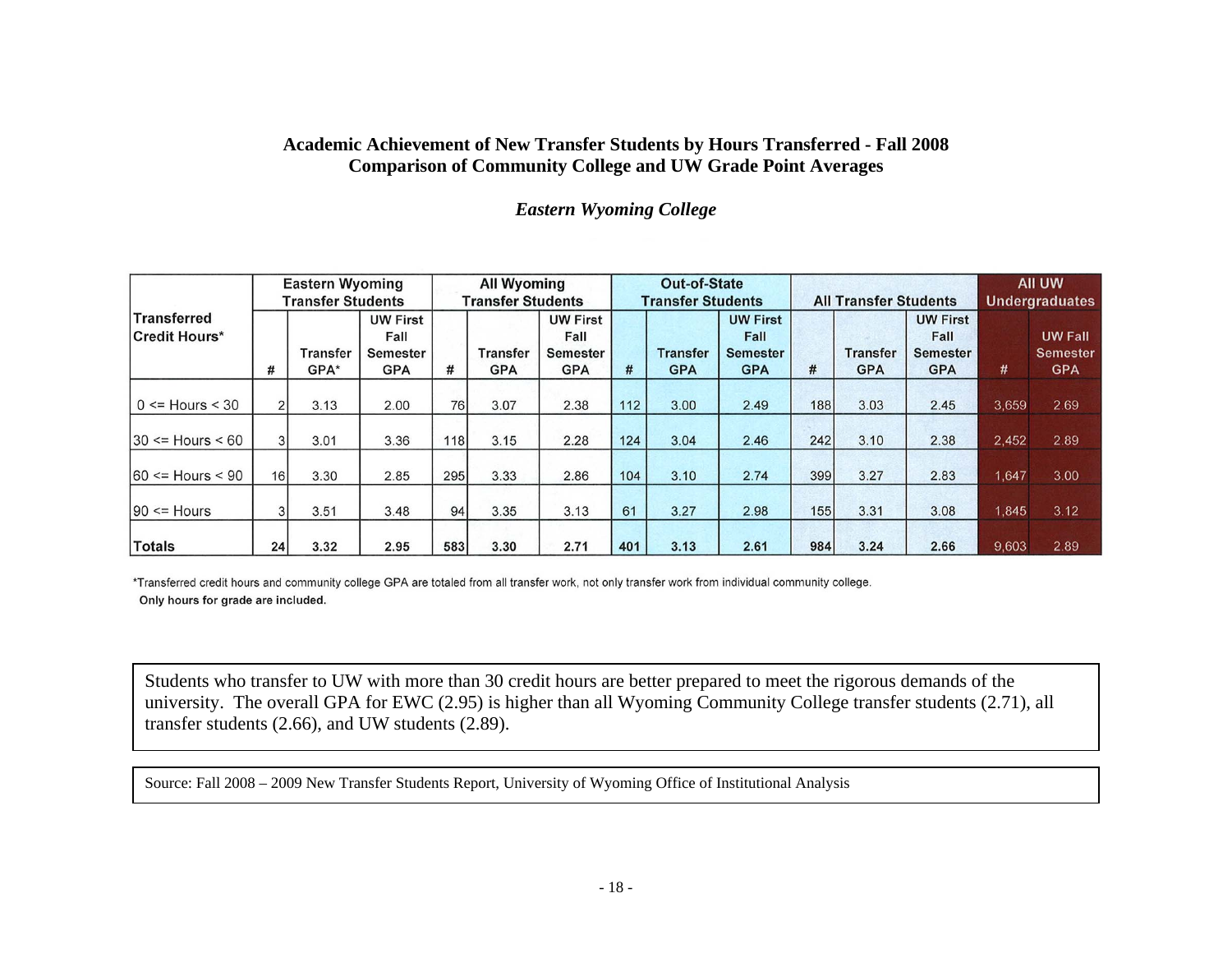## **Perkins Grant Program Assessment**

## Executive Summary

The Perkins grant funding at Eastern Wyoming College benefited students by improving, expanding, and modernizing our career and technical education programs including: Farm and Ranch Management, Veterinary Technology, Construction Technology, Welding, Certified Nursing Assistant and Early Childhood. Our goal was to provide increased opportunities for technical faculty to obtain professional development and provide students with experiences in all aspects of an industry. Some of our allocations included new equipment for our Veterinary Technology program, improving conditions for our Welding students, adding equipment to the Certified Nursing Assistant program and to deliver equipment for our Construction Technology program to enable hands on experience.

## Activities of the Advisory Committee /Project Partners

The Perkins Advisory Group was active in setting the parameters of the 2009 allocative grant to align Perkins activities with institutional goals, industry needs, and curriculum changes. Members of the Perkins Advisory Group include all career and technical faculty members, division chairs, the Vice President for Institutional Effectiveness and the Perkins coordinator. The group meets throughout the year to discuss Perkins requirements and to direct the allocation of Perkins grant money in ways that are meaningful to the programs and in ways that continually advance and update program curriculum to stay in line with industry standards. The Perkins Coordinator, in cooperation with the advisory group members, monitored Perkins activities to ensure compliance with grant requirements.

In addition to the Perkins Advisory Group, individual program advisory groups meet regularly to discuss the specific needs of programs. Each Perkins program at EWC has an advisory group. Advisory groups include Agriculture, Welding/Machine Tooling, Veterinary Technology, Business and Technology, Cosmetology, Criminal Justice, Construction Technology, Health Technology, and Early Childhood Education. Advisory members consist of EWC faculty, EWC students, industry representatives, and experts in the field. Member recommendations guide program updates, changes, and enhancements based on community and industry requirements. The 2008 grant request reflected program and industry needs as communicated to the Perkins Coordinator from the program advisory groups and career and technical faculty members.

### Project Results and Accomplishments

Throughout the year, technical program faculty members attended professional trainings, college courses, and professional conferences which focused on the use of technology and changing curriculum in their prospective fields. In addition, the college emphasized the use of technology in all of the technical program classrooms. This year the Perkins funds were used to update and improve curriculum and student access to relevant technologies in their fields. Below we have described the expenditures and improvements made to each technical program:

**Welding** – Funds were used to purchase additional equipment to keep the lab current with American Welding Society's standards to insure our standing as a premier provider of Welding and Joining Technology curriculum.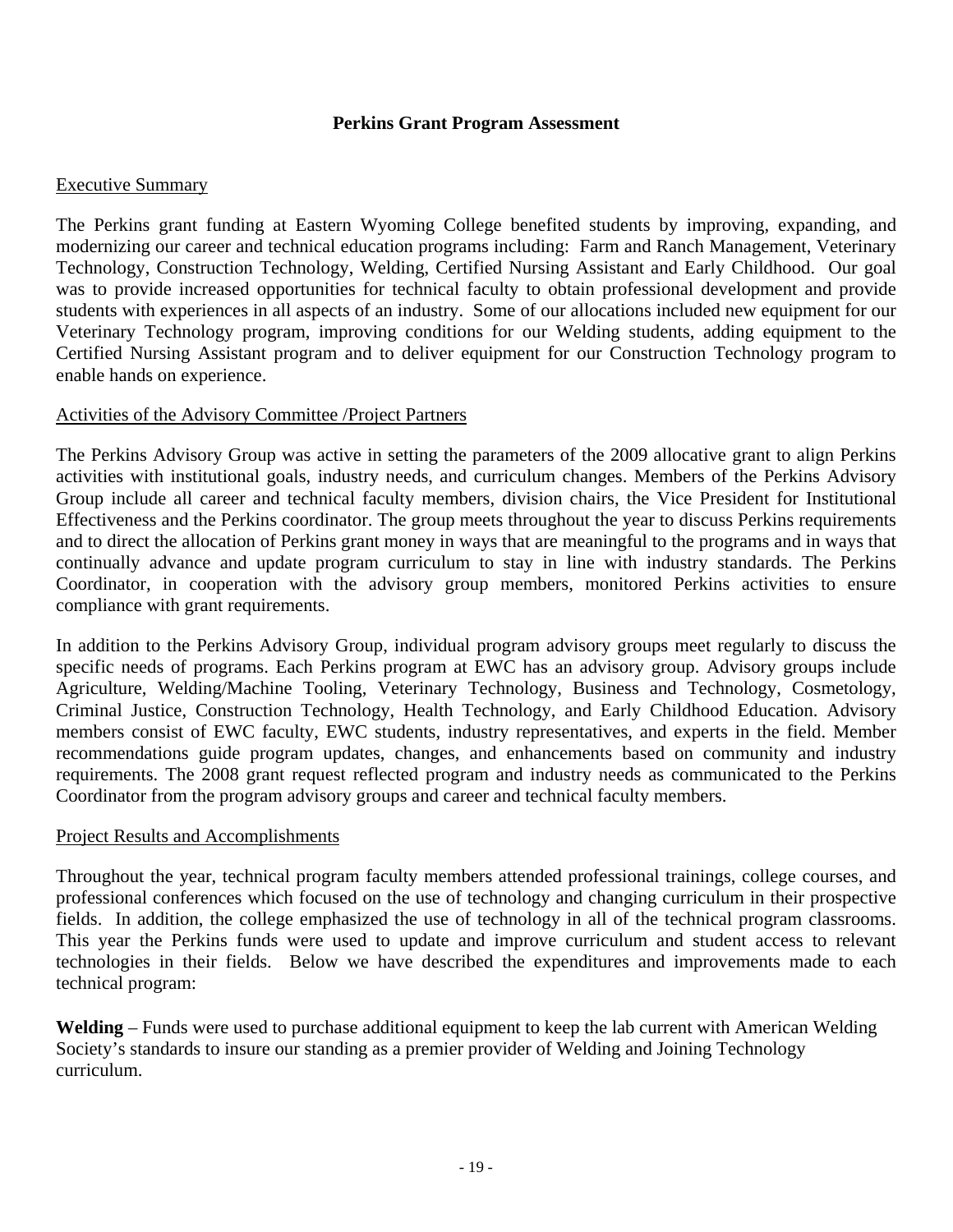**Veterinary Technology** – The EWC Veterinary Technology Department was able to purchase a Digital X-Ray Unit to use in the training of Veterinary Technicians. An increasing number of graduates have been using digital radiography in the practices that they work in or do their clinical experience rotations in and it had been determined that training students to use digital x-ray equipment would be valuable. The benefits of digital radiography include the reduction in the number of retakes of x-rays because of the capability of computer enhancement of images, the decrease in the per- study cost because there are no actual films or cassettes and no costs to maintain them, the ability to electronically send radiographs to veterinary radiologists for evaluation and have a much quicker turnaround time, improved radiograph quality and decreased radiation exposure to patients and personnel.

Additional Bair Hugger blankets were also purchased. These blankets are used to keep anesthetized patients, especially surgical patients warm during their recovery period. They are used to teach students the safest and currently the favored method of preventing the loss of body heat in small animal patients.

Dental tools were also purchased to enhance the dental components of the program. Students are trained to use ultrasonic dental equipment as well as hand equipment to clean the teeth of small animals. The hand tools that were purchased will be utilized in the increase of the small animal dental component of the Veterinary Technology Program.

**Agriculture** – The agriculture department used Perkins dollars to purchase a portable *Silencer* hydraulic squeeze chute from Moly Manufacturing Inc. The chute will enable us to perform breeding soundness exams on mature bulls as well as do cattle health work out in the country. The chute is much safer for students and animals than the old scissor style chutes we have used in the past. We hope to expand our program to allow for more hands on training for our students and this chute will be a key component of that goal.

**Construction Technology** – In order to expand our Green Construction program we purchased solar panels that will be modified into teaching aids for installation and maintenance programs. We are developing a Weatherization certification and the equipment will come in useful when we teach alternative means of heat and energy.

**Early Childhood Development** – The selected educational items that the Perkins grant provided for the Early Childhood Education program included anatomical models, laboratory materials, educational DVD's, informative posters, and real-life simulators. These products will assist in enhancing the learning experience of students in early childhood education courses. These resources will enable instructors to provide current and relevant information to students through a variety of methods. Anatomical models and real-life simulators will offer students the opportunity to learn concepts and skills in an interactive and engaging manner. The video resources will be beneficial in supplementing classroom instruction with the latest information from expert sources. Students will greatly benefit from the opportunities to learn early childhood education curriculum in a comprehensive and absorbing environment afforded by these resources.

Disparities and Gaps:

- Single Parent, Displaced Homemaker, ADA and Migrant status reporting was low.
- Post graduation or enrollment employment placement data did not exist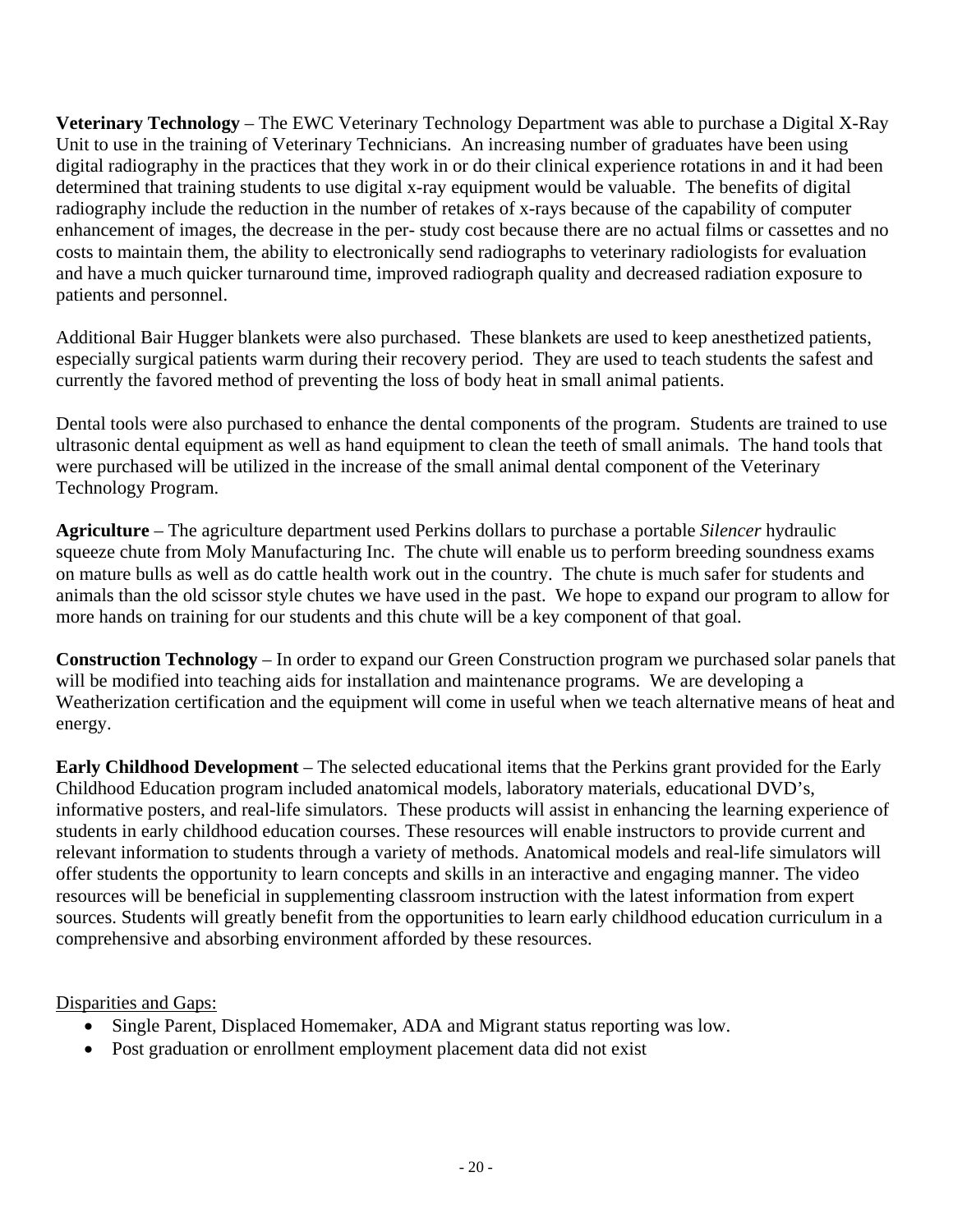Action Steps:

- Develop a survey of CTE Concentrators to be completed between August and the end of September. (Completed)
- Merge self-reported data with students identified as single parents in FAFSA electronic financial aid application data. (In progress)
- Conduct employment survey including required apprenticeship and military sub indicators; obtain employment data from State and Federal databases (In progress)

## Sustainability and Recommendations for the Future

A five year strategic plan for the project has been discussed and a plan has been adopted to continue to improve our CTE programs and offerings. In 2009-2010 there will be four areas of investment that we will focus on as part of the strategic plan for the program. First, the agriculture certifications courses will continue to receive teaching aid and materials that will benefit our students. Second, we identified using funds for our Criminal Justice program to supply equipment and to help workforce development in corrections. The new prison facility in Torrington will be completed in 2009, and we are preparing for an increase in Criminal Justice students. Third, we have identified a need for an Entrepreneurship program that will teach students the skills to start, manage and grow their business. It will allow them to take ideas to market and give them the skills to develop and succeed in business. The Entrepreneurship courses will be taught in the other technical programs both associate of applied science and certificate as well as culminate in a certificate program. Last, we are creating a Weatherization certificate as part of our green and sustainable construction technology program. We will be using funds to purchase equipment that will allow us to certify students as ENERGYSTAR RESNET Raters and Building Performance Institute (BPI) technicians as well as conduct workforce trainings on green construction skills throughout our service area.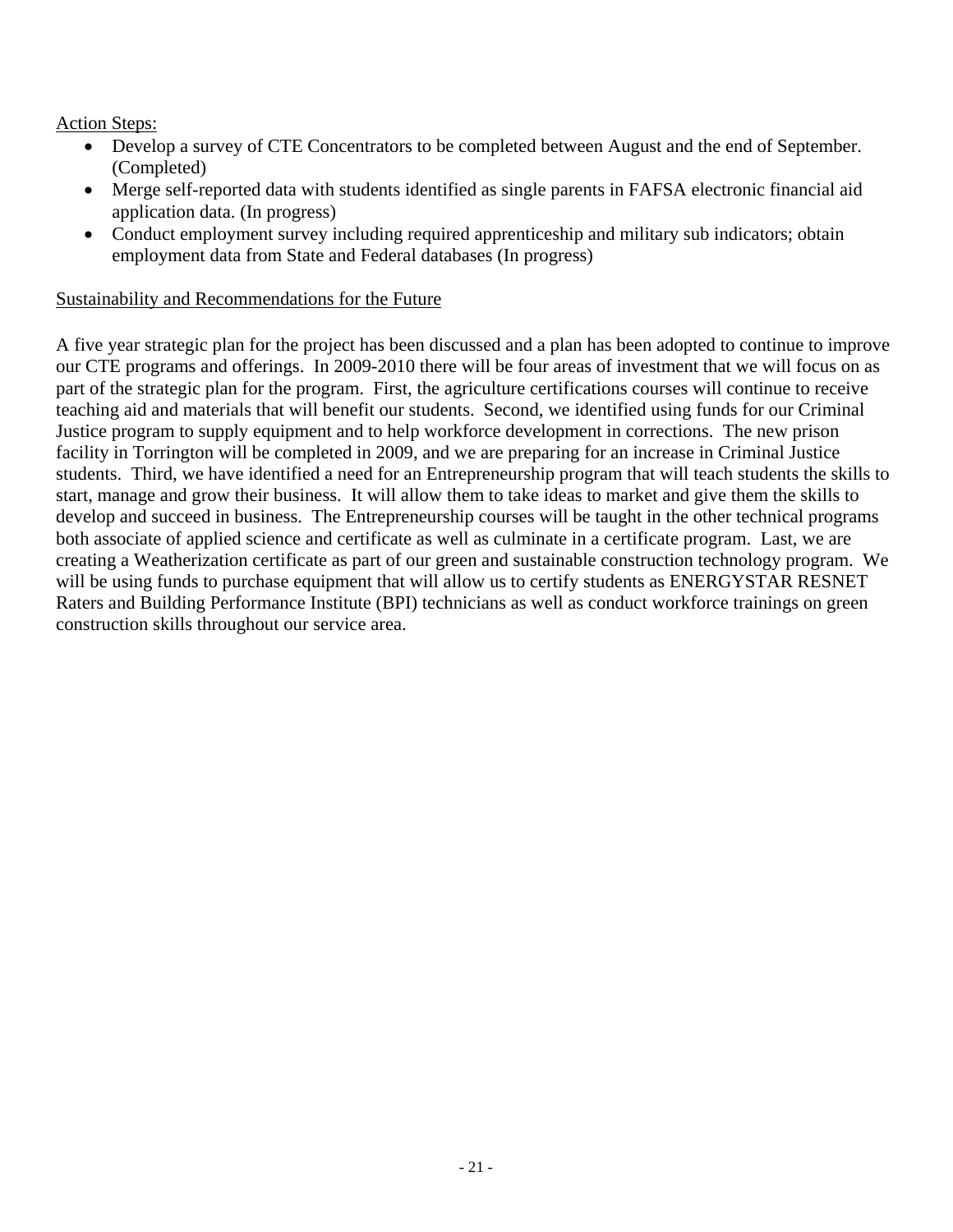## **Program Assessments 2008-2009**

All programs are designed to meet the mission, goals, and objectives of Eastern Wyoming College. Faculty members, in consultation with the outcomes assessment committee, are responsible for designing program goals and objectives which will lead to the accomplishment of the college mission.

As students graduate from EWC, they complete an outcome assessment activity designed to measure achievement of the program goals and objectives, as well as defined student learning outcomes. These activities vary among the programs and include such items as written exams, capstone courses, portfolios, and interviews. All are an attempt to measure student learning. Faculty use the results add to, affirm, or alter their programs and courses based on those discoveries.

The program assessment report begins with results and comments relative to the 5 core competencies of communication skills, analytical and quantitative reasoning, technology skills, social awareness, and information literacy. These areas emphasize skills and knowledge reflective of a college education, regardless of the major area of study and are known as the colleges general education requirements.

The program assessment then reports results and comments relative to the program specific requirements.

Finally, program recommendations such as program changes, budget needs, indication of change in assessment activity, or implications for operational planning changes are presented.

This instrument is also used in the preparation of a program review every third year.

### **Reporting instrument**

Faculty members are asked to respond to the following items.

- 1. Name of program
- 2. Names of EWC Faculty/Staff who participated
- 3. Name, Description, and Objective of Activity
- 4. Dates of Activity (please include the year)
- 5. Names of Students who participated
- 6 Results and comments relative to the 5 core competencies (Communication Skills, Analytical and Quantitative Reasoning, Technology Skills, Social Awareness, and Information Literacy)
- 7. Results and comments relative to program requirements.

8. Program recommendations (may include needed program changes, budget needs, indication of change in assessment activity, or implications for strategic plan changes).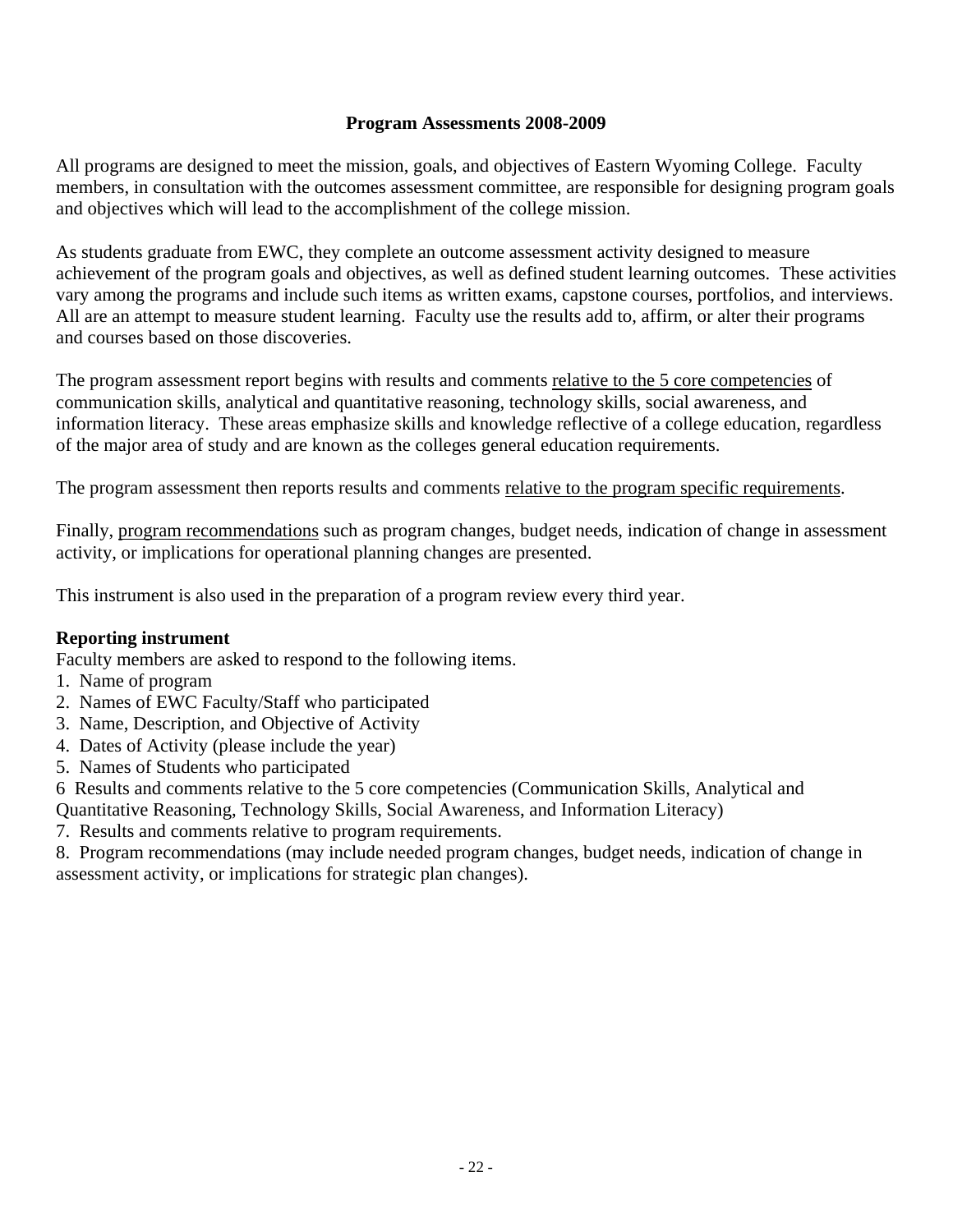Program assessments in 2008-2009 indicated recommendations including the following:

- Veterinary Technology: No significant changes.
- Criminal Justice: Plan for ongoing assessment to remain current and relevant.
- Elementary and Secondary Education: Consider "grading weight" placed on assessment to benefit student skill. Successful "common core' classes identified and will remain. Concern expressed about qualified adjuncts and instructors tied into the strategic plan. Concern about inconsistent and inadequate technology in the classrooms as well as outdated visual aids. Concern expressed over student advising due to inconsistent and outdated requirements that impede the smooth transfer of students to other institutions.
- Cosmetology: Recognition of the value of closer collaboration with other college departments.
- Interdisciplinary Studies--Sophomore Research Project: Recognition of learning disparity between oncampus and distance learning students. Recommends class be offered only on-line so as to narrow the gap.
- Accounting: Closer collaboration between mathematics and accounting programs beginning with an experiment with a Statistics course. Investing in mathematics software.
- Welding and Joining Technology: Due to lower than expected test scores, implement a comprehensive review.
- Early Childhood: No assessment.
- English: No assessment.
- Agriculture: More emphasis placed on student learning in Finances and Marketing.
- Beef Production: Pay closer attention to the five core competencies.
- Business Administration and Accounting: Program review planned for rubric assessment of core competencies, the program exam and the value of CAAP scores. Program revisions include changes in course placement. Specific student learning concerns addressed in mathematics, statistical and business law concepts. Interventions and reinforcement in these areas for identified students.
- Pre-Professional: No changes considered at this time.
- Physical Education, Health and Recreation: No assessment.
- Farm and Ranch Management: Student survey suggested certain degree seeking students be allowed to complete a research paper instead of a business plan and this was instituted. A second student recommendation requesting a live faculty lecture in place of an on-line course or adjunct instruction, is being considered.
- History: Considering requiring a technology component such as use of PowerPoint.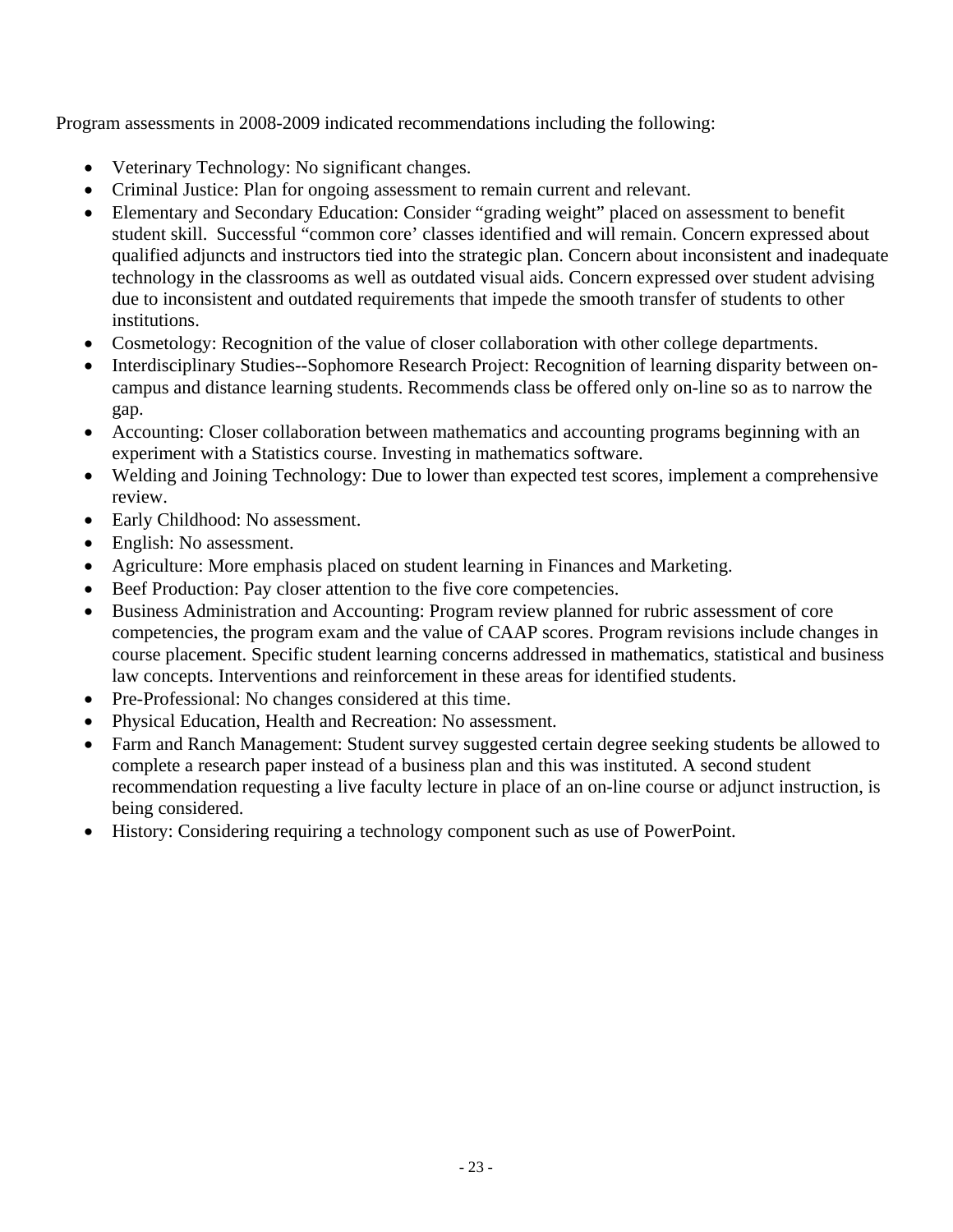| Program<br><b>Faculty</b>                                                                                                                                                                 | <b>Description</b>                                                                                                                                                                                                                                                                                                   | <b>Findings Relative to Core</b><br><b>Competencies</b>                                                                                                                                                                                                                                                                                                                    | <b>Findings Relative to</b><br><b>Program Requirements</b>                                                                                                                                                                                                                                                                                                                                                                                                                                                                                                                                                                     | <b>Recommendations</b>                                                                                                                                                                                                                                                                                           |
|-------------------------------------------------------------------------------------------------------------------------------------------------------------------------------------------|----------------------------------------------------------------------------------------------------------------------------------------------------------------------------------------------------------------------------------------------------------------------------------------------------------------------|----------------------------------------------------------------------------------------------------------------------------------------------------------------------------------------------------------------------------------------------------------------------------------------------------------------------------------------------------------------------------|--------------------------------------------------------------------------------------------------------------------------------------------------------------------------------------------------------------------------------------------------------------------------------------------------------------------------------------------------------------------------------------------------------------------------------------------------------------------------------------------------------------------------------------------------------------------------------------------------------------------------------|------------------------------------------------------------------------------------------------------------------------------------------------------------------------------------------------------------------------------------------------------------------------------------------------------------------|
| <b>Veterinary</b><br><b>Technology</b><br><b>Edwin Bittner,</b><br><b>Susan Walker,</b><br>Viqi Jansing,<br>Peggy Knittel,<br><b>Monte Stokes,</b><br><b>Patti Sue</b><br><b>Peterson</b> | Veterinary Technology<br>Comprehensive Examination,<br>Clinical Problems (Capstone<br>course) laboratory sessions,<br>Veterinary Technician National<br>Examination, the objective is to<br>determine if each student has<br>sufficient knowledge and skill to<br>enter the workforce as a<br>veterinary technician. | Through assigned laboratory<br>exercises, classroom exercises,<br>and the oral and written<br>components of the comprehensive<br>exam the 5 core competencies<br>were evaluated. These 13<br>students met and, in many cases,<br>exceeded the expectations in each<br>of the core competency areas.                                                                        | All 13 students completed the<br>laboratory exercises and the oral<br>and written comprehensive<br>examinations successfully. Four<br>of the five students who<br>completed the program in<br>December, 2008 took the<br>Veterinary Technician Exam in<br>January, three of the four passed<br>the VTNE, the one who did not<br>pass the VTNE re-took it in June<br>of 2009. All eight of the students<br>who complete their academic<br>work in May of 2009 were<br>registered to take the VTNE on<br>June 19. Results from that exam<br>should be available by mid to late<br>August and those results will be<br>forwarded. | At this time it is the consensus of<br>the program faculty that the<br>program should continue with<br>significant rigor in all areas,<br>utilizing classroom and laboratory<br>as effectively as possible to teach<br>students the skills and knowledge<br>that they need to be successful in<br>the workplace. |
| <b>Criminal Justice</b><br><b>Richard</b><br><b>Patterson</b><br><b>Lawrence Curtis</b>                                                                                                   | CRMJ 2895-Criminal Justice<br>Capstone Project.<br>A series of three papers<br>demonstrating the student's<br>understanding of the criminal<br>justice system.                                                                                                                                                       | All students successfully<br>completed both the course<br>requirements and the capstone<br>project. Combined they<br>demonstrate each student's<br>competency in the five core areas.                                                                                                                                                                                      | The current programs were fully<br>revised in 2007. Since then<br>modifications have been made to<br>courses and content as the need<br>became apparent.                                                                                                                                                                                                                                                                                                                                                                                                                                                                       | Continuing assessment of<br>program and course content is<br>needed to insure they remain<br>current and relevant to our<br>student's occupational and<br>academic goals.                                                                                                                                        |
| <b>Elementary</b> and<br><b>Secondary</b><br><b>Education</b><br><b>Connie Woehl</b>                                                                                                      | <b>Student Portfolio</b>                                                                                                                                                                                                                                                                                             | Communication Skills: All 10 of<br>the portfolios need better<br>proofreading skills in punctuation<br>and grammar.<br>Analytical and Quantitative<br>Reasoning: Most of the students<br>were not able to read the simple<br>sheet of directions and then<br>correctly apply the samples with<br>rationales. Their reasoning skills<br>fell short of the analytical level. | After checking these for two<br>years in outreach, I am going to<br>work with the instructors in the<br>practicum class to make sure that<br>these are completed correctly and<br>in a timely manner. I shouldn't be<br>working on them so late. I know<br>that Janaan does not have this<br>problem with the students in her<br>class sections.                                                                                                                                                                                                                                                                               | The outreach practicum teachers<br>will receive a letter with<br>directions on how to complete the<br>portfolio along with a due date. I<br>would like to see some grading<br>weight placed on the assessment<br>so that students see the<br>importance of following the<br>directions correctly.                |

# **Program Assessments 2008-09**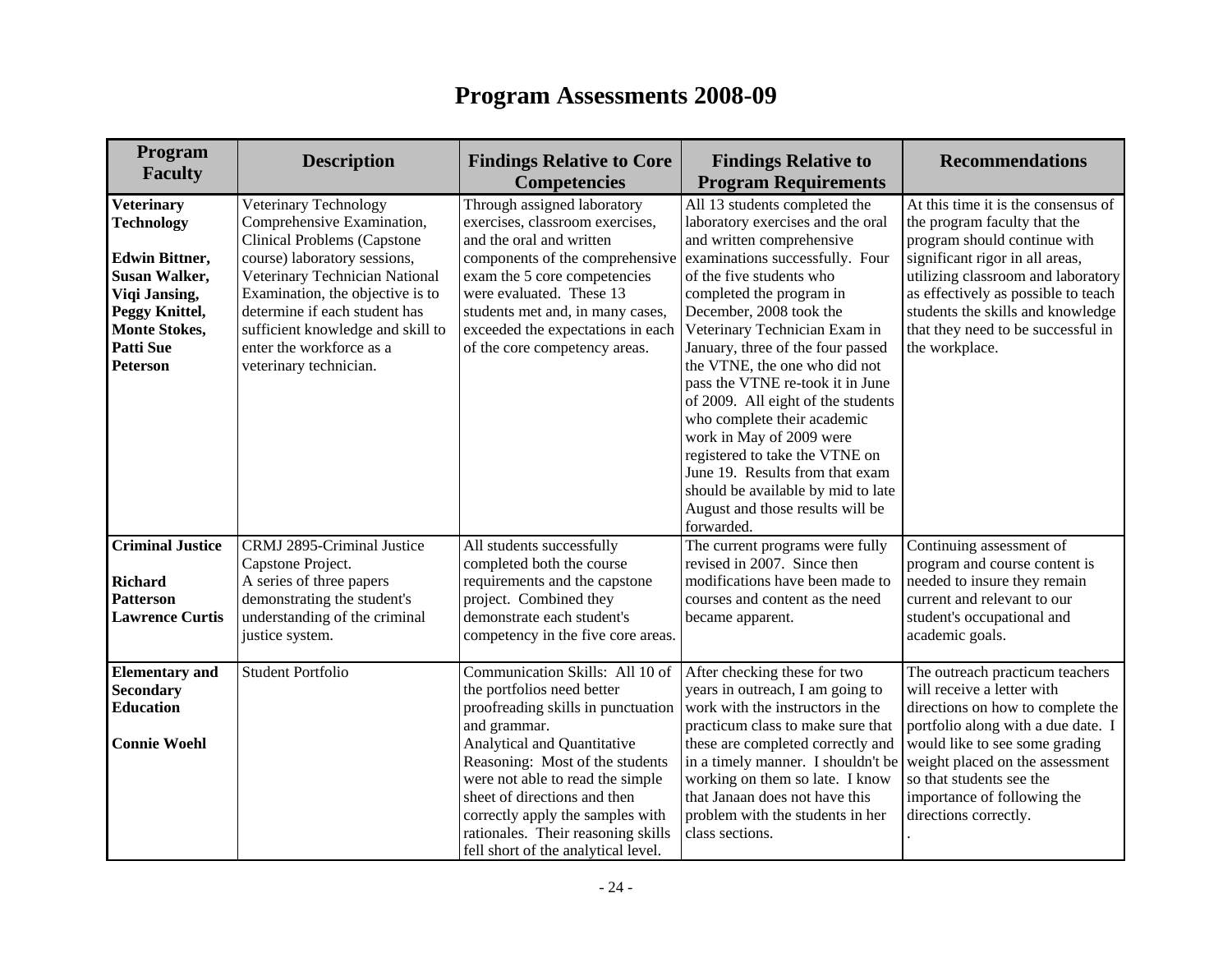| Program<br><b>Faculty</b>                                            | <b>Description</b>                                                                                                                                                                                                                                                        | <b>Findings Relative to Core</b><br><b>Competencies</b>                                                                                                                                                                                                                                                                                                                                                                                                                                                                        | <b>Findings Relative to</b><br><b>Program Requirements</b>                                                                                                                                                                                                                         | <b>Recommendations</b>                                                                                                                                                                                                                                                                   |
|----------------------------------------------------------------------|---------------------------------------------------------------------------------------------------------------------------------------------------------------------------------------------------------------------------------------------------------------------------|--------------------------------------------------------------------------------------------------------------------------------------------------------------------------------------------------------------------------------------------------------------------------------------------------------------------------------------------------------------------------------------------------------------------------------------------------------------------------------------------------------------------------------|------------------------------------------------------------------------------------------------------------------------------------------------------------------------------------------------------------------------------------------------------------------------------------|------------------------------------------------------------------------------------------------------------------------------------------------------------------------------------------------------------------------------------------------------------------------------------------|
|                                                                      |                                                                                                                                                                                                                                                                           | Technology Skills: Very adept<br>with computers and the software<br>to help them make the portfolios.<br>Social Awareness: All students<br>directed attention to the<br>relationship between the teacher<br>and the students. They all<br>seemed well aware of how<br>important education is in the<br>world.<br>Information Literacy: I don't<br>know if this is where the students<br>fell short in the requirements or if<br>it was their reasoning skills of<br>what is required.                                          |                                                                                                                                                                                                                                                                                    |                                                                                                                                                                                                                                                                                          |
| Cosmetology<br>Donna Charron,<br>Pamela Capron,<br><b>Kim Barker</b> | National Cosmetology, Nail<br>Technician, Hairstylist,<br>Esthetician Examination. These<br>tests are used to determine a<br>candidate's level of competency<br>for standards that have been<br>established for ensuring safety<br>and skill level of the applicant.      | The instructors administer rubrics<br>no less than 5 times a year, which<br>are an evaluation of the core<br>competencies within the program.<br>Typically the areas of<br>communication, quantitative<br>reasoning and social awareness<br>are areas where students tend to<br>excel, which is important for their<br>success in the industry. The<br>Cosmetology students are<br>enrolled in the program they are<br>required to receive credit in the<br>general education classes that<br>fulfill the 5 core competencies. | Program requirements set fulfill<br>the standards and laws set by the<br>Wyoming State Board of<br>Cosmetology. Applicants taking<br>the National exam score higher<br>than the national average by 5-<br>10%.                                                                     | There are always new challenges<br>to be met each semester, usually<br>finding ways to meet student's<br>academic needs. We as a<br>program have been very fortunate<br>to work with other departments<br>on campus to fill the areas of<br>concern.                                     |
| <b>Sophomore</b><br>Project<br><b>Diane McQueen</b>                  | I-Search Papers: All students<br>were required to write two I-<br>search papers. The first paper<br>required that students investigate<br>a field of interest to them,<br>research that topic and write a<br>well organized three page I-<br>search paper. The second and | By the end of the course students<br>were expected to successfully<br>meet the following:<br>Communication Skills: be able to<br>understand and communicate<br>ideas and information in written<br>and Spoken English that reveal a                                                                                                                                                                                                                                                                                            | I think that the students learned a<br>great deal from this course, both<br>academically and on a more<br>personal level. Because students<br>were able to chose a topic in<br>which they were truly interested<br>in (whether professionally or<br>personally), they were able to | I would strongly recommend that<br>this course be only offered on<br>Blackboard. This would give all<br>students equal opportunities. My<br>main reason for suggesting this is<br>that this was the first term when I<br>had relatively an equal number of<br>on campus students and off |
|                                                                      | main focus of this course was a                                                                                                                                                                                                                                           | mastery of terminology                                                                                                                                                                                                                                                                                                                                                                                                                                                                                                         | write and research from their                                                                                                                                                                                                                                                      | campus students. The on-campus                                                                                                                                                                                                                                                           |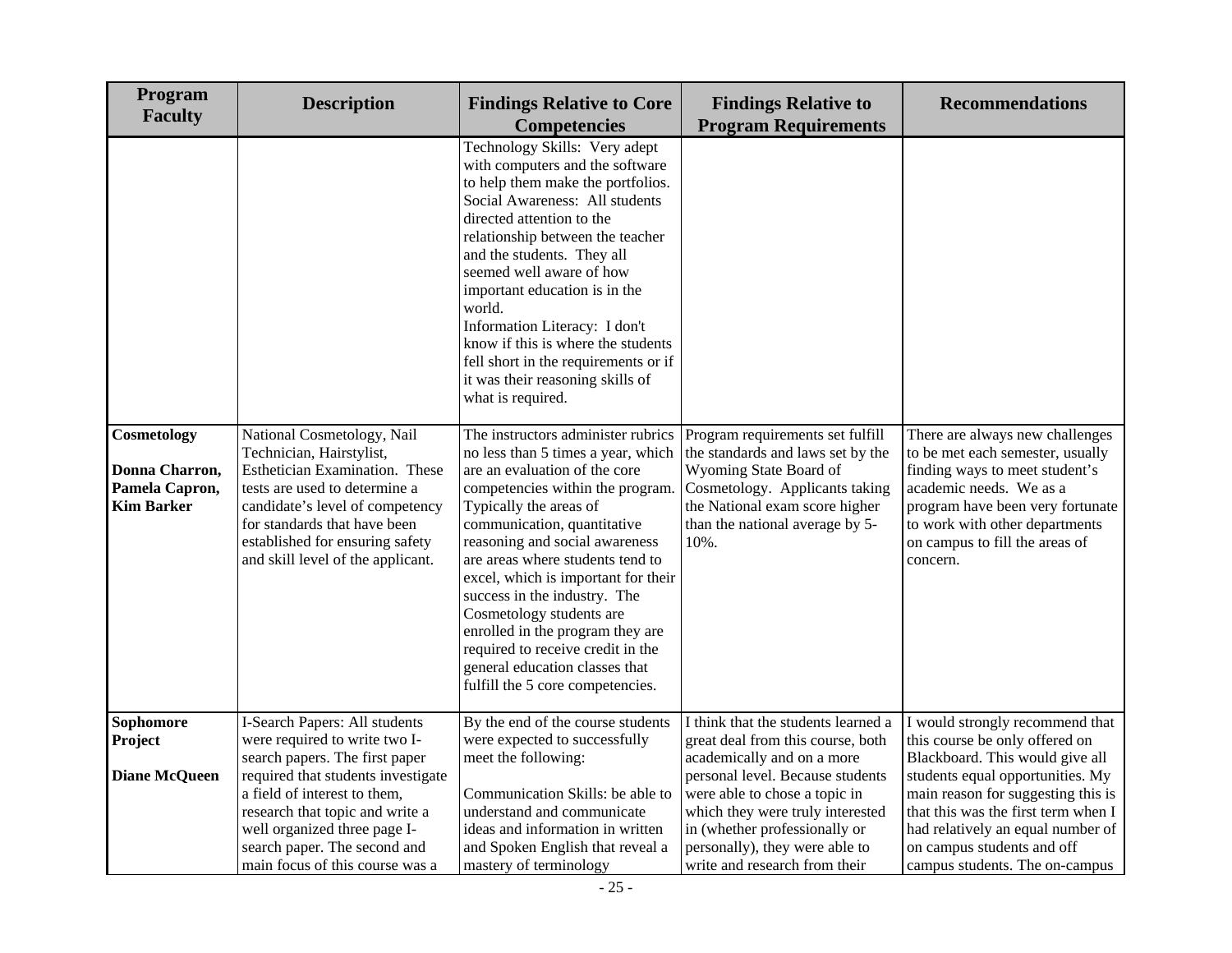| Program<br><b>Faculty</b> | <b>Description</b>                   | <b>Findings Relative to Core</b><br><b>Competencies</b> | <b>Findings Relative to</b><br><b>Program Requirements</b> | <b>Recommendations</b>              |
|---------------------------|--------------------------------------|---------------------------------------------------------|------------------------------------------------------------|-------------------------------------|
|                           | three chapter (10-15 page) I-        | appropriate tot heir disciplines.                       | hearts. As such, they were able to                         | students had a clear advantage      |
|                           | search paper where students          |                                                         | produce very well written papers.                          | over those off campus students in   |
|                           | utilized a variety of source         | Results and comments: Students                          | For some, the results of their                             | that they could come to see me at   |
|                           | material inclusive of face-to-face   | were successfully able to                               | research helped them to realize                            | their convenience. Unfortunately,   |
|                           | interviews and a minimum of          | demonstrate this by conducting                          | that the career path that they                             | this did not occur despite multiple |
|                           | seven published sources. All         | oral interviews in their quest for                      | believed to be on was not the                              | attempts on my part to encourage    |
|                           | source materials had to be           | first-hand information relevant to                      | right one for them. Others found                           | them to come in and seek            |
|                           | synthesized and correctly sourced    | their topic of study. Information                       | just the opposite and were able to                         | personal assistance when I          |
|                           | throughout the body of the I-        | gleamed from these interviews                           | solidify their career choices.                             | thought they might be struggling.   |
|                           | search paper. The topics that        | was also utilized in the content of                     |                                                            |                                     |
|                           | students chose to write about        | their papers.                                           | Perhaps the best way to show                               | I found that I was in constant      |
|                           | included topics of importance to     |                                                         | how program requirements were                              | (nearly every day) contact with     |
|                           | the student, their future career(s)  | Analytical and Quantitative                             | met is by this quote from one of                           | the off campus students             |
|                           | or interests. As students            | Reasoning: be able to solve                             | my students;                                               | answering questions by email,       |
|                           | completed each chapter they were     | problems through critical thinking                      |                                                            | phone and in some cases in          |
|                           | submitted for review and             | involving analytical and                                | "This class, for me, served a                              | person when I travelled to our      |
|                           | comments. Instructor comments        | quantitative reasoning at a level                       | purpose as far as me increasing                            | Douglas campus.                     |
|                           | included not only grammatical        | appropriate to their disciplines.                       | my knowledge and me benefitting                            | I sincerely believe that since the  |
|                           | inaccuracies but suggestions on      |                                                         | from the results. The experiences                          | main focus of this course is on the |
|                           | how each main point in the           | <b>Results and comments: Students</b>                   | of the people that I had the                               | student producing a well            |
|                           | chapter could be improved            | were able to successfully                               | pleasure of talking to will be with                        | researched and documented I-        |
|                           | upon/elaborated/clarified to make    | demonstrate a mastery of this                           | me forever and will only enhance                           | search paper, the focus is on       |
|                           | a well rounded research paper.       | competency by their ability to                          | my ability to do my job better."                           | themnot the instructor. It is       |
|                           | Final papers included not only       | synthesize information gleamed                          |                                                            | the instructors' responsibility to  |
|                           | their three chapters, but also title | from a variety of source material                       |                                                            | guide, suggest and lead them in     |
|                           | pages, resource pages and            | and produce a well organized and                        |                                                            | the right direction. BUT they       |
|                           | transcriptions of each interview     | documented research paper.                              |                                                            | have to be willing to accept that   |
|                           | the student conducted.               |                                                         |                                                            | guidance in whatever format it is   |
|                           |                                      | Technology Skills: be able to                           |                                                            | made available to them. It          |
|                           |                                      | demonstrate competence using                            |                                                            | appears that our on campus          |
|                           |                                      | technology appropriate to their                         |                                                            | students, despite having the        |
|                           |                                      | disciplines.                                            |                                                            | advantage of having the instructor  |
|                           |                                      |                                                         |                                                            | here, is not able (or willing) to   |
|                           |                                      | Results and comments:                                   |                                                            | seek out face to face interaction   |
|                           |                                      | Throughout this course students                         |                                                            | with the instructor. As a result, I |
|                           |                                      | were required to properly format                        |                                                            | would suggest that all students     |
|                           |                                      | their assignments on the                                |                                                            | enrolled in this course be awarded  |
|                           |                                      | computer and submit all                                 |                                                            | the same opportunities to interact  |
|                           |                                      | assignments using Blackboard                            |                                                            | with the instructor and that could  |
|                           |                                      | technology for internet learning.                       |                                                            | be by only offering this course     |
|                           |                                      | In addition, students were                              |                                                            | through Blackboard.                 |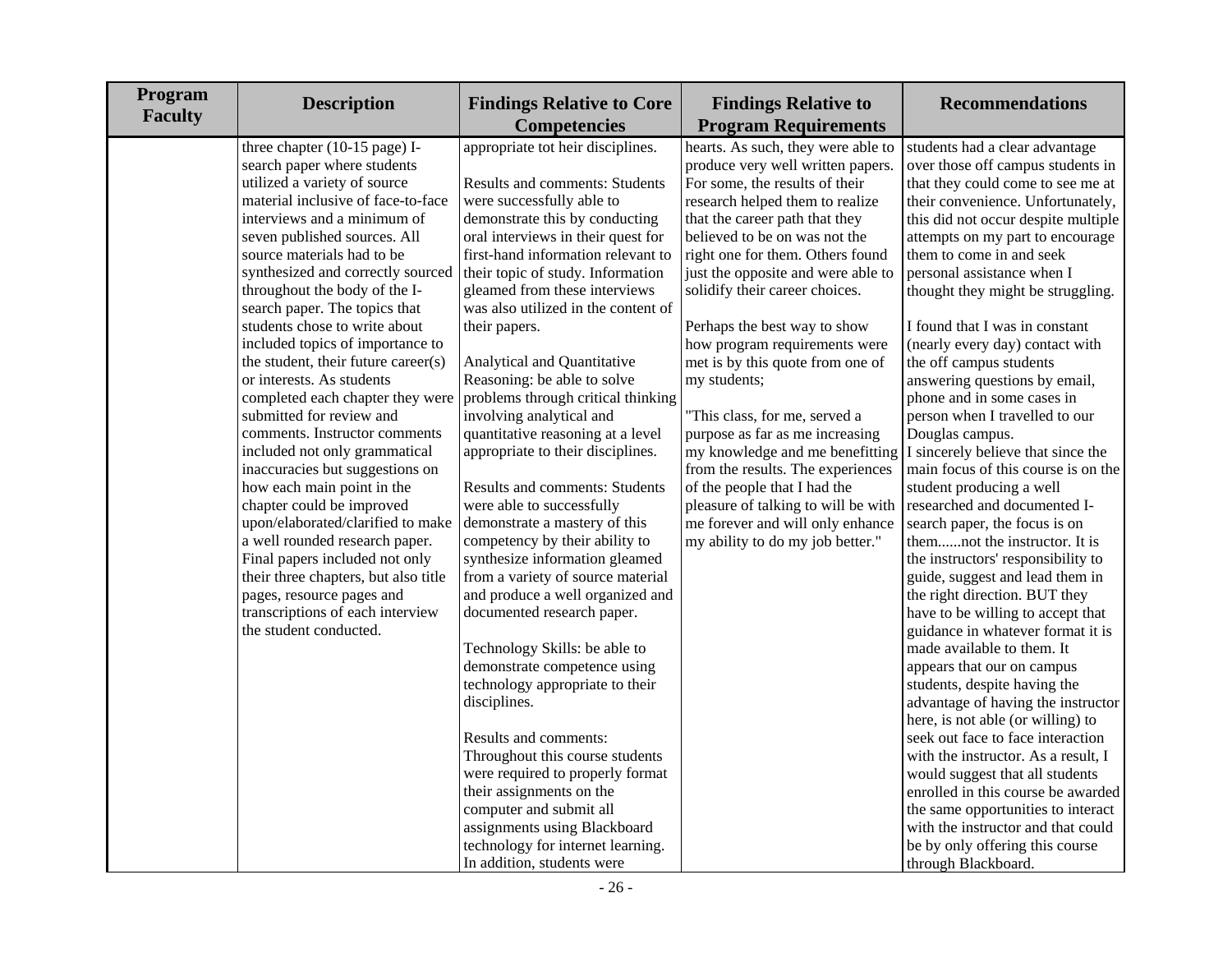| Program<br><b>Faculty</b> | <b>Description</b>                                                       | <b>Findings Relative to Core</b><br><b>Competencies</b>                                                                                                                                                                                                                                            | <b>Findings Relative to</b><br><b>Program Requirements</b>                                                                                                                                                                             | <b>Recommendations</b>                                                                                                                                                                                                      |
|---------------------------|--------------------------------------------------------------------------|----------------------------------------------------------------------------------------------------------------------------------------------------------------------------------------------------------------------------------------------------------------------------------------------------|----------------------------------------------------------------------------------------------------------------------------------------------------------------------------------------------------------------------------------------|-----------------------------------------------------------------------------------------------------------------------------------------------------------------------------------------------------------------------------|
|                           |                                                                          | required to record and transcribe<br>each interview they conducted for<br>their I-search papers.                                                                                                                                                                                                   |                                                                                                                                                                                                                                        |                                                                                                                                                                                                                             |
|                           |                                                                          | Social Awareness: be able to<br>demonstrate an awareness of the<br>relationship between the<br>individual and the world.                                                                                                                                                                           |                                                                                                                                                                                                                                        |                                                                                                                                                                                                                             |
|                           |                                                                          | <b>Results and comments: Students</b><br>were able to successfully<br>demonstrate this competency in<br>their ability to write more<br>concisely for both work and<br>school whereby they are able to<br>express their own thoughts and<br>feelings in a socially acceptable<br>format.            |                                                                                                                                                                                                                                        |                                                                                                                                                                                                                             |
|                           |                                                                          | Information Literacy: be able to<br>locate, evaluate and use<br>information effectively.                                                                                                                                                                                                           |                                                                                                                                                                                                                                        |                                                                                                                                                                                                                             |
|                           |                                                                          | Results and comments:<br>Throughout most assignments in<br>this course students were required<br>to demonstrate an ability to locate<br>source material, read and<br>understand the content, and then<br>use the content gleamed from all<br>sources to write a well<br>documented I-search paper. |                                                                                                                                                                                                                                        |                                                                                                                                                                                                                             |
| <b>ACCT</b>               | Review of mathematics                                                    | <b>Communication Skills - Students</b>                                                                                                                                                                                                                                                             | Both felt that the amount, levels,                                                                                                                                                                                                     | Both students were very satisfied                                                                                                                                                                                           |
| <b>Dennis Misurell</b>    | requirements and teaching in<br>relation to accounting major<br>program. | did not like some of the<br>case/presentation work that was<br>required in MATH 2350, STAT<br>2050, and MATH 2355, but<br>recognized its value in forcing<br>oral presentation skills<br>(PowerPoint, concise and clear                                                                            | and emphasis with respect to<br>mathematics that are required to<br>go through the EWC accounting<br>program were appropriate. (This<br>is important to note because not<br>all BADM or ACCT programs at<br>community colleges require | with their mathematics instruction<br>overall. They did not see any<br>reason to change any of the<br>overall requirements for the<br>ACCT degree.<br>I would agree--we need to keep<br>all of the math courses required in |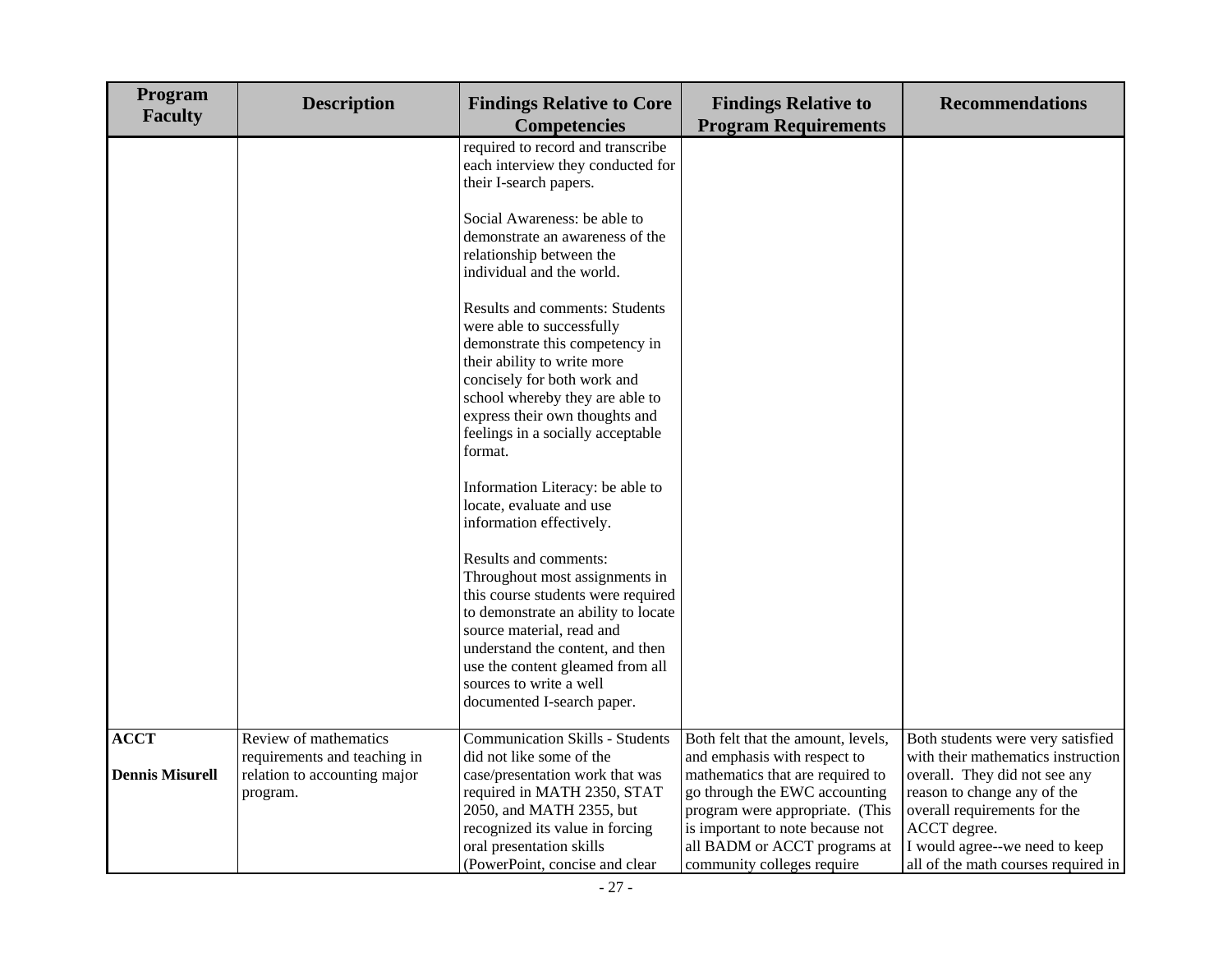| Program<br><b>Faculty</b> | <b>Description</b> | <b>Findings Relative to Core</b><br><b>Competencies</b>                                                                                                                                                                                                                                                                                                                                                                                                                                                                                                                                                                                                                                                                                                                                                                                                                                                                                                                                                                                                                                                                                          | <b>Findings Relative to</b><br><b>Program Requirements</b>                                                                                                                                                                                                                                                                                                                                                                                                                                                                                                                                                                                                                                                                                 | <b>Recommendations</b>                                                                                                                                                                                                                                                                                                                                                                                                                                                                                                                                                                                                                                                                                                                                                                                                                                                                                                                                                                                                                                                                                                                                       |
|---------------------------|--------------------|--------------------------------------------------------------------------------------------------------------------------------------------------------------------------------------------------------------------------------------------------------------------------------------------------------------------------------------------------------------------------------------------------------------------------------------------------------------------------------------------------------------------------------------------------------------------------------------------------------------------------------------------------------------------------------------------------------------------------------------------------------------------------------------------------------------------------------------------------------------------------------------------------------------------------------------------------------------------------------------------------------------------------------------------------------------------------------------------------------------------------------------------------|--------------------------------------------------------------------------------------------------------------------------------------------------------------------------------------------------------------------------------------------------------------------------------------------------------------------------------------------------------------------------------------------------------------------------------------------------------------------------------------------------------------------------------------------------------------------------------------------------------------------------------------------------------------------------------------------------------------------------------------------|--------------------------------------------------------------------------------------------------------------------------------------------------------------------------------------------------------------------------------------------------------------------------------------------------------------------------------------------------------------------------------------------------------------------------------------------------------------------------------------------------------------------------------------------------------------------------------------------------------------------------------------------------------------------------------------------------------------------------------------------------------------------------------------------------------------------------------------------------------------------------------------------------------------------------------------------------------------------------------------------------------------------------------------------------------------------------------------------------------------------------------------------------------------|
|                           |                    | description of data) Analytical<br>and Quantitative Reasoning -<br>Students believed that they<br>received a fairly rigorous<br>presentation of material<br>throughout the program. Both<br>felt that they had received good<br>technical training (i.e. how to<br>execute statistical and<br>mathematical techniques--<br>regression, simplex, basic<br>differentiation and integration)<br>and good applied training. They<br>particularly liked how problems<br>with business applications were<br>stressed in the program.<br>Technology Skills - Students<br>differed in their assessments.<br>One Student thought that use of<br>the computer, and in particular<br>use of Excel was<br>overemphasized; the other did<br>not. Both appreciated how the TI-<br>83 graphing calculator was used<br>frequently, and how the instructor<br>took class time to emphasize step-<br>by-step key strokes for best use.<br>One student particularly noted<br>this with respect to MATH 1400<br>(Pre-Calculus).<br>Social Awareness - Both<br>appreciated the managerial and<br>decision-making emphasis in the<br>math courses. It was important to | EWC's MATH 2350 and MATH<br>2355 sequence.) Both noted how<br>the Waner/Constable text (used at<br>Douglas, but not used at<br>Torrington) used problems taken<br>directly from GRE Economics<br>and CPA examinations--that it<br>immediately put an end to<br>discussions of "why do I need<br>this?"<br>This is a major issue--EWC does<br>not have many students who<br>survive its BADM and ACCT<br>programs because of its emphasis<br>on mathematics. It may be that<br>Douglas, because it has a<br>mathematics instructor with<br>substantial business experience<br>and who teaches business<br>courses, is able to integrate<br>mathematics into the ACCT and<br>BADM programs at a level that is<br>not possible at Torrington. | the BADM and ACCT program<br>in place. What EWC may need to<br>do is particular emphasis on<br>integration of its mathematical<br>material into its business<br>program. Having the same<br>instructor for accounting,<br>economics, marketing, statistics,<br>business calculus, and finite math<br>has advantages--interrelationships<br>are emphasized, and integration is<br>seamless. Douglas has this<br>advantage; Torrington does not.<br>I also would suggest that it is time<br>for an experiment. We should try<br>to develop STAT 2070 with its<br>particular emphasis on<br>applications in business. The<br>course could cover topics such as<br>statistical quality control that are<br>not covered in STAT 2050, and<br>could be used as a vehicle to<br>introduce SPSS software to the<br>campus.<br>Students made two comments<br>with respect to particular courses:<br>One student took MATH 1400<br>over the summer semester and<br>felt that it was very rushed. This<br>individual wished there had been<br>more time to integrate<br>understanding of the material<br>prior to taking MATH 2350. This<br>student did not feel it was |
|                           |                    | show how the "tools" would be<br>used "under the gun" within a<br>managerial context--that if one<br>were to make an inference with<br>numbers, one would have to "set<br>it up" so that other managers<br>would understand what was one                                                                                                                                                                                                                                                                                                                                                                                                                                                                                                                                                                                                                                                                                                                                                                                                                                                                                                         |                                                                                                                                                                                                                                                                                                                                                                                                                                                                                                                                                                                                                                                                                                                                            | realistic to offer this class over<br>summer semester and cover<br>material effectively. I do not<br>agree with her, but her comments<br>should be noted.<br>Both did not like the long<br>case/lab approach to MATH 2350                                                                                                                                                                                                                                                                                                                                                                                                                                                                                                                                                                                                                                                                                                                                                                                                                                                                                                                                    |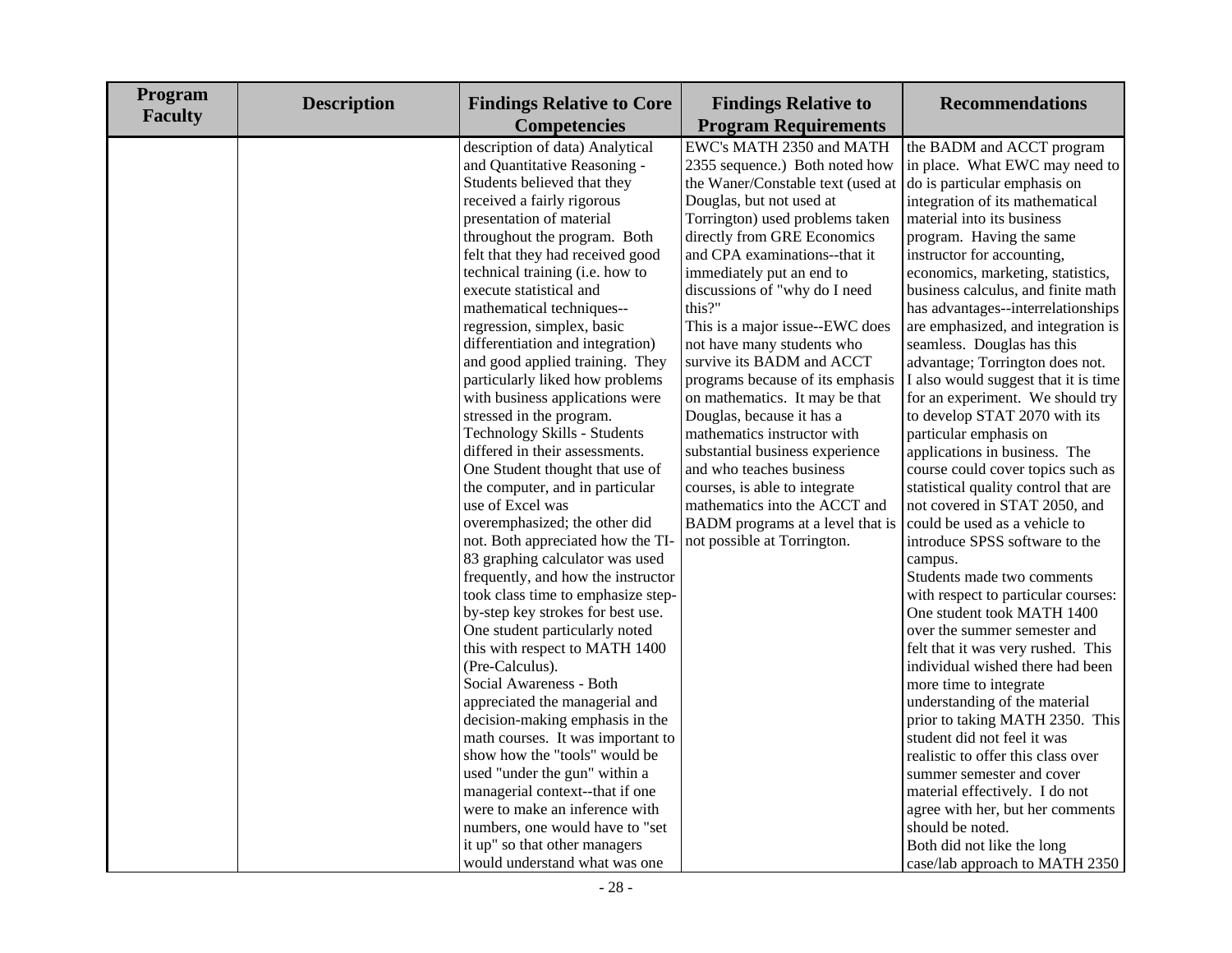| Program<br><b>Faculty</b> | <b>Description</b> | <b>Findings Relative to Core</b><br><b>Competencies</b>                                                                                                                                                                                                                                                                                                                                                                                                                                                                                                                                        | <b>Findings Relative to</b><br><b>Program Requirements</b> | <b>Recommendations</b>                                                                                                                                                                                                                                                                                                                                                                                                                                                                                                                                                                                                                                                                                                                                                                                                                                                                                                                                                                                                                                                                                                                                                                                                                                                                                                                                          |
|---------------------------|--------------------|------------------------------------------------------------------------------------------------------------------------------------------------------------------------------------------------------------------------------------------------------------------------------------------------------------------------------------------------------------------------------------------------------------------------------------------------------------------------------------------------------------------------------------------------------------------------------------------------|------------------------------------------------------------|-----------------------------------------------------------------------------------------------------------------------------------------------------------------------------------------------------------------------------------------------------------------------------------------------------------------------------------------------------------------------------------------------------------------------------------------------------------------------------------------------------------------------------------------------------------------------------------------------------------------------------------------------------------------------------------------------------------------------------------------------------------------------------------------------------------------------------------------------------------------------------------------------------------------------------------------------------------------------------------------------------------------------------------------------------------------------------------------------------------------------------------------------------------------------------------------------------------------------------------------------------------------------------------------------------------------------------------------------------------------|
|                           |                    | was doing, particularly in MATH<br>2350 and STAT 2050.<br>Information Literacy - Both felt<br>that there problem framing skills<br>had significantly improved--that<br>they could identify and extract<br>information from a problem and<br>organize it so that a mathematical<br>technique could be used. One<br>thought that it was particularly<br>helpful to have taken business<br>calculus and microeconomics<br>simultaneously from the same<br>teacher and that problems<br>involving calculating elasticity<br>and surpluses were understood<br>immediately in mathematical<br>terms. |                                                            | and MATH 2355. (The<br>Waner/Constable text has longer<br>case problems that were assigned<br>as team efforts and required Excel<br>and lab time to complete them.)<br>They felt as if the<br>Waner/Constable text offered<br>quite rigorous problems on an<br>individual level that required very<br>similar work, so that the labs<br>became redundant and<br>burdensome. I would agree. The<br>applied aspects that a lab can<br>teach, particularly in MATH<br>2355, can be covered with the<br>individual problems in the<br>Waner/Constable text--several are<br>just as rigorous as the cases in the<br>book, and often these problems<br>require more work than<br>Torrington's current assignments.<br>With respect to budget<br>requirements: We must bring<br>students further along with<br>respect to the software available<br>for use MATH 2350 and STAT<br>2050. In particular, it is time for<br>EWC to invest in SPSS and<br>Maple 12 software for its<br>mathematics courses. Several<br>Wyoming community colleges<br>have Maple 12 available for<br>instructional purposes in all of<br>their calculus and some pre-<br>calculus classes, including our<br>direct competitor at Douglas,<br>Casper College. WNCC integrates<br>SPSS into all of its statistics courses.<br>These programs are rapidly<br>becoming "industry standards." We |
|                           |                    |                                                                                                                                                                                                                                                                                                                                                                                                                                                                                                                                                                                                |                                                            | are lagging behind.                                                                                                                                                                                                                                                                                                                                                                                                                                                                                                                                                                                                                                                                                                                                                                                                                                                                                                                                                                                                                                                                                                                                                                                                                                                                                                                                             |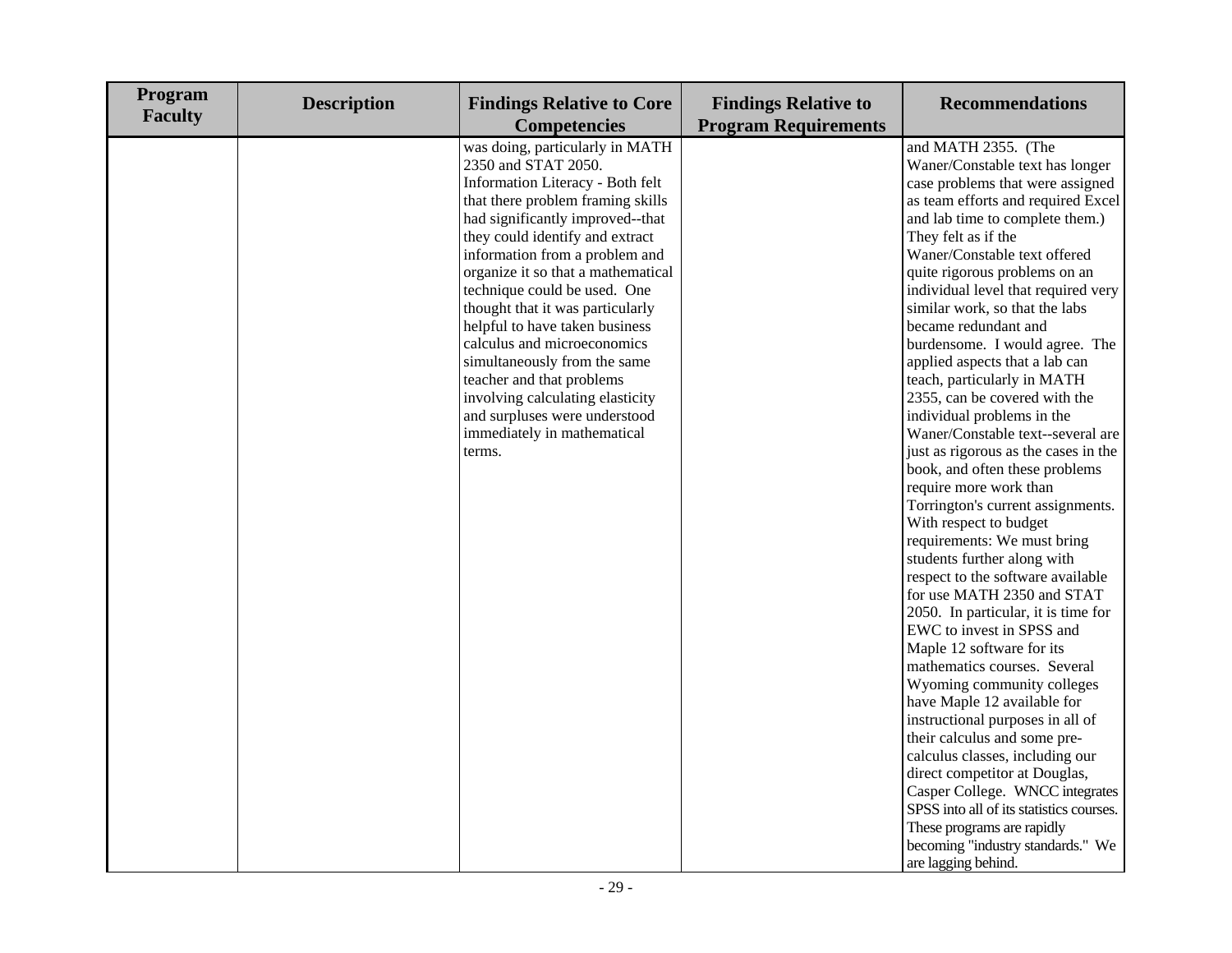| Program<br><b>Faculty</b>                                                                                                                    | <b>Description</b>                                                        | <b>Findings Relative to Core</b><br><b>Findings Relative to</b><br><b>Program Requirements</b><br><b>Competencies</b>                                                                                                                              |                                                                             | <b>Recommendations</b>                                                                                                                                                                                                                                                                                                                         |
|----------------------------------------------------------------------------------------------------------------------------------------------|---------------------------------------------------------------------------|----------------------------------------------------------------------------------------------------------------------------------------------------------------------------------------------------------------------------------------------------|-----------------------------------------------------------------------------|------------------------------------------------------------------------------------------------------------------------------------------------------------------------------------------------------------------------------------------------------------------------------------------------------------------------------------------------|
| <b>Welding and</b><br>Joining<br><b>Technology</b><br><b>Leland Vetter,</b><br>Grant<br>Harpstreith,<br>Lynn Bedient,<br><b>Tim Anderson</b> | <b>AWS/Plate Test</b><br><b>ASME/Pipe Test</b><br><b>EWC Written Test</b> | All students took and passed at<br>Written Test Average- 69%.<br>19 Students tested<br>least Technical Writing,<br>Technical Math, a computer<br>3 Failed AWS/Plate Test<br>class, and Political Science 1050<br>3 Failed ASME 4 Inch Pipe<br>Test |                                                                             | Written test scores would indicate<br>that a comprehensive review of<br>welding technology is needed.                                                                                                                                                                                                                                          |
| <b>Early Childhood</b><br><b>Education</b><br><b>Catherine</b><br><b>Steinbock</b>                                                           | <b>Final Student Portfolio</b>                                            | The student presented the student<br>portfolio for consideration. The<br>student has successfully<br>demonstrated the 5 Core<br>Competencies via the student<br>portfolio.                                                                         |                                                                             |                                                                                                                                                                                                                                                                                                                                                |
| <b>English</b><br><b>Wayne Deahl</b>                                                                                                         | Portfolio assessment                                                      | Student failed to complete the<br>outcome assessment. No new<br>results.                                                                                                                                                                           | No results--student did not<br>complete the assessment.                     | None based on this assessment.                                                                                                                                                                                                                                                                                                                 |
| <b>Agriculture</b><br><b>Tim Walter</b>                                                                                                      | <b>AGEC 2395</b>                                                          | AAS students are or did complete<br>a Business Plan and prepared and<br>presented their business concept<br>to the class. AS students<br>prepared a research paper and<br>prepared and presented their<br>information via PowerPoint.              | Student evaluation of this<br>outcomes assessment activity was<br>positive. | More time spent on financial<br>statements. Students still don't<br>understand their importance.<br>A secondary weakness of the<br>business plans is in marketing.<br>They are still under the<br>impression that marketing is the<br>same as advertising. The AAS<br>program should consider the<br>Marketing course as a required<br>course. |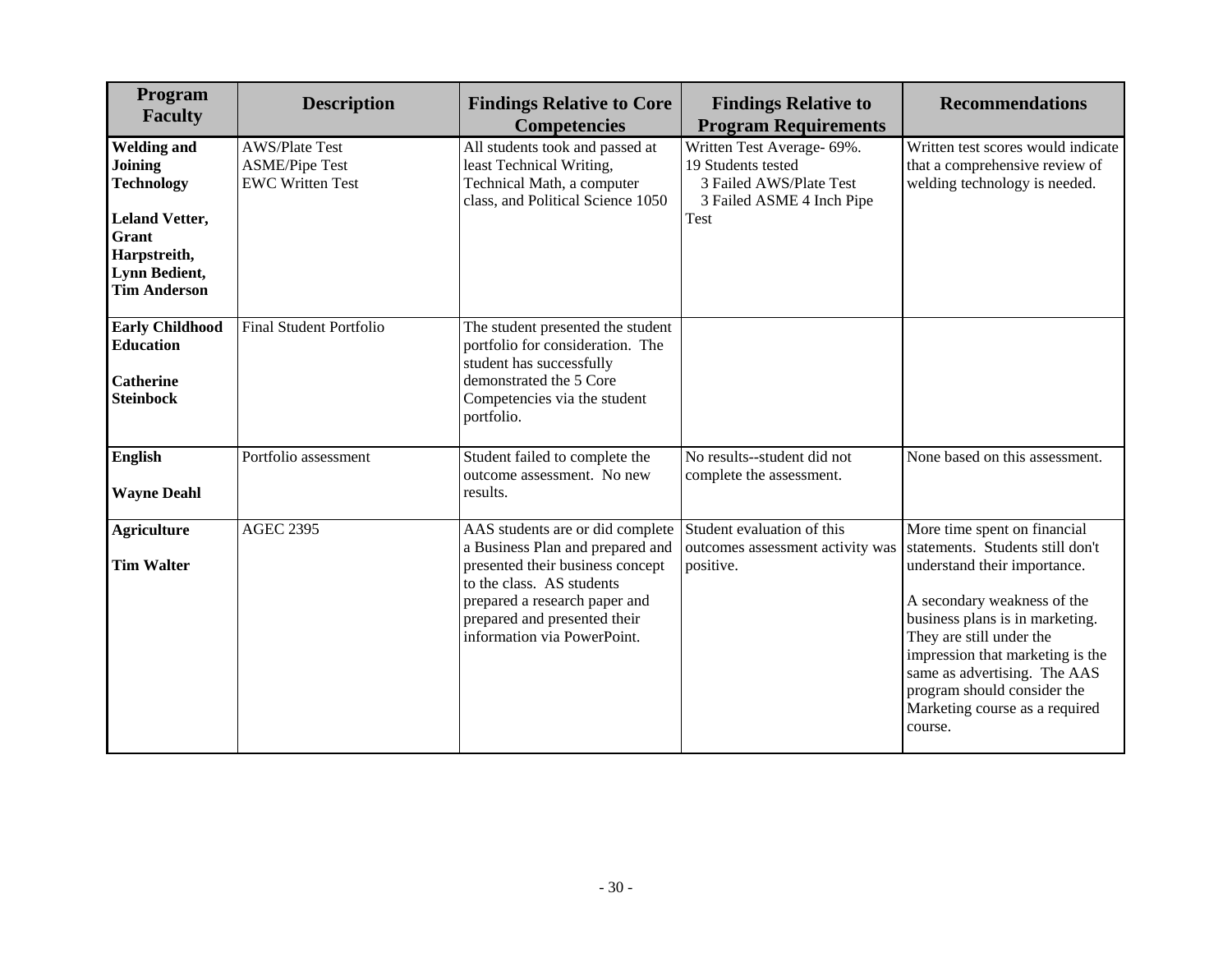| Program<br><b>Faculty</b>                                        | <b>Description</b>                                                                                                                                                                                                                           | <b>Findings Relative to Core</b><br><b>Findings Relative to</b><br><b>Program Requirements</b><br><b>Competencies</b>                                                                                                                                                                                                                                              |                                                                                                                                                                                           | <b>Recommendations</b>                                                                                                                                                                                                                           |
|------------------------------------------------------------------|----------------------------------------------------------------------------------------------------------------------------------------------------------------------------------------------------------------------------------------------|--------------------------------------------------------------------------------------------------------------------------------------------------------------------------------------------------------------------------------------------------------------------------------------------------------------------------------------------------------------------|-------------------------------------------------------------------------------------------------------------------------------------------------------------------------------------------|--------------------------------------------------------------------------------------------------------------------------------------------------------------------------------------------------------------------------------------------------|
| <b>Beef Production</b><br><b>Certificate</b>                     | Oral Interview of the graduates to<br>evaluate the program (good and<br>bad) and to ask questions                                                                                                                                            | The students showed excellent<br>communication and<br>analytical/quantitative reasoning                                                                                                                                                                                                                                                                            | We all felt that we are heading in<br>the right direction based on this<br>assessment. The graduates did an                                                                               | If we can remember to do it, we<br>need to make sure the questions<br>we ask cover all five                                                                                                                                                      |
| <b>JD</b> Sexton<br><b>Tim Walter</b><br><b>Monte Stokes</b>     | regarding beef production and<br>management to see what they<br>learned and how they can react<br>when put on the spot.                                                                                                                      | based on the interview. The<br>assessment didn't address<br>technology specifically but one<br>student related to it as well as<br>social awareness in the answering<br>of the questions. Another student<br>made references to how they now<br>know how to research or locate<br>answers to questions that they<br>didn't know how to do before<br>they came here | excellent job and showed a wide<br>range of knowledge based on<br>their answers. Our program<br>requirements seem to be where<br>they need to be for now.                                 | competencies better. We also<br>need to do a better job with<br>scheduling the interview ahead of<br>time.                                                                                                                                       |
| <b>BADM/ACCT/</b><br><b>INST business</b>                        | Three components: 1. Program<br>exam emphasizing areas of                                                                                                                                                                                    | Students were rated in two of the<br>five competency areas--                                                                                                                                                                                                                                                                                                       | Number of students meeting the<br>benchmark 70% in each area                                                                                                                              | Regarding the assessment: The<br>business team will meet in the                                                                                                                                                                                  |
| concentrator                                                     | accounting, economics, statistics,                                                                                                                                                                                                           | communication skills (listening,                                                                                                                                                                                                                                                                                                                                   | tested:                                                                                                                                                                                   | summer to review the specific                                                                                                                                                                                                                    |
| Ellen Creagar,<br><b>Melissa Meeboer,</b><br><b>Rick Vonburg</b> | computer information systems,<br>and business law. 2. Rubric<br>assessment of core competencies<br>(assessing specified assignments<br>in multiple courses) 3. CAAP in<br>areas of Writing, Math, Reading,<br>Critical Thinking, and Science | speaking, and writing) and<br>analytical and quantitative<br>reasoning (basic operations,<br>measurement, data<br>representations, and advanced<br>math). $(4 = \text{advanced}; 3 =$<br>proficient; $2 =$ partially<br>proficient; $1 = \text{novice}$ ). In some                                                                                                 | Accounting 4/5<br>Economics 4/5<br>Statistics 2/5<br><b>Computer Information Systems</b><br>3/5<br>Business Law 0/5<br>Overall test scores ranged from<br>60 to 72. Each student received | assignments chosen for rubric<br>assessment of core competencies,<br>the program exam, and to discuss<br>the implications and usefulness of<br>CAAP scores (this is the first<br>report for which individual<br>student results were available). |
|                                                                  | Students are given feedback<br>within one week in individual<br>conferences                                                                                                                                                                  | cases, faculty members could not<br>rank students in all areas, but at<br>least two independent rankings<br>were available for each student.                                                                                                                                                                                                                       | specific feedback addressing their<br>areas of strength and weakness.                                                                                                                     | Regarding the program: The<br>business program has been<br>revised in several aspects;<br>accounting courses are taken in<br>the first year, economics in the                                                                                    |
|                                                                  |                                                                                                                                                                                                                                              | All of the graduates scored 3 to 4<br>in all areas.                                                                                                                                                                                                                                                                                                                |                                                                                                                                                                                           | second year, and students will<br>now only complete one lab<br>science in their two year program.                                                                                                                                                |
|                                                                  |                                                                                                                                                                                                                                              | Students also took the CAAP test<br>as a direct assessment of core<br>competency areas. Results were                                                                                                                                                                                                                                                               |                                                                                                                                                                                           | Identification of students who are<br>not "at level" mathematically will<br>be a prominent issue to                                                                                                                                              |
|                                                                  |                                                                                                                                                                                                                                              | as follows:<br>One Student: Above the national<br>average in all five areas with a<br>self-indication of "tried my best"                                                                                                                                                                                                                                           |                                                                                                                                                                                           | completion of the program.<br>Instructors will work closely with<br>students who need interventions<br>in math to succeed. Impacts                                                                                                               |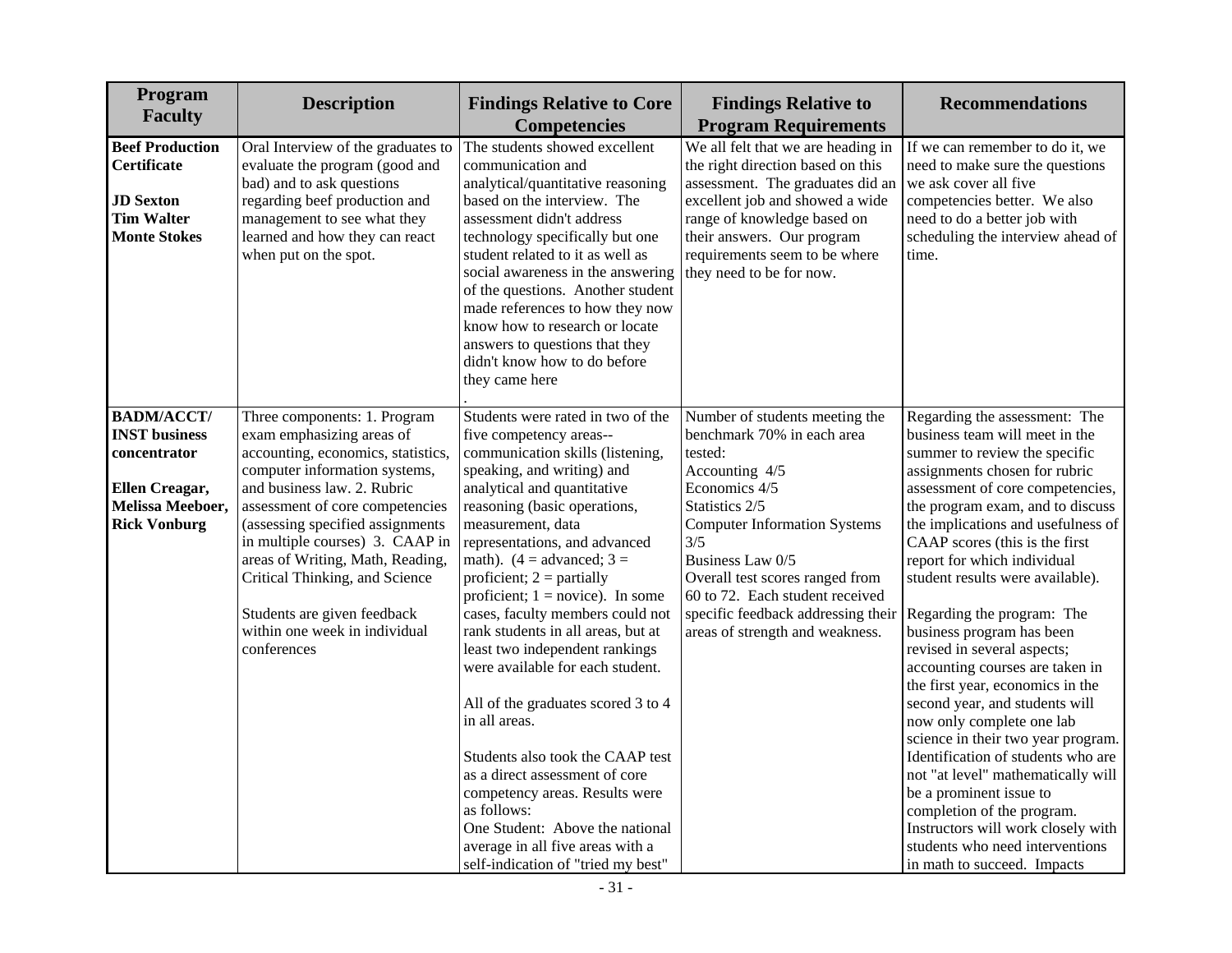| Program<br><b>Faculty</b> | <b>Description</b>                                            | <b>Findings Relative to</b><br><b>Findings Relative to Core</b><br><b>Program Requirements</b><br><b>Competencies</b>                                                                                                                                                                                                                                                                                                                                                                                                                                                                                                                                                        |                                                                | <b>Recommendations</b>                                                                                                                                                                                                                                                                                                                                  |
|---------------------------|---------------------------------------------------------------|------------------------------------------------------------------------------------------------------------------------------------------------------------------------------------------------------------------------------------------------------------------------------------------------------------------------------------------------------------------------------------------------------------------------------------------------------------------------------------------------------------------------------------------------------------------------------------------------------------------------------------------------------------------------------|----------------------------------------------------------------|---------------------------------------------------------------------------------------------------------------------------------------------------------------------------------------------------------------------------------------------------------------------------------------------------------------------------------------------------------|
|                           |                                                               | on all areas.<br>Second Student: Above the<br>national average in all areas<br>except reading with a self-<br>indication of "gave moderate<br>effort" in that area.<br>Third Student: Above the<br>national average in all five areas<br>(varied indications of tried my<br>best and gave moderate effort)<br>Fourth Student: Above the<br>national average in math and<br>science (English is second<br>language); indicated "gave<br>moderate effort" on all areas with<br>"tried my best" in math.<br>Fifth Student: Above the national<br>average in math only; indicated<br>"gave moderate effort" for writing<br>and math and "gave little effort"<br>for other areas. |                                                                | could be the need for more<br>summer math offerings with<br>related budget funding.<br>Results of the program exam<br>indicate weaknesses in retention<br>of statistical concepts and<br>business law concepts.<br>Instructors will identify specific<br>learning outcomes which are not<br>being met in these areas and will<br>reinforce those areas. |
| ELED, SCED,               | <b>Outcomes Assessment of</b>                                 | Students reported that the                                                                                                                                                                                                                                                                                                                                                                                                                                                                                                                                                                                                                                                   | Students cited the Foundations of                              | The "common core" required                                                                                                                                                                                                                                                                                                                              |
| <b>INST</b>               | Education Majors. Students are                                | Practicum was critical in                                                                                                                                                                                                                                                                                                                                                                                                                                                                                                                                                                                                                                                    | Education, Introduction to                                     | classes (Foundations of                                                                                                                                                                                                                                                                                                                                 |
|                           | required to complete the CAAP                                 | preparing them for work in the                                                                                                                                                                                                                                                                                                                                                                                                                                                                                                                                                                                                                                               | Special Education and Practicum                                | Education, Practicum and                                                                                                                                                                                                                                                                                                                                |
| <b>Janan McCreery</b>     | tests, present their portfolios and                           | field of teaching. The                                                                                                                                                                                                                                                                                                                                                                                                                                                                                                                                                                                                                                                       | as the most beneficial to their                                | Introduction to Special                                                                                                                                                                                                                                                                                                                                 |
| <b>Ellen Creagar</b>      | complete an individual interview                              | construction of a preprofessional                                                                                                                                                                                                                                                                                                                                                                                                                                                                                                                                                                                                                                            | preparation as future teachers. It                             | Education) are cited by both                                                                                                                                                                                                                                                                                                                            |
|                           | with the advisor to check progress                            | portfolio allows students to                                                                                                                                                                                                                                                                                                                                                                                                                                                                                                                                                                                                                                                 | is interesting that students see the                           | elementary and secondary                                                                                                                                                                                                                                                                                                                                |
|                           | in the transfer process. Students                             | demonstrate their written                                                                                                                                                                                                                                                                                                                                                                                                                                                                                                                                                                                                                                                    | importance of applying the course                              | education majors as the most                                                                                                                                                                                                                                                                                                                            |
|                           | also discuss perceived strengths                              | communication skills and                                                                                                                                                                                                                                                                                                                                                                                                                                                                                                                                                                                                                                                     | concepts to the practicum                                      | important or most beneficial and                                                                                                                                                                                                                                                                                                                        |
|                           | and weaknesses in program.                                    | certainly their computer skills as                                                                                                                                                                                                                                                                                                                                                                                                                                                                                                                                                                                                                                           | experience they have while                                     | will remain in the program. An                                                                                                                                                                                                                                                                                                                          |
|                           | Students report GPA to determine                              | they format and produce the                                                                                                                                                                                                                                                                                                                                                                                                                                                                                                                                                                                                                                                  | enrolled at Eastern. The time                                  | on-going concern is locating and                                                                                                                                                                                                                                                                                                                        |
|                           | if they qualify to enter the<br>College of Education at their | evidence for the portfolio. As far                                                                                                                                                                                                                                                                                                                                                                                                                                                                                                                                                                                                                                           | spent in the actual public school<br>classrooms seems to allow | retaining qualified adjuncts and<br>instructors in the concentration                                                                                                                                                                                                                                                                                    |
|                           | transfer school. Advisors                                     | as computation, the elementary<br>education majors all successfully                                                                                                                                                                                                                                                                                                                                                                                                                                                                                                                                                                                                          | students to internalize the                                    |                                                                                                                                                                                                                                                                                                                                                         |
|                           | evaluate each student's portfolio                             | completed math seminars, Math                                                                                                                                                                                                                                                                                                                                                                                                                                                                                                                                                                                                                                                | information presented in class.                                | areas for secondary education<br>majors. This concern is noted in                                                                                                                                                                                                                                                                                       |
|                           | to determine that the student has                             | for the Elementary Teacher, and                                                                                                                                                                                                                                                                                                                                                                                                                                                                                                                                                                                                                                              | The secondary ed majors all said                               | the departmental strategic plans                                                                                                                                                                                                                                                                                                                        |
|                           | documentation of coursework and                               | their math requirement (either                                                                                                                                                                                                                                                                                                                                                                                                                                                                                                                                                                                                                                               | the practicum helped them                                      | annually.                                                                                                                                                                                                                                                                                                                                               |
|                           | other tangible evidence of                                    | MATH 1000 or MATH 1400).                                                                                                                                                                                                                                                                                                                                                                                                                                                                                                                                                                                                                                                     | determine that the content of their                            | As far as technology concerns,                                                                                                                                                                                                                                                                                                                          |
|                           | competencies in their area.                                   | The secondary majors and                                                                                                                                                                                                                                                                                                                                                                                                                                                                                                                                                                                                                                                     | concentration was appropriate to                               | the classrooms where these                                                                                                                                                                                                                                                                                                                              |
|                           |                                                               | interdisciplinary majors also                                                                                                                                                                                                                                                                                                                                                                                                                                                                                                                                                                                                                                                | their interests. The SCED -                                    | classes are held are inconsistent at                                                                                                                                                                                                                                                                                                                    |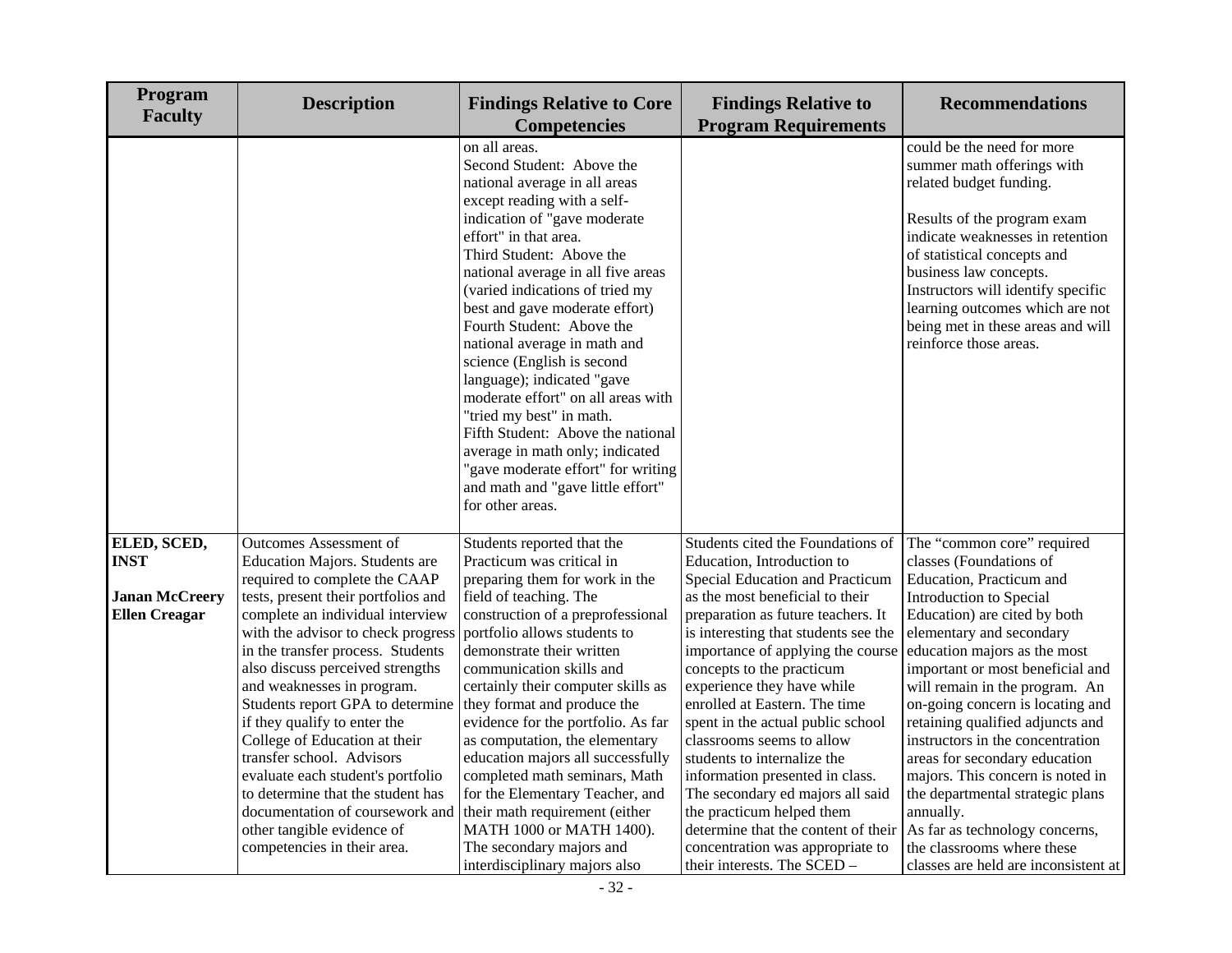| Program<br><b>Faculty</b>                                                                                   | <b>Description</b>                                                                                                              | <b>Findings Relative to Core</b><br><b>Competencies</b>                                                                                                                                                                                                                                                                                                                                                                                                                                                                                                     | <b>Findings Relative to</b><br><b>Program Requirements</b>                                                                                                     | <b>Recommendations</b>                                                                                                                                                                                                                                                                                                                                                                                                                                                                                                                                                                                                                                                                                                                                                                                                                                                                                                |  |  |
|-------------------------------------------------------------------------------------------------------------|---------------------------------------------------------------------------------------------------------------------------------|-------------------------------------------------------------------------------------------------------------------------------------------------------------------------------------------------------------------------------------------------------------------------------------------------------------------------------------------------------------------------------------------------------------------------------------------------------------------------------------------------------------------------------------------------------------|----------------------------------------------------------------------------------------------------------------------------------------------------------------|-----------------------------------------------------------------------------------------------------------------------------------------------------------------------------------------------------------------------------------------------------------------------------------------------------------------------------------------------------------------------------------------------------------------------------------------------------------------------------------------------------------------------------------------------------------------------------------------------------------------------------------------------------------------------------------------------------------------------------------------------------------------------------------------------------------------------------------------------------------------------------------------------------------------------|--|--|
|                                                                                                             |                                                                                                                                 | completed their math gen ed<br>requirement. As part of the<br>transfer process, graduates are<br>asked for their transfer plans and<br>complete and checklist to<br>determine where they are in the<br>process. This activity seems to<br>raise awareness of the<br>requirements of becoming a<br>certified teacher and as a result<br>students are made aware of the<br>function of state government in<br>their potential career field. All<br>students have successfully<br>completed the constitution<br>requirement of their gen ed<br>program as well | History majors both cited the<br>strength of the History<br>coursework at Eastern.                                                                             | best and inadequate in places.<br>They are all different, some<br>function and some do not and<br>much time is spent struggling<br>with technological issues where it<br>should be spent on content. In<br>our goal of incorporating the<br>communication and computer<br>competencies by requiring<br>student presentations, we find<br>many inconsistencies in software<br>applications and an inability of<br>some machines to run critical<br>programs and to play DVDs.<br>Another concern is frustration in<br>advising students in their areas of<br>concentration because some of<br>the College's program<br>requirements are not current and<br>consistent with institutions to<br>which our students most often<br>transfer.<br>A final concern is the need to<br>continue to update the format of<br>visual aids. Budget needs to be<br>provided to purchase DVDs<br>where we now only have VCR<br>tapes. |  |  |
| <b>Pre-Professional</b><br><b>AS Degree</b><br>Program                                                      | Pre-Professional Outcomes<br>Assessment<br>Description: Rubrics based                                                           | Students scored proficient to<br>advanced in the 5 core<br>competency areas with the                                                                                                                                                                                                                                                                                                                                                                                                                                                                        | Students scored proficient to<br>advanced in content knowledge,<br>with the following exceptions:                                                              | 1) Concerning the Assessment:<br>No changes were made.                                                                                                                                                                                                                                                                                                                                                                                                                                                                                                                                                                                                                                                                                                                                                                                                                                                                |  |  |
| Ms. Tina<br>Christinck, Mr.                                                                                 | assessment -- evaluating each<br>student individually in:<br>1) EWC's Core Competencies                                         | following exceptions: one pnsg<br>student scored partially proficient<br>(2.8) in Communication Skills,                                                                                                                                                                                                                                                                                                                                                                                                                                                     | one INST/pmed student scored<br>partially proficient in Gen Chem<br>$1 \& 2 (2.2 \& 2.0)$ , one pnsg                                                           | 2) Concerning Program Changes:<br>Pre-professional faculty members<br>continue to need to guide students                                                                                                                                                                                                                                                                                                                                                                                                                                                                                                                                                                                                                                                                                                                                                                                                              |  |  |
| <b>Robert Creagar,</b><br>Dr. Peggy Knittel,<br>Dr. Lorna Stickel,<br>Mr. Chris Wenzel<br>(Pre-Professional | 2) Discipline-specific knowledge<br>in the science course taken as a<br>program requirements<br>Scoring: Students are scored as | and one INST/pmed student<br>scored partially proficient (2.9) in<br>Analytical and Quantitative<br>Reasoning.<br>[NOTE: $1 = \text{Novice}, 2 =$                                                                                                                                                                                                                                                                                                                                                                                                           | student scored partially proficient<br>in Anatomy & Physiology (2.6 $\&$<br>2.4), and one pnsg student scored<br>partially proficient in<br>Microbiology (2.9) | in accessing, evaluating, and<br>using information. Written<br>papers and presentations in<br>Biology 1010, Pathogenic<br>Microbiology, & Physics 2 are                                                                                                                                                                                                                                                                                                                                                                                                                                                                                                                                                                                                                                                                                                                                                               |  |  |
| <b>Science Faculty</b> )                                                                                    | Novice (1), Partially Proficient                                                                                                | Partially Proficient, $3 =$                                                                                                                                                                                                                                                                                                                                                                                                                                                                                                                                 |                                                                                                                                                                | the target assignments for                                                                                                                                                                                                                                                                                                                                                                                                                                                                                                                                                                                                                                                                                                                                                                                                                                                                                            |  |  |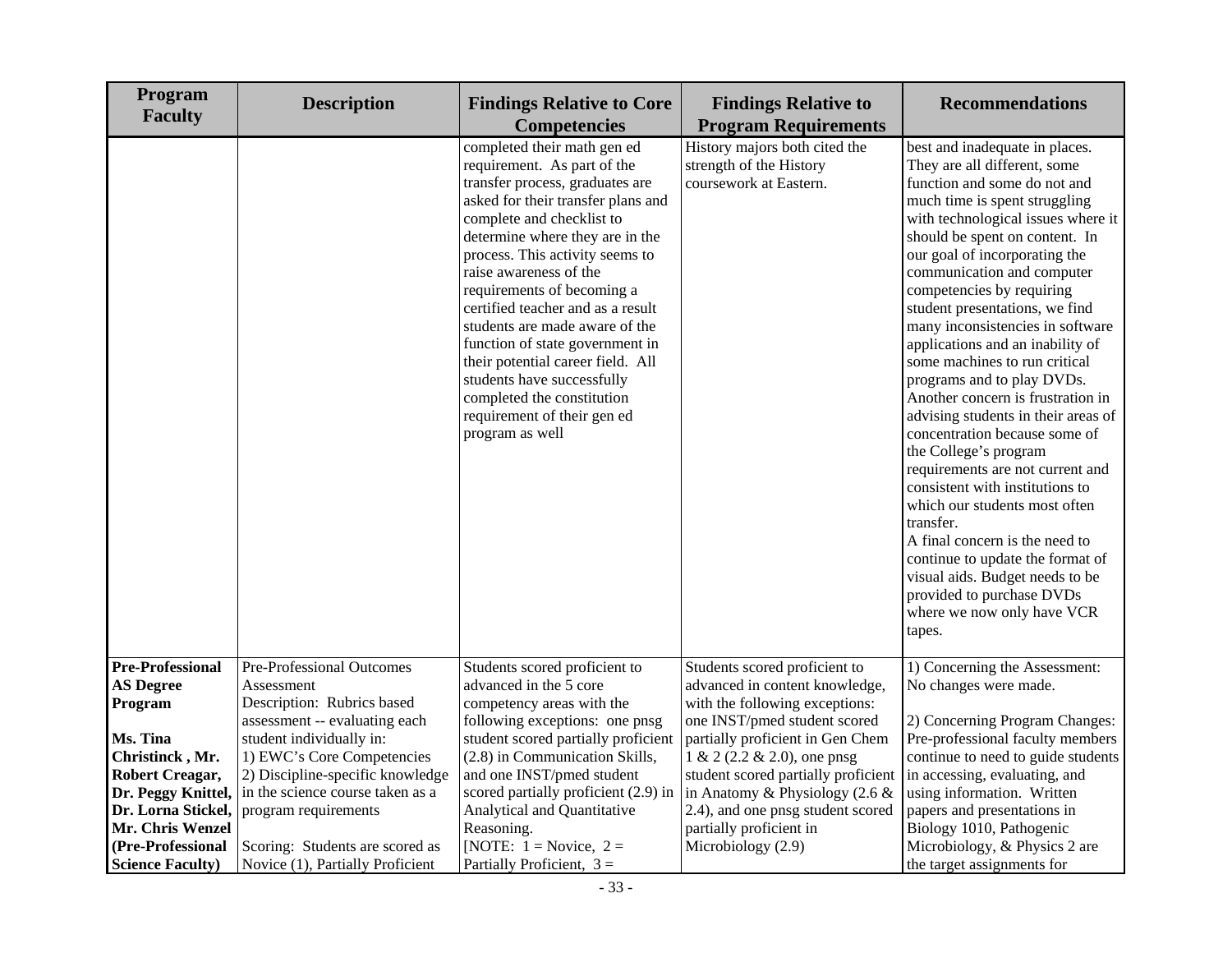| Program<br><b>Faculty</b>                                                                                          | <b>Description</b>                                                                                                                                                                                                                                                              | <b>Findings Relative to Core</b><br><b>Findings Relative to</b><br><b>Competencies</b><br><b>Program Requirements</b>                                                                                                                                                                       |                                                                                                                                                                                                                                                                                  | <b>Recommendations</b>                                                                                                                                                                                                                                                                                                                                                                                                                                                                                                                                                                                                                                         |
|--------------------------------------------------------------------------------------------------------------------|---------------------------------------------------------------------------------------------------------------------------------------------------------------------------------------------------------------------------------------------------------------------------------|---------------------------------------------------------------------------------------------------------------------------------------------------------------------------------------------------------------------------------------------------------------------------------------------|----------------------------------------------------------------------------------------------------------------------------------------------------------------------------------------------------------------------------------------------------------------------------------|----------------------------------------------------------------------------------------------------------------------------------------------------------------------------------------------------------------------------------------------------------------------------------------------------------------------------------------------------------------------------------------------------------------------------------------------------------------------------------------------------------------------------------------------------------------------------------------------------------------------------------------------------------------|
|                                                                                                                    | (2), Proficient (3), or Advanced<br>(4)<br>Students are given copies of their<br>scores, the scoring rubrics, and a<br>cover letter explaining the<br>evaluation process.<br>Objective: To identify areas of<br>the pre-professional programs<br>that need additional emphasis. | Proficient, $& 4 = \text{Advanced}$                                                                                                                                                                                                                                                         |                                                                                                                                                                                                                                                                                  | communications and information<br>literacy.<br>3) Concerning Student Success:<br>Our pre-professional students do<br>well in gaining acceptances to<br>area professional programs. One<br>of the 3 PNSG graduates has been<br>accepted to the UNMC BSN<br>program, & the one INST/pnsg<br>graduate is currently an alternate<br>to their program. The pnsg<br>student who was only partially<br>proficient in A & P and Micro<br>was not accepted (nor given<br>alternate status), likely because<br>her overall GPA is a 2.70. The<br>third applied to a Radiology<br>Technology program, but was not<br>accepted, likely due to his GPA,<br>which is a 2.89. |
| <b>PEAC Physical</b><br><b>Education</b> , Health<br>and Recreation<br><b>Verl Petsch</b><br><b>Jan Lilletvedt</b> | Capstone class                                                                                                                                                                                                                                                                  | none                                                                                                                                                                                                                                                                                        | Students met and surpassed the<br>requirements for my section of<br>the capstone class.                                                                                                                                                                                          | None                                                                                                                                                                                                                                                                                                                                                                                                                                                                                                                                                                                                                                                           |
| <b>Farm/Ranch</b><br>Management,<br>Agri-Business,<br><b>Animal Science</b><br><b>Tim Walter</b>                   | Ag. Capstone, AGEC 2395, is<br>used as our outcomes assessment<br>activity for all agriculture degree<br>except Ag. Education. The<br>objective is to objectively assess<br>their learning through the<br>preparation & presentation of a<br>research paper or a business plan. | Spring semester students were<br>asked to respond anonymously to<br>either the AAS or AS program<br>goals and objectives. Of the ten<br>responses, most thought that the<br>curriculum satisfied not only the<br>core competencies, but also the<br>degree related knowledge and<br>skills. | Although comments were very<br>positive a few ideas need further<br>investigation: the quality of<br>adjunct instruction in program<br>required courses, the 'hardness' of<br>the Ag. Finance curriculum, and<br>more hands-on experiences in<br>agricultural courses with labs. | This outcomes assessment was<br>'tweaked' this past year to allow<br>the A.S. degree seeking students<br>to write a research paper instead<br>of a business plan. The 08<br>student responses to the criteria<br>promoted this change.<br>The 09 students recommended<br>that either on-campus faculty<br>provide instruction in required<br>classes, preferably as a lecture                                                                                                                                                                                                                                                                                  |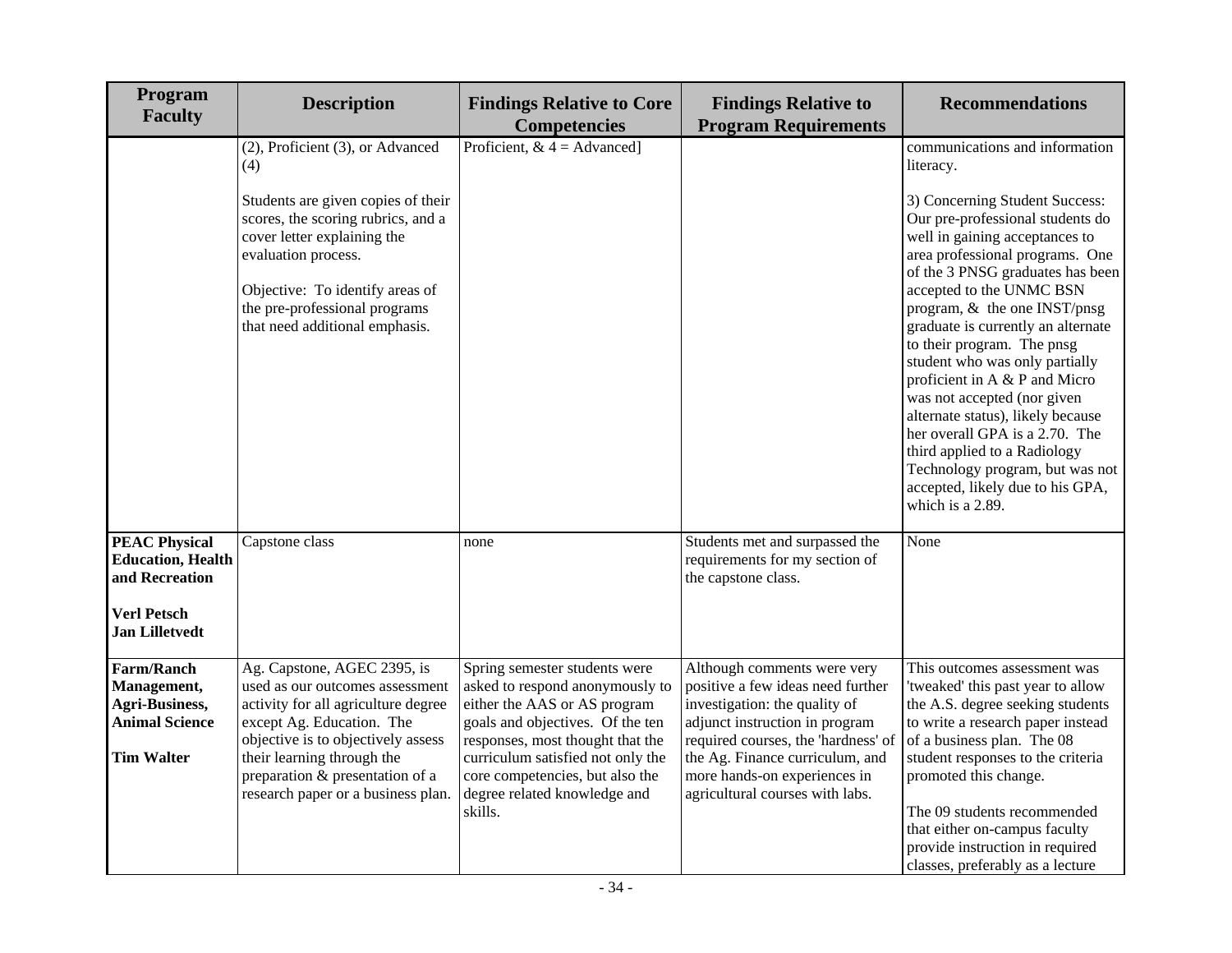| <b>Program</b><br><b>Faculty</b> | <b>Description</b>                                            | <b>Findings Relative to Core</b><br><b>Competencies</b>                                                                                                                                              | <b>Findings Relative to</b><br><b>Program Requirements</b>                                                                                                                                                                                      | <b>Recommendations</b>                                                                                           |
|----------------------------------|---------------------------------------------------------------|------------------------------------------------------------------------------------------------------------------------------------------------------------------------------------------------------|-------------------------------------------------------------------------------------------------------------------------------------------------------------------------------------------------------------------------------------------------|------------------------------------------------------------------------------------------------------------------|
|                                  |                                                               |                                                                                                                                                                                                      |                                                                                                                                                                                                                                                 | course rather than an on-line<br>course; or adjunct instruction be<br>carefully chosen and closely<br>monitored. |
| <b>History</b>                   | History capstone project - The<br>history majors reviewed the | Students felt well prepared in<br>communication skills - both oral                                                                                                                                   | Students felt the course in North<br>American Indian History - HIST                                                                                                                                                                             | Students had none.                                                                                               |
| <b>Ellen Creagar</b>             | history program and their<br>background in the subject        | and written, analytic reasoning<br>and social awareness. They did<br>not feel any more prepared after<br>two years at EWC than when they<br>arrived in either technology or<br>information literacy. | 2290 - was the most beneficial of<br>the history courses. It is an<br>elective but the students said they<br>felt it gave not only factual<br>acquisition but a very different<br>perspective on viewing the<br>content and history in general. | We should perhaps consider a<br>technology requirement such as<br>PowerPoint for these students                  |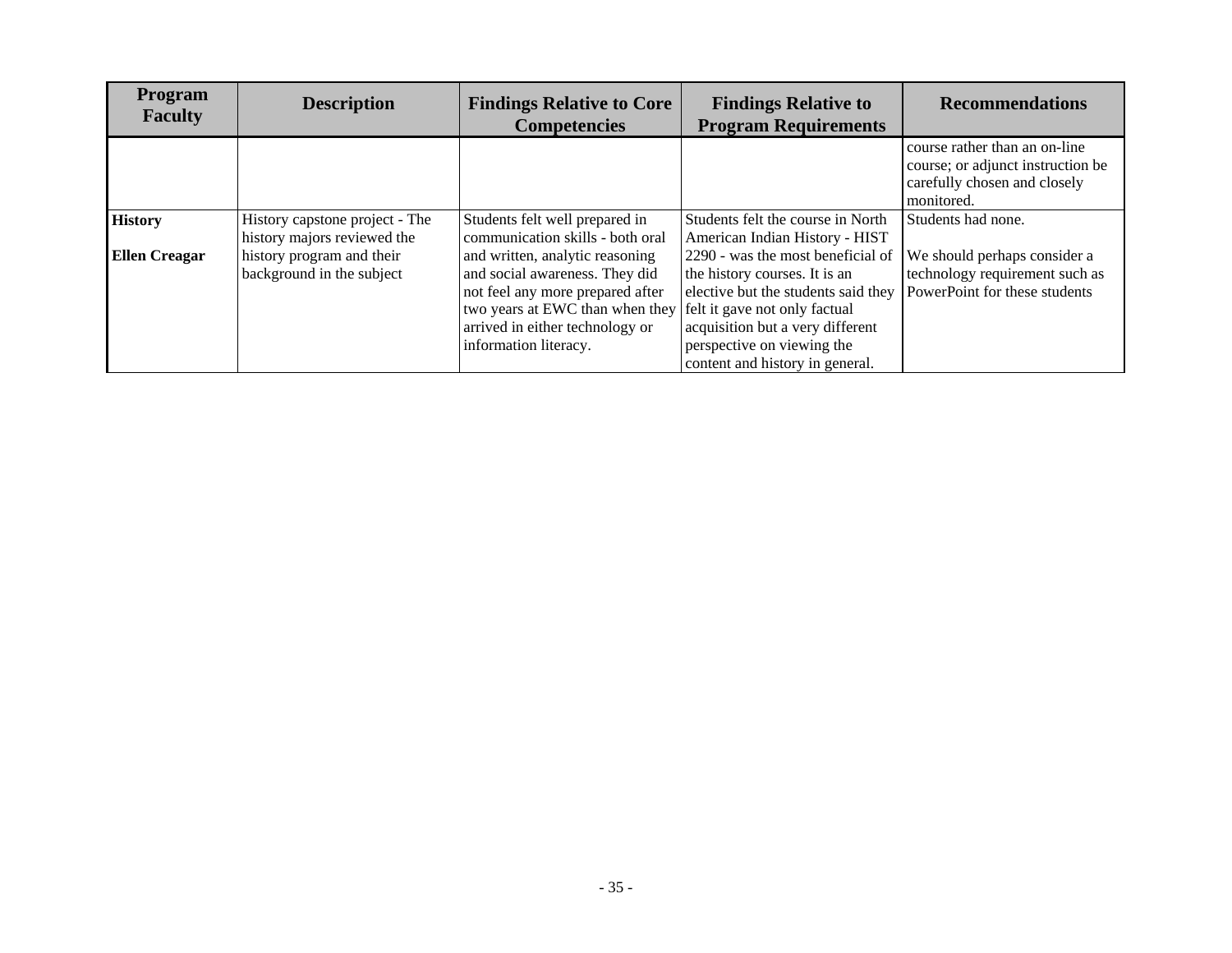## **Course Assessments 2008-2009**

Courses are the building blocks of the programs. Program members continually examine the goals and objectives for the program. The courses offered within those programs are analyzed for their role in meeting those goals and objectives. It is critical to incorporate the 5 core competencies, as defined by the faculty and staff of EWC, into the courses. Those competencies include (1) communication skills (2) analytical and quantitative reasoning (3) technology skills, (4) social awareness and (5) information literacy. It is also important to define the competencies that are specific to that course.

Faculty members work on one course assessment per year. They work to define up to 5 learner outcomes for the course. Those outcomes are then linked to the competences (1 through 5) defined above. Methods which are used to evaluate the achievement of learner outcomes are listed, and any classroom assessment techniques (CATS) are also examined.

Since faculty often teach the same courses within their discipline, they will often repeat the course assessment for a given course, enabling them to once again examine the course and its relationship to meeting the goals and objectives of the program, as well as the faculty-defined core competencies.

## **Reporting Instrument**

Faculty answer the following questions on the reporting instrument:

- 1. Name
- 2. Course department and number
- 3. Course name
- 4. List one of the major learner outcomes for this course.

5. For learner outcome #1, mark each of the competencies to which it is related (all competencies are listed in the instrument, as well as "other", which would include program specific outcomes.)

6. through 13. Identifies 4 more learner outcomes for the course and links them to the competencies which they address.

14. Indicate the methods that you use to evaluate student progress toward the learner outcomes.

15. Indicate the Classroom Assessment Techniques (CATS) that you use to evaluate the course.

The results of the course assessments are showing an increasing awareness by all faculty of the importance of linking student learning to a defined set of goals and objectives. Many courses have been re-designed based on these assessments and emphasis on the core competencies is playing an increasingly important role in courses across all programs.

The reports are reviewed by the assessment coordinator. Feedback is presented to the faculty members in an email. The email discusses the clarity and measurability of objectives. It reinforces to the faculty members that they need to share these course objectives with students so that they have a clear understanding of the outcomes for the course.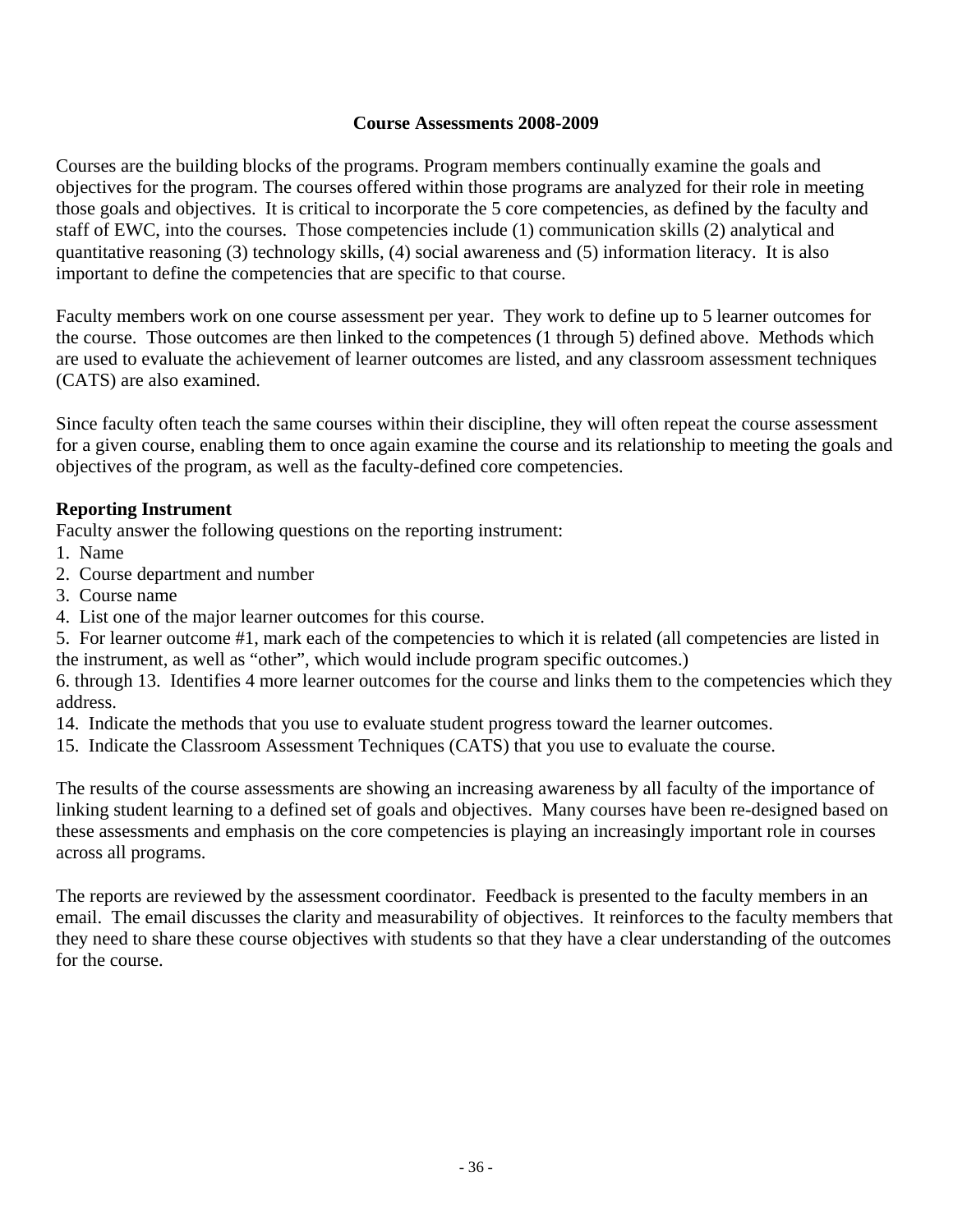| <b>Faculty: Larry Curtis</b> |                                                                                                                                                                                                                                             | <b>Course: CRMJ 2550</b>              |                                                                         |                                                   |                                        |                                            |                                                                 |
|------------------------------|---------------------------------------------------------------------------------------------------------------------------------------------------------------------------------------------------------------------------------------------|---------------------------------------|-------------------------------------------------------------------------|---------------------------------------------------|----------------------------------------|--------------------------------------------|-----------------------------------------------------------------|
|                              |                                                                                                                                                                                                                                             |                                       | <b>Criminal Investigation I</b>                                         |                                                   |                                        |                                            |                                                                 |
| <b>Outcomes</b>              | <b>Description</b>                                                                                                                                                                                                                          |                                       |                                                                         | <b>Competencies</b>                               |                                        |                                            |                                                                 |
|                              |                                                                                                                                                                                                                                             | <b>Communication</b><br><b>Skills</b> | B<br><b>Analytical &amp;</b><br><b>Quantitative</b><br><b>Reasoning</b> | $\mathbf C$<br><b>Technology</b><br><b>Skills</b> | D<br><b>Social</b><br><b>Awareness</b> | E<br><b>Information</b><br><b>Literacy</b> | F<br><b>Competencies</b><br>that are specific<br>to that course |
|                              | Understand that criminal law statutes are<br>divided into elements. Demonstrate ability<br>to see the multiple elements in the various<br>criminal law statutes.                                                                            |                                       |                                                                         |                                                   |                                        | X                                          |                                                                 |
| $\mathfrak{D}$               | Understand the various criminal procedural<br>laws and know when these procedural laws<br>should be applied. For example when<br>should Miranda Warnings be given before<br>a police interview and when do police need<br>a search warrant. | $\mathbf X$                           | X                                                                       |                                                   |                                        | $\mathbf X$                                |                                                                 |
| 3                            | Understand and demonstrate how to<br>process an area for fingerprints and then<br>make a fingerprint comparison.                                                                                                                            |                                       | $\mathbf{X}$                                                            | X                                                 |                                        | X                                          |                                                                 |
| $\overline{\mathcal{A}}$     | Understand the criminal interview and<br>interrogation process.                                                                                                                                                                             | $\mathbf X$                           |                                                                         |                                                   | X                                      | X                                          |                                                                 |
| 5                            | Responsibilities of a first responder to a<br>crime scene followed by responsibilities of<br>investigators.                                                                                                                                 | $\mathbf X$                           |                                                                         | X                                                 |                                        | X                                          |                                                                 |

| Assessments used to evaluate student progress in the<br>   course: | Minute Papers, Class Demonstration, In-Class Discussion, Research, Tests, In-Class Questions, Handouts, Videos,<br><b>Audio Tape</b> |
|--------------------------------------------------------------------|--------------------------------------------------------------------------------------------------------------------------------------|
|                                                                    |                                                                                                                                      |
| <b>CATS</b> employed in this course:                               | Minute Paper                                                                                                                         |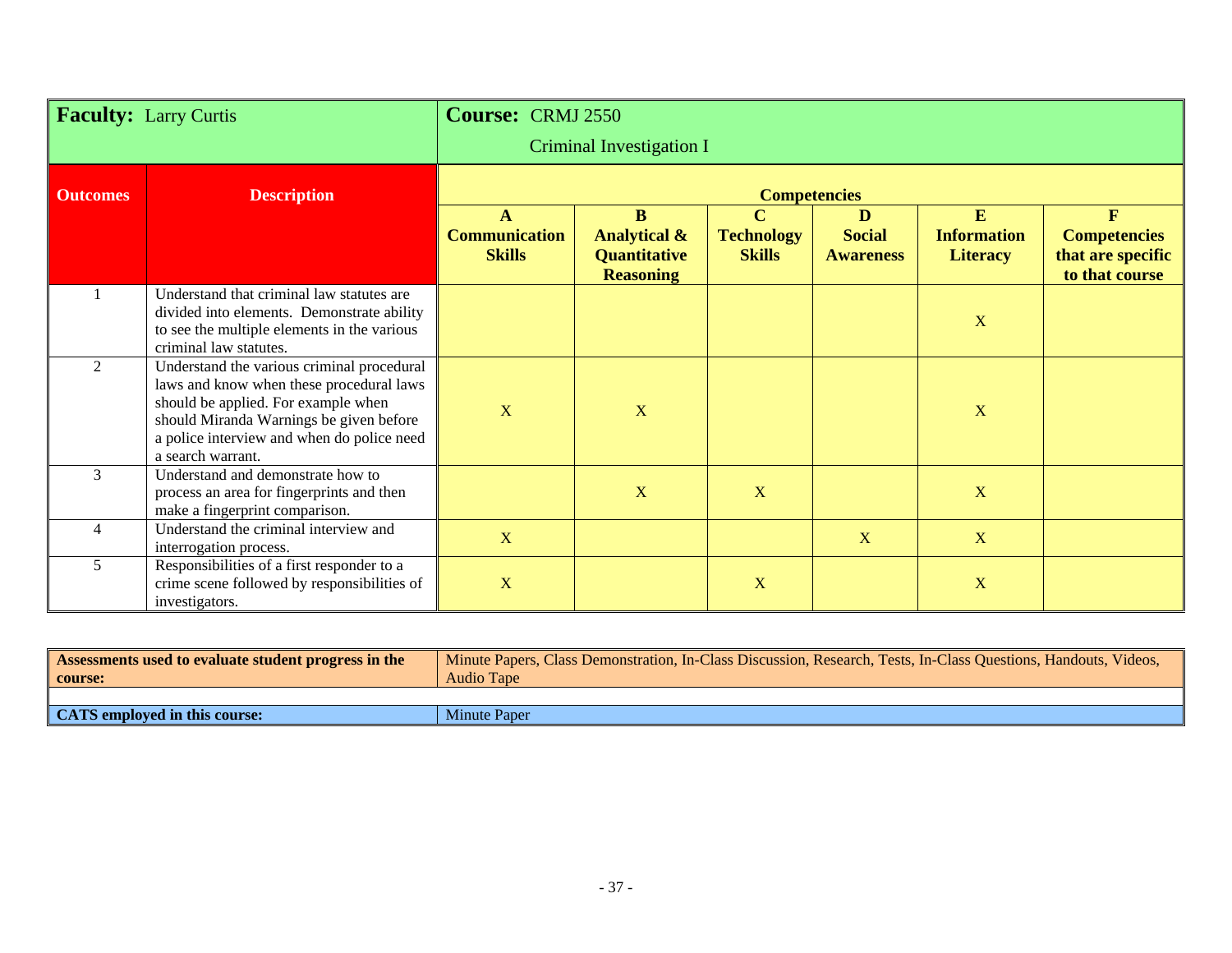| <b>Faculty:</b> Anne Hilton |                                                                                                                                                                                                          | <b>Course: POLS 1000 01</b>                |                                                                                    |                                                   |                                        |                                            |                                                                            |  |
|-----------------------------|----------------------------------------------------------------------------------------------------------------------------------------------------------------------------------------------------------|--------------------------------------------|------------------------------------------------------------------------------------|---------------------------------------------------|----------------------------------------|--------------------------------------------|----------------------------------------------------------------------------|--|
|                             |                                                                                                                                                                                                          |                                            | <b>American and Wyoming Government</b>                                             |                                                   |                                        |                                            |                                                                            |  |
| <b>Outcomes</b>             | <b>Description</b>                                                                                                                                                                                       | <b>Competencies</b>                        |                                                                                    |                                                   |                                        |                                            |                                                                            |  |
|                             |                                                                                                                                                                                                          | A<br><b>Communication</b><br><b>Skills</b> | <sub>B</sub><br><b>Analytical &amp;</b><br><b>Quantitative</b><br><b>Reasoning</b> | $\mathbf C$<br><b>Technology</b><br><b>Skills</b> | D<br><b>Social</b><br><b>Awareness</b> | E<br><b>Information</b><br><b>Literacy</b> | $\mathbf{F}$<br><b>Competencies</b><br>that are specific<br>to that course |  |
|                             | Students will demonstrate knowledge of the<br>relationship between understanding of the<br>institutions by which they are governed and<br>their roles as responsible citizens in a<br>democratic system. |                                            | $\mathbf X$                                                                        |                                                   | X                                      |                                            |                                                                            |  |
| 2                           | Students will demonstrate knowledge of<br>U.S. and Wyoming political systems and<br>processes.                                                                                                           |                                            | $\mathbf X$                                                                        |                                                   |                                        | $\mathbf X$                                |                                                                            |  |
| 3                           | Students will demonstrate the ability to<br>analyze and evaluate the formal and<br>informal principles, processes, and<br>structures of the U.S. and Wyoming<br>constitutions.                           |                                            | $\mathbf X$                                                                        |                                                   |                                        | X                                          | $\mathbf X$                                                                |  |
|                             |                                                                                                                                                                                                          |                                            |                                                                                    |                                                   |                                        |                                            |                                                                            |  |

| Assessments used to evaluate student progress in the<br>course: | Weekly Discussion Papers, In-Class Quizzes Over Reading Materials, Tests, In-Class Writing Assignments, |
|-----------------------------------------------------------------|---------------------------------------------------------------------------------------------------------|
|                                                                 |                                                                                                         |
| CATS employed in this course:                                   | <b>Empty Outlines</b>                                                                                   |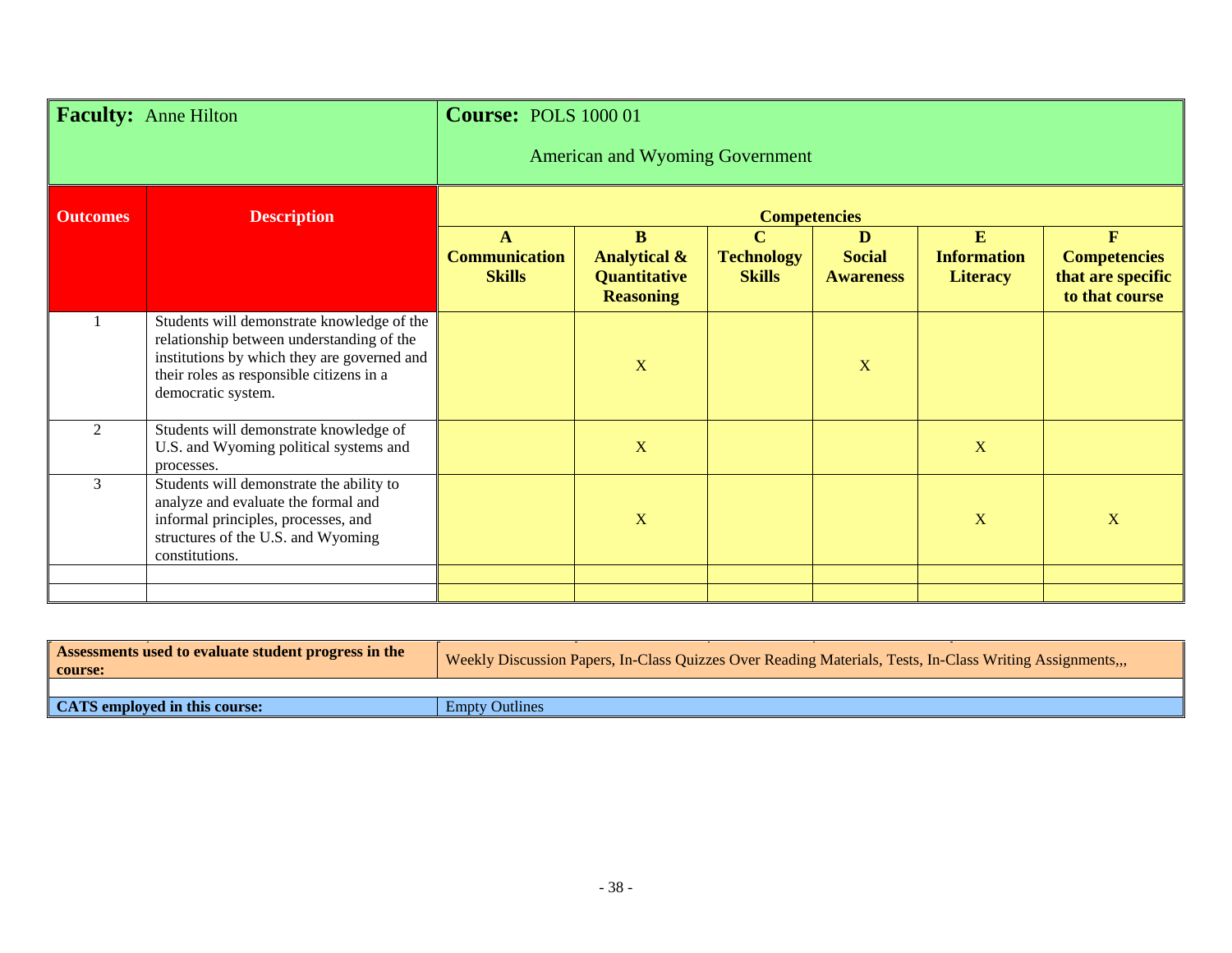| <b>Faculty: Heidi Edmunds</b> |                                                                                                                                                 | <b>Course: CO/M 1030</b>              |                                                                  |                                                   |                                        |                                            |                                                                            |  |
|-------------------------------|-------------------------------------------------------------------------------------------------------------------------------------------------|---------------------------------------|------------------------------------------------------------------|---------------------------------------------------|----------------------------------------|--------------------------------------------|----------------------------------------------------------------------------|--|
|                               |                                                                                                                                                 |                                       | <b>Interpersonal Communication</b>                               |                                                   |                                        |                                            |                                                                            |  |
| <b>Outcomes</b>               | <b>Description</b>                                                                                                                              | <b>Competencies</b>                   |                                                                  |                                                   |                                        |                                            |                                                                            |  |
|                               |                                                                                                                                                 | <b>Communication</b><br><b>Skills</b> | B<br><b>Analytical &amp;</b><br>Quantitative<br><b>Reasoning</b> | $\mathbf C$<br><b>Technology</b><br><b>Skills</b> | D<br><b>Social</b><br><b>Awareness</b> | E<br><b>Information</b><br><b>Literacy</b> | $\mathbf{F}$<br><b>Competencies</b><br>that are specific<br>to that course |  |
|                               | Understand the theories, principles, and<br>concepts associated with the study of<br>interpersonal communications.                              | $\mathbf X$                           |                                                                  |                                                   | $\mathbf X$                            |                                            | X                                                                          |  |
| $\mathfrak{D}$                | Be able to articulate the role and functions<br>of language in the communication process,<br>both from a speaking and listening<br>perspective. | $\mathbf X$                           |                                                                  |                                                   | X                                      |                                            | $\mathbf X$                                                                |  |
| 3                             | Understand and be able to apply concepts<br>of non-verbal communications.                                                                       | $\mathbf X$                           |                                                                  |                                                   | X                                      |                                            | $\mathbf X$                                                                |  |
| 4                             | Have an understanding and the ability to<br>apply communication principles to various<br>types of relationships.                                | $\mathbf X$                           |                                                                  |                                                   | X                                      |                                            | $\mathbf X$                                                                |  |
| 5                             |                                                                                                                                                 |                                       |                                                                  |                                                   |                                        |                                            |                                                                            |  |

| Assessments used to evaluate student progress in the<br>  course: | Classroom Discussion, Exams, Application Exercises, Written Assignments, Student Presented Lecture, |
|-------------------------------------------------------------------|-----------------------------------------------------------------------------------------------------|
|                                                                   |                                                                                                     |
| CATS employed in this course:                                     | Teacher Designed Feedback Form, Minute Papers                                                       |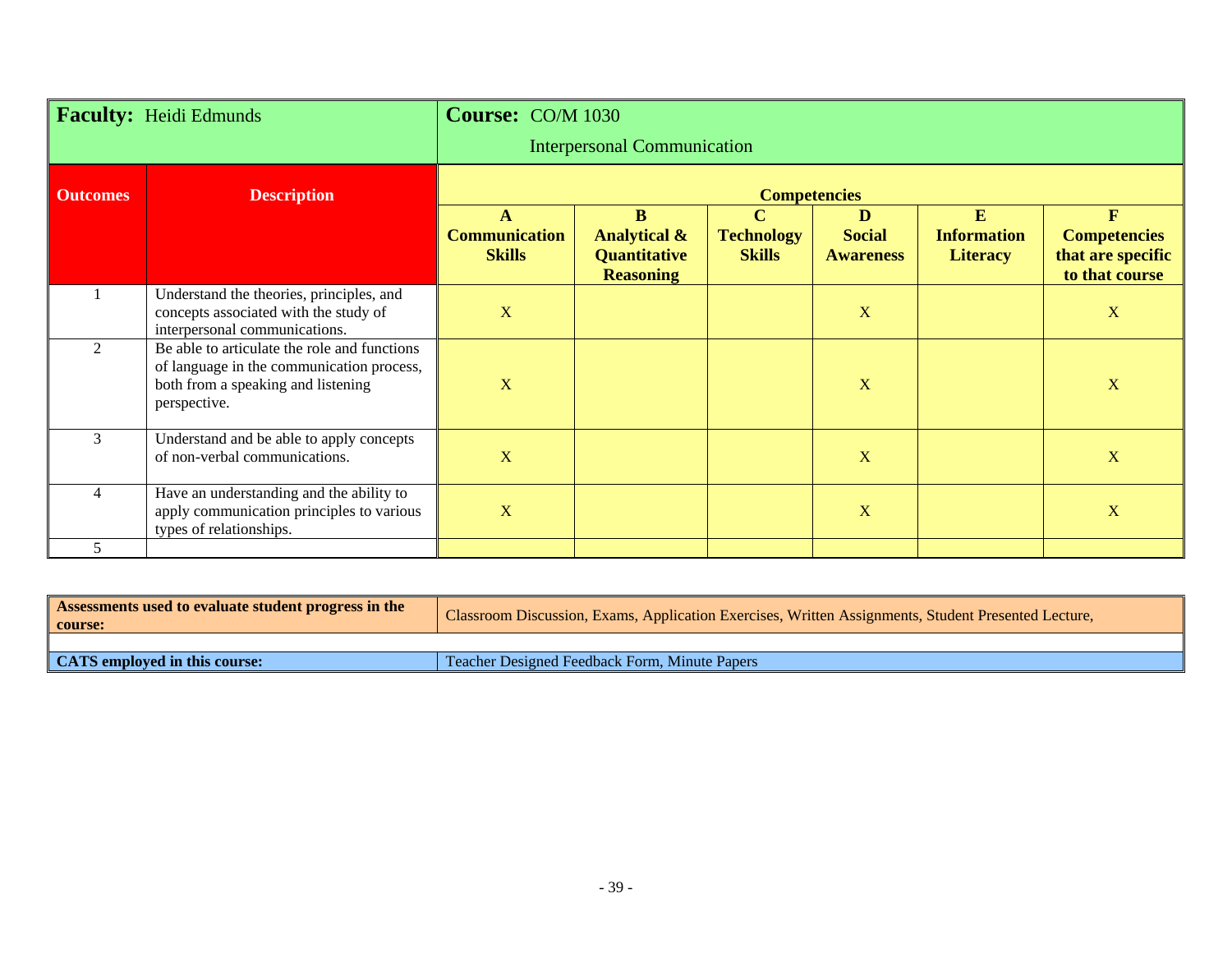| <b>Faculty:</b> Lynn Bedient |                                                                                               | <b>Course: WELD 1650</b>                   |                                                                         |                                                   |                                        |                                                   |                                                                 |  |
|------------------------------|-----------------------------------------------------------------------------------------------|--------------------------------------------|-------------------------------------------------------------------------|---------------------------------------------------|----------------------------------------|---------------------------------------------------|-----------------------------------------------------------------|--|
|                              |                                                                                               | Print Reading & Welding Symbols            |                                                                         |                                                   |                                        |                                                   |                                                                 |  |
| <b>Outcomes</b>              | <b>Description</b>                                                                            | <b>Competencies</b>                        |                                                                         |                                                   |                                        |                                                   |                                                                 |  |
|                              |                                                                                               | A<br><b>Communication</b><br><b>Skills</b> | B<br><b>Analytical &amp;</b><br><b>Quantitative</b><br><b>Reasoning</b> | $\mathbf C$<br><b>Technology</b><br><b>Skills</b> | D<br><b>Social</b><br><b>Awareness</b> | $\bf{E}$<br><b>Information</b><br><b>Literacy</b> | F<br><b>Competencies</b><br>that are specific<br>to that course |  |
|                              | Students should be able to interpret and<br>apply print information to visualize the<br>part. |                                            | X                                                                       | X                                                 |                                        | X                                                 |                                                                 |  |
| $\overline{2}$               | Students should be able to interpret<br>welding symbols to apply welds to the part.           |                                            | X                                                                       | X                                                 |                                        | X                                                 |                                                                 |  |
| 3                            | Students should be able to identify<br>structural shapes in the print.                        |                                            | X                                                                       | X                                                 |                                        |                                                   |                                                                 |  |
| 4                            | Students should be able to break the part<br>down to build a bill of material.                |                                            | X                                                                       | X                                                 |                                        | X                                                 |                                                                 |  |
| 5                            | Students should be able to develop a plan<br>to build the part.                               | $\mathbf{X}$                               | X                                                                       | $\mathbf X$                                       |                                        |                                                   |                                                                 |  |

| Assessments used to evaluate student progress in the |                                                                                |
|------------------------------------------------------|--------------------------------------------------------------------------------|
| course:                                              | Worksheets, Testing, Planning Sessions, Class Discussion, Homework Assignments |
|                                                      |                                                                                |
| CATS employed in this course:                        | Muddiest Point, Minute Paper                                                   |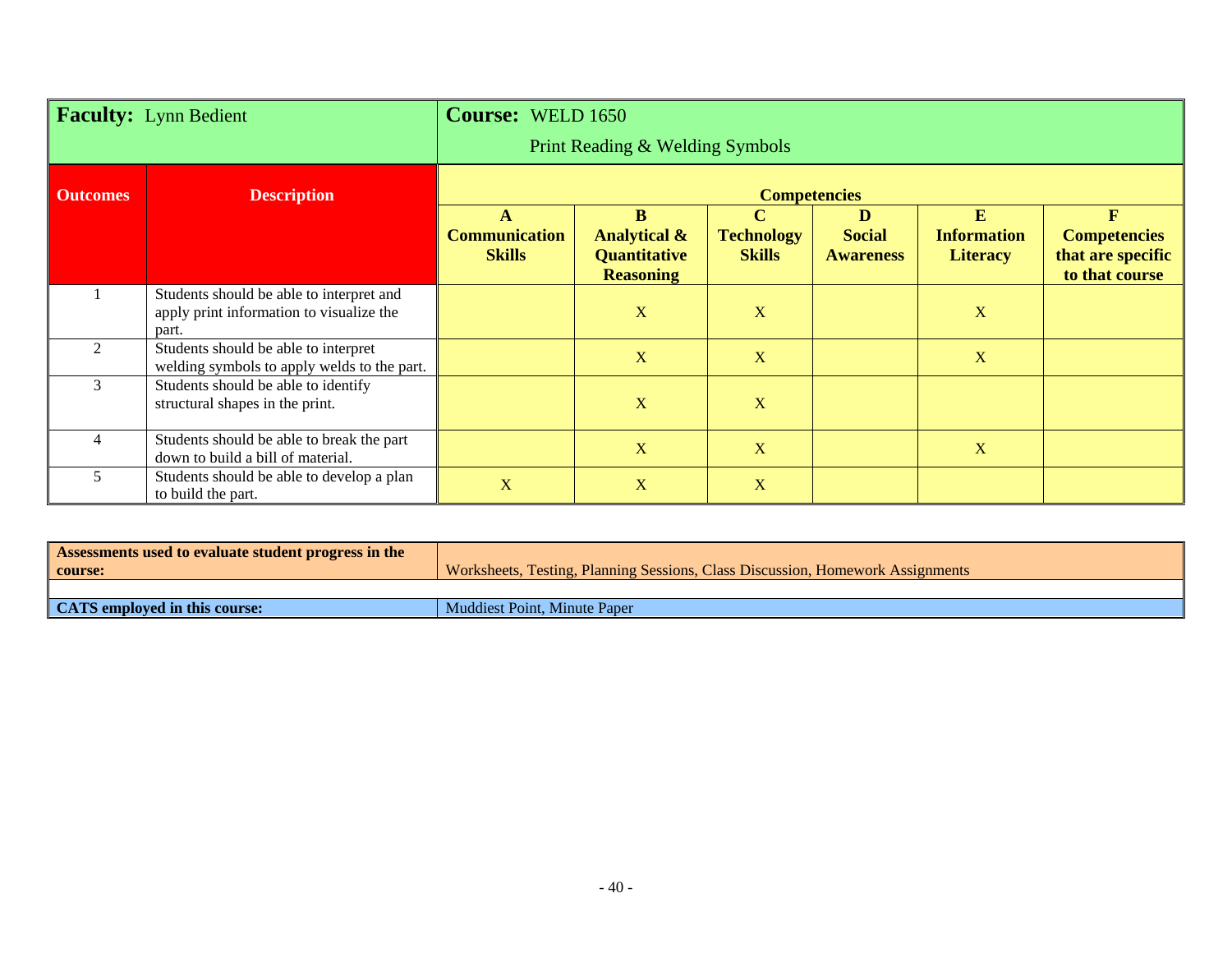| <b>Faculty:</b> Catherine Steinbock |                                                                                                                                                                                                                    | <b>Course: ITEC 2360</b>              |                                                                         |                                                   |                                        |                                            |                                                                            |
|-------------------------------------|--------------------------------------------------------------------------------------------------------------------------------------------------------------------------------------------------------------------|---------------------------------------|-------------------------------------------------------------------------|---------------------------------------------------|----------------------------------------|--------------------------------------------|----------------------------------------------------------------------------|
|                                     |                                                                                                                                                                                                                    | <b>Teaching with Microcomputers</b>   |                                                                         |                                                   |                                        |                                            |                                                                            |
| <b>Outcomes</b>                     | <b>Description</b>                                                                                                                                                                                                 | <b>Competencies</b>                   |                                                                         |                                                   |                                        |                                            |                                                                            |
|                                     |                                                                                                                                                                                                                    | <b>Communication</b><br><b>Skills</b> | B<br><b>Analytical &amp;</b><br><b>Quantitative</b><br><b>Reasoning</b> | $\mathbf C$<br><b>Technology</b><br><b>Skills</b> | D<br><b>Social</b><br><b>Awareness</b> | E<br><b>Information</b><br><b>Literacy</b> | $\mathbf{F}$<br><b>Competencies</b><br>that are specific<br>to that course |
|                                     | Demonstrate ability to plan and design<br>effective learning environments and<br>experiences supported by technology.                                                                                              |                                       |                                                                         | X                                                 |                                        | X                                          |                                                                            |
| $\overline{2}$                      | Demonstrate application of technology to<br>facilitate effective learning and assessment.                                                                                                                          | $\mathbf X$                           |                                                                         | $\mathbf X$                                       |                                        | $\mathbf X$                                |                                                                            |
| 3                                   | Demonstrate an understanding of the<br>social, ethical, legal, and human issues<br>surrounding the use of technology in K-12<br>schools.                                                                           | $\mathbf X$                           |                                                                         | X                                                 | X                                      | $\overline{\mathbf{X}}$                    |                                                                            |
| $\overline{4}$                      | Learn to analyze a nontrivial problem,<br>choose an appropriate tool for its solution<br>and then interpret and communicate this<br>solution to students, parent, teachers, or<br>administrators using technology. | $\mathbf X$                           | X                                                                       | X                                                 |                                        | $\overline{\mathbf{X}}$                    |                                                                            |
| 5                                   |                                                                                                                                                                                                                    |                                       |                                                                         |                                                   |                                        |                                            |                                                                            |

| <b>Assessments used to evaluate student progress in the</b><br>course: | Student Presentation & Paper, Quizzes, Student Portfolio |
|------------------------------------------------------------------------|----------------------------------------------------------|
|                                                                        |                                                          |
| CATS employed in this course:                                          | <b>Five Minute Writing</b>                               |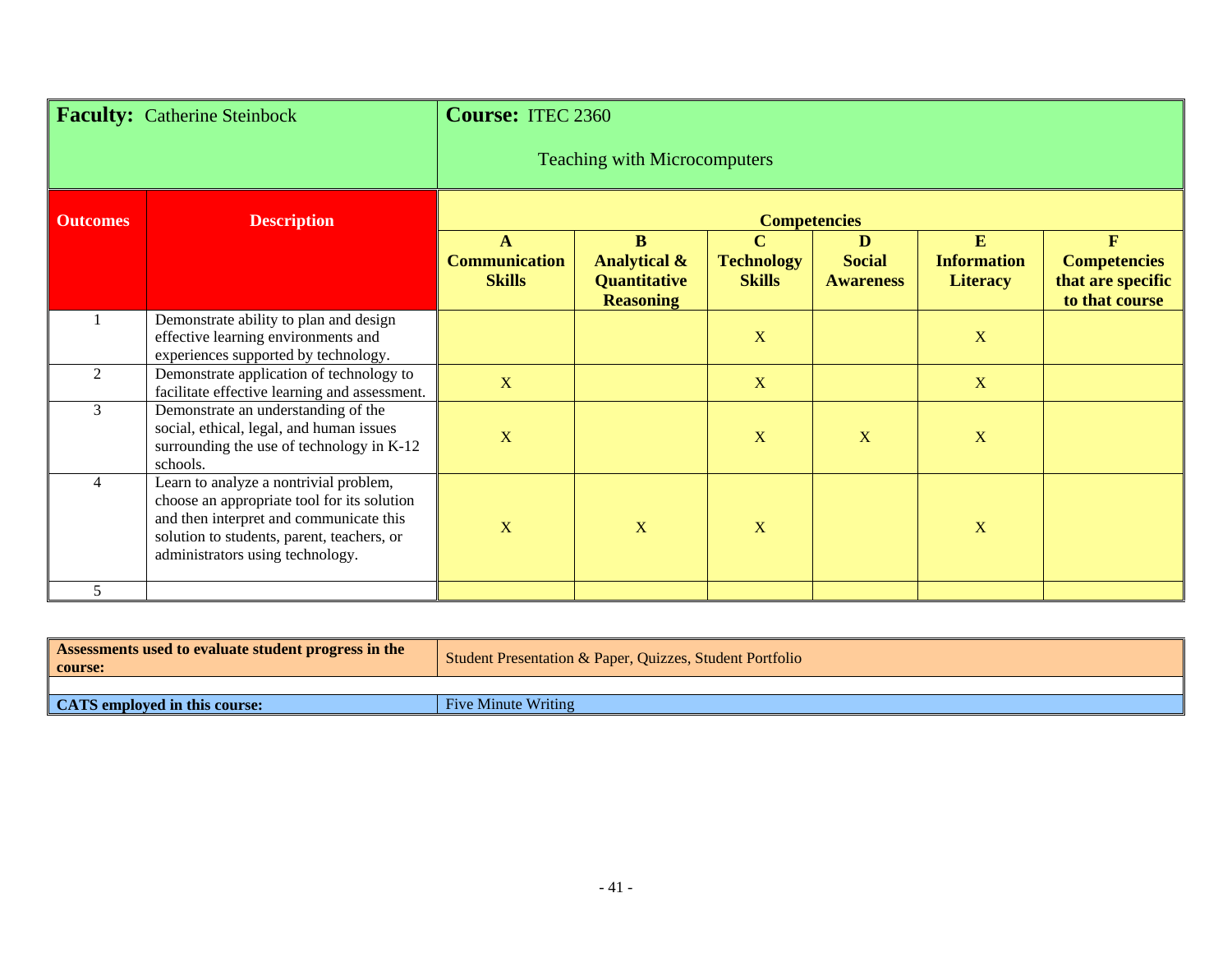## **Classroom Assessment Techniques 2008-2009**

All fulltime, benefited instructors are asked to complete and report at least one classroom assessment each semester. Forty-five faculty members completed the CAT report in Fall 2008 and 38 completed the CAT report in Spring 2009, for a high participation rate.

Instructors complete multiple classroom assessment techniques (CATS), but report just one per semester. The reporting instrument is available to faculty in a Blackboard format which can be accessed on the EWC website.

New faculty members are trained on the purpose, content, and reporting of CATS. Faculty members may contact the Outcomes Assessment Coordinator or members of the Outcomes Assessment committee if they have questions concerning this type of assessment. Multiple reminders are sent to faculty to encourage them to consider and use assessment techniques in the classroom.

The reporting instrument summarizes the results of the assessment and the learning process discoveries to the instructor and/or students. Instructors then describe additions, affirmations, or alterations in teaching practices based on those discoveries.

## **Reporting instrument**

Faculty are asked to respond to the following items

- 1. Name
- 2. Division
- 3. Faculty Status

4. The CATS listing is drawn from "Classroom Assessment Techniques: A Handbook for College Teachers",  $2<sup>nd</sup>$  ed (Angelo & Cross). Copies of this handbook are available in the Learning office or the Library, from Division Chairs, or any Curriculum & Learning Council member. You are encouraged to consult the handbook for complete explanations of these and other CATS. Please select the CAT(s) you used: I used (a drop down list is provided to choose)

5. Other (Please list any other CATs used but not listed above)

6. Please describe what the results have led you and/or your students to discover about the learning process.

7. Please describe changes to or commitments to continue previous teaching practices you have made as a result of this or past use of CATS. (Note: The results of a CAT may lead you to add to, affirm, or alter current teaching practices).

According to the reports submitted, faculty, in general, are finding many implications for student learning as they assess course-related knowledge and skills; learner attitudes, values, and self-awareness; or learner reactions to instruction. The reports indicate clear changes needed in learner outcomes for courses, methodology of instruction, and/or affirmation of learning theory. It is also evident that many faculty members are working to develop assessments more closely tied to the defined outcomes of the course, program, and core competencies.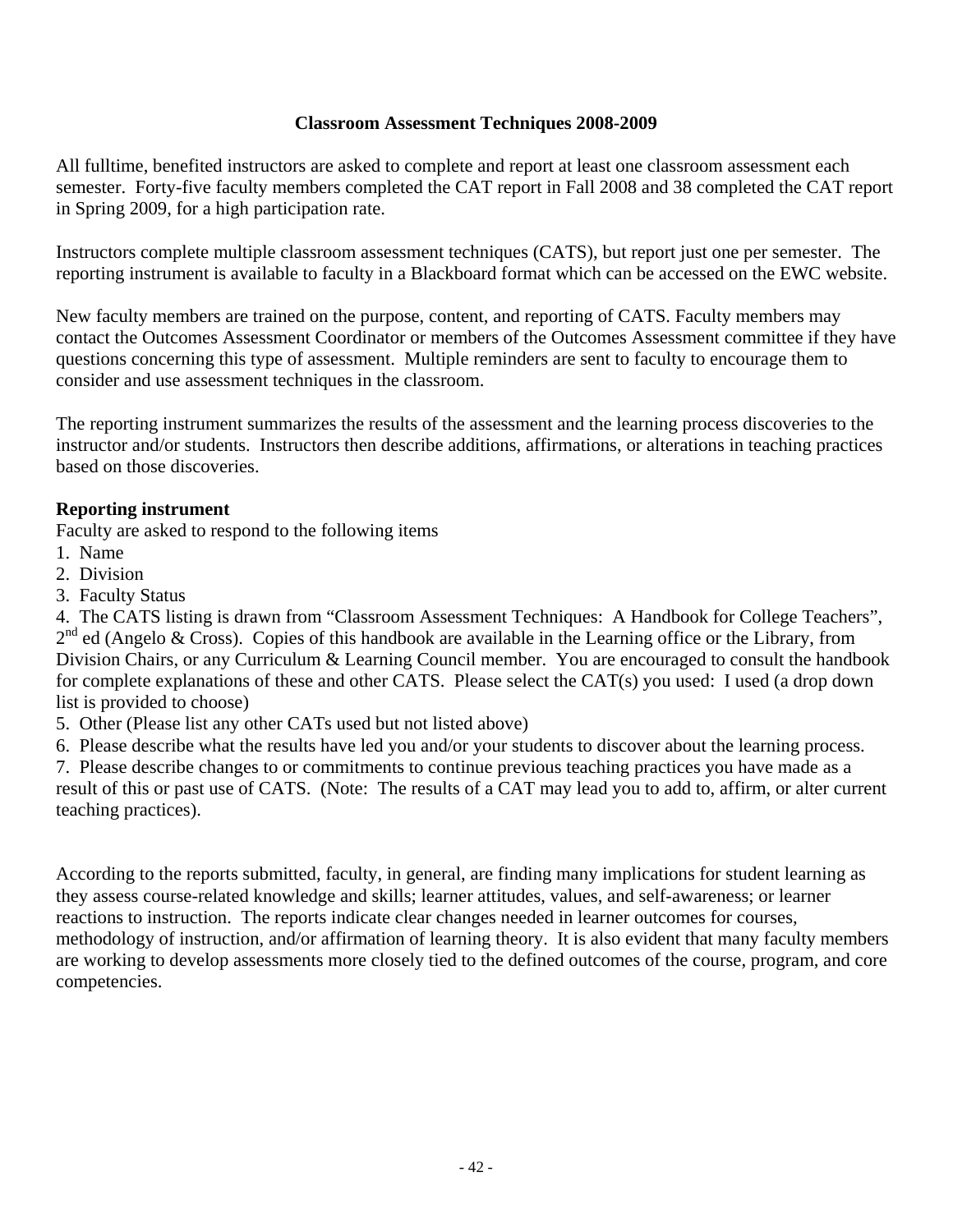# **Sampling of Classroom Assessment Techniques (CATS) 2008-09**

| <b>Name</b>                                          | <b>Used</b>                                            | <b>Other</b> | <b>Results</b>                                                                                                                                                                       | <b>Changes</b>                                                                                                        |
|------------------------------------------------------|--------------------------------------------------------|--------------|--------------------------------------------------------------------------------------------------------------------------------------------------------------------------------------|-----------------------------------------------------------------------------------------------------------------------|
| <b>Division</b><br><b>Status</b>                     |                                                        |              |                                                                                                                                                                                      |                                                                                                                       |
| Robert T. Catchpole                                  | Prior Knowledge Inventory (Pre-test)                   | Self Quiz    | Just in time learning or as the Airforce Academy calls it                                                                                                                            | I will continue to use a modified prior                                                                               |
| Science                                              |                                                        |              | preflight. This checks their prior learning forces them to<br>be engaged in the concept before class. The warm-up                                                                    | knowledge because research shows the<br>students are engaged in the lessons prior                                     |
| Part-time/Adjunct                                    |                                                        |              | enables students to ask questions about specific<br>concepts if they have difficulty while answering warm-<br>up assessment.                                                         | to class.                                                                                                             |
| <b>Chris Shoults</b>                                 | <b>Assignment Assessments</b>                          | None         | Students' responses to the two questions I generatedfor<br>this CAT indicated that they believe the research project                                                                 | The results of this CAT have affirmed a<br>number of practices I use within the                                       |
| Arts, Humanities,<br>Social & Behavioral<br>Sciences |                                                        |              | required them to learn or hone skills that are of value to<br>them both in their current roles as students and in their<br>future roles as professionals. Of note was that different | research project assignment but have led<br>me to take another look at how I<br>approach teaching the purpose and the |
| Part-time/Adjunct                                    |                                                        |              | students valued different skills based on the profession<br>they intend to pursue at this point (i.e. some said<br>speaking was of most use while others identified                  | construction of an annotated<br>bibliography as putting one together is a<br>complex and necessary task that not all  |
|                                                      |                                                        |              | research, writing, or citation, as what was most<br>beneficial to them). So far as the learning process goes,                                                                        | students fully value at this point.                                                                                   |
|                                                      |                                                        |              | the results of this CAT remind me that opportunities to<br>practice numerous skills under the auspices of a single                                                                   |                                                                                                                       |
|                                                      |                                                        |              | product best meet the needs of all students.                                                                                                                                         |                                                                                                                       |
| <b>Richard Patterson</b>                             | <b>Directed Paraphrasing</b>                           | None         | Generally, the students appeared to understand the<br>overall concepts of the topic covered. They had some                                                                           | It reinforced the idea that repetition and<br>review are necessary to insure command                                  |
| Arts, Humanities,<br>Social & Behavioral<br>Sciences |                                                        |              | difficulty with specifics such as terminology.                                                                                                                                       | of the materials.                                                                                                     |
| <b>Full-time Faculty</b>                             |                                                        |              |                                                                                                                                                                                      |                                                                                                                       |
| Heidi Edmunds                                        | Minute Paper, Teacher Designed<br><b>Feedback Form</b> | None         | I review the evaluations of their own performance that<br>students provide to modify assignments or activities that                                                                  | I have continued to utilize a more casual<br>and conversational lecture style as nearly                               |
| Arts, Humanities,                                    |                                                        |              | might be confusing or not engaging to students. I also                                                                                                                               | all student feedback has been positive. I                                                                             |
| Social & Behavioral                                  |                                                        |              | use their feedback on my performance to continually                                                                                                                                  | also continue to implement as many                                                                                    |
| Sciences                                             |                                                        |              | adapt my teaching style to engage students.                                                                                                                                          | active learning and hands-on activities as<br>applicable as students cite these as                                    |
| <b>Full-time Faculty</b>                             |                                                        |              |                                                                                                                                                                                      | engaging and positive experiences.                                                                                    |